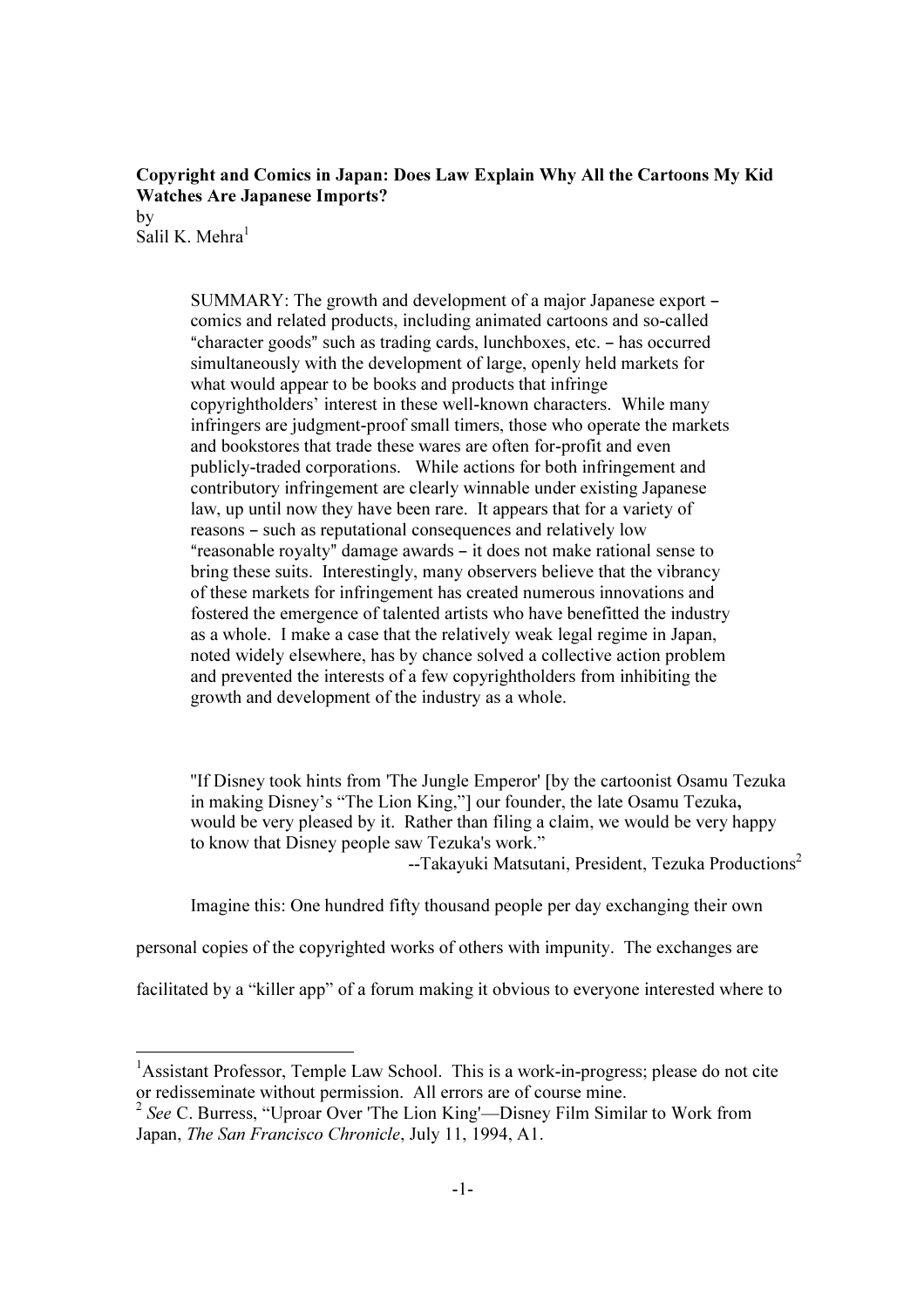go to make such exchanges. And the copyright holders seem apparently either powerless or unwilling to stop it.<sup>3</sup>

The last days of Napster?<sup>4</sup> Well, possibly. But this description also fits the largest of several annual marketplaces<sup>5</sup> for the sale of *dōjinshi*, which are Japanese *manga* (roughly, comic books or graphic novels) written by authors using the well-known characters of another, more famous, author.<sup>6</sup>

-

<sup>5</sup>Some of which occur outside Japan. See, e.g., "Kosubure-kai, nichi-kan yūkō sōuru no manga matsuri suteiji kazaru" (Seoul's Manga Festival Takes the Stage Amdist Japan-Korea Amity and 'Cos-Play' [the practice of fans dressing up in their costume as their favorite comic or animated cartoon character]), Asahi Shimbun (August 5, 2001)

(describing amateur manga festival in South Korea featuring the sale of  $d\bar{oj}$ *inshi*).<br><sup>6</sup>The term  $d\bar{oj}$ *inshi* is used in this article to refer to *manga* featuring characters that were not originally created by the author. This is a common current use of the term, which originally referred to works, including works other than manga, for distribution within a specific association or society. S. Kinsella, "Amateur Manga Subculture and the Otaku Panic," Journal of Japanese Studies (1998). Although *dōjinshi* has been used to refer to manga (often produced for sale) by "amateur" authors, the majority of such "amateur manga" are in fact based on characters which first appeared in previously published works. *Id.* at [8]. Although the leading (nonlegal) commentator on the subject uses the term "parody manga," to describe amateur manga based on previously published work, I have avoided the use of that term because much of this manga would not qualify for the legal definition of "parody" as commonly understood by American lawyers (see *infra*, nn.[118-22] and surrounding text) and because Japanese commentators writing from a legal point of view seem to use the term "parody" and "dōjinshi" as different arguments

 $3$  See T. Shimizu, "Shonichi jyū-gō bannin ga raijyō shita komiketto" (150,000 People Attend Comiket on First Day), Mainichi Shimbun (Aug. 10, 2001) (also mentioning that 11,000 displayed their works) (also available at

<sup>&</sup>lt;http://www.mainichi.co.jp/life/hobby/game/news/news/2001/08/10-1.html> (visited on June 1, 2002). The largest of such events is held twice-yearly at the Tokyo Big Sight [sic], Japan's largest dedicated convention center. See

http://www.bigsight.or.jp/english/facility\_e/index.html; http://www.comiket.co.jp/ (both visited on June 10, 2002). The association that organizes the event estimated the number of attendees at 480,000 over three days. Komiketto 61 Catalog, p. 27 (Comic Market 60 After Report) (Komiket: 2001).

<sup>&</sup>lt;sup>4</sup> See, e.g.,  $\overrightarrow{A}$  & M Records v. Napster, Inc., 2000 WL 1009483 (N.D.Cal. 2000) (stating that "there is evidence that Napster anticipate[d] proudly that more than 70 million users by the end of the year 2000 will be on Napster in some fashion or another"). While it is unclear how that figure was calculated, or what it represents, 70 million divided by 365 days is slightly less than 200,000 per day.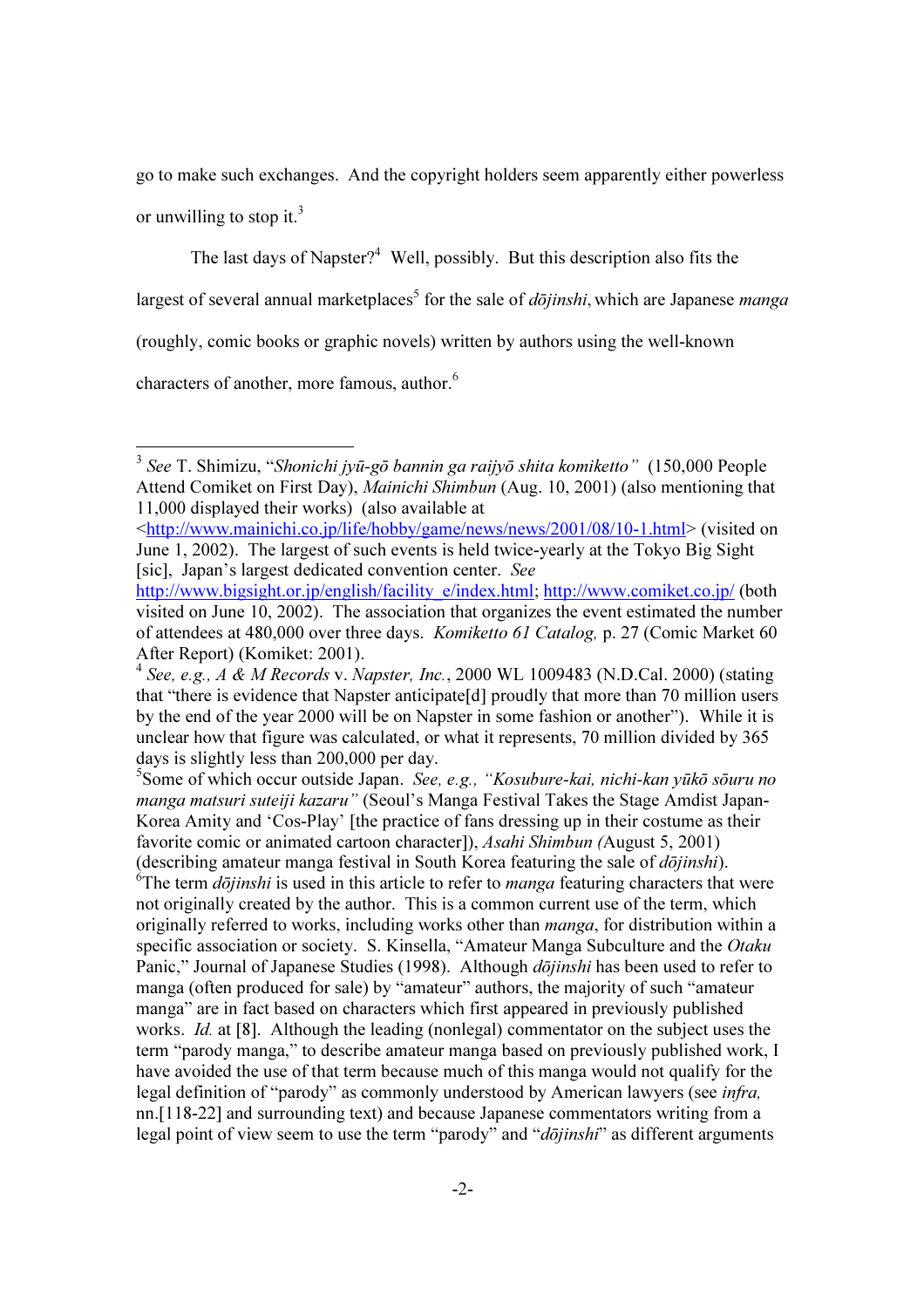To an American observer this might appear to be mean that a fairly high level of mass infringement of copyright is tolerated in Japan. Given the increasingly protectionist trends in U.S. courts,<sup>7</sup> this Japanese example seems quite odd. Additionally, the contrast with the U.S. sharpens in light of the widely-held perception that "fair use" – permissible borrowing of the copyrighted expressions of others – is being "contracted," "attacked" and "eroded" in the U.S. $<sup>8</sup>$ </sup>

One could perhaps surmise that such activities are permitted because they are only on the fringe, involving a few comic book "foamers."<sup>9</sup> But that would understate the

for a kind of Japanese "fair use." See Y. Yonezawa, Manga to chōsakuken: Parodei to inyō to dōjinshi to (Manga and copyright: Parody, quotation and dōjinshi) (president of the Comiket Comic Market describing "parody" and "dōjinshi" as alternative ways to reconcile with copyright infringement law) (Tokyo: Comiketto 2001).

<sup>&</sup>lt;sup>7</sup>See, e.g., N. Netanel, "Locating Copyright Within the First Amendment Skein," 54 Stan. L. Rev. 1, 13 (2002) (discussing case involving use of characters from Margaret Mitchell's *Gone with the Wind* and stating that "as a result of legislative and judicial expansions, today's capacious copyright bears scant resemblance to the narrowly tailored, short-term right in force" in 1970); R. Ku, "The Creative Destruction of Copyright: Napster and the New Economics of Digital Technology," 69 U. Chi. L. Rev. 263 (stating that recent high-profile court decisions, including those involving Napster and the cracking of DeCSS copyright protection encryption, have "turn[ed] upon the perceived importance of copyright and Congress's determination that copyright owners should have the right to exploit any and all markets for copies").

<sup>&</sup>lt;sup>8</sup>J. Litman, *Digital Copyright*, p. 83-84 (noting "campaign to contract the fair use privilege"); J. Boyle, "The First Amendment and Cyberspace: The Clinton Years," 63 L. & Contemp. Probs. 337, 343 (2000) (listing "attack on fair use . . . in the digital context" as one of a number of recent intellectual property developments with First Amendment implications); D. Nimmer, "A Riff On Fair Use In The Digital Millennium Copyright Act," 148 U. Pa. L. Rev. 673, 718 (2000) (pointing out concern that "digital technology . .. could be exploited to erode fair use").<br><sup>9</sup>The Anglo-American slang term "foamer" (originally applied to those who obsessively

engaged in trainspotting, see, e.g., D. Haldane, "Admittedly They Have One-Track Minds," Los Angeles Times, Aug. 12, 1996, A1, but now applied more widely to those with any compulsive hobby) may be the best translation of the Japanese term *otaku*, which was originally applied to *manga* fans whose hobbies became somewhat manic, see, e.g., S. Kinsella, Adult Manga, pp. 128-130 (discussing origin of word as meaning "nerd," but developing both positive humorous associations akin to "hippies of the 1970s" as well as negative associations after an infamous murder by an obsessive manga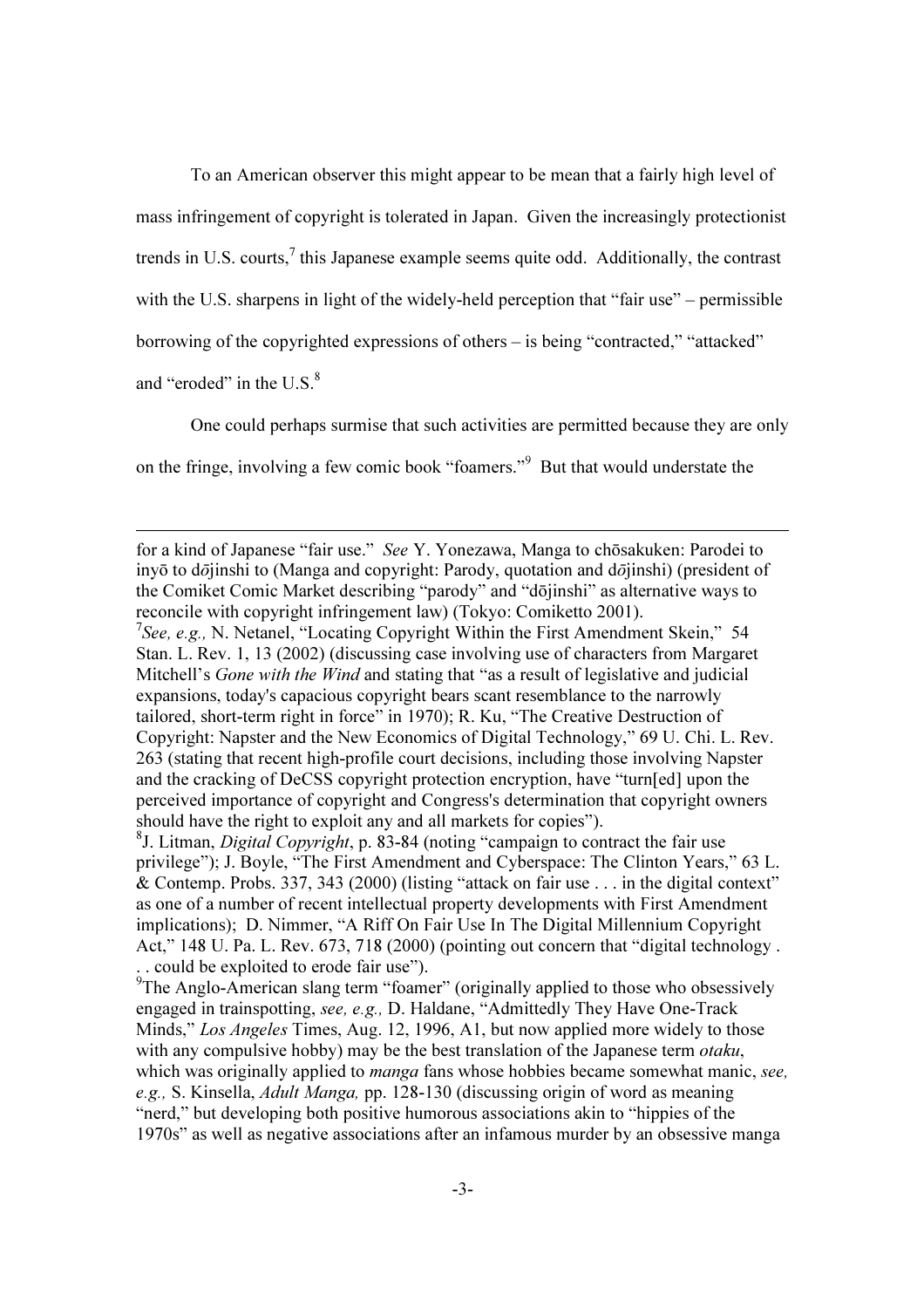importance of manga in Japan, as both an industry and a form of expression.

Approximately 40% of all the written material published in Japan is *manga*.<sup>10</sup> Annual sales approach \$5 billion – or roughly one-third of the entire revenue of the Japanese publishing industry.<sup>11</sup> Conventions at which so-called "amateurs" sell their work "are the largest mass public gatherings in contemporary Japan."<sup>12</sup> While not every such onthe-spot sales convention (*dōjinshi sokubaikai*) draws 150,000 people per day, they are near-weekly events.<sup>13</sup> And the *manga* medium on which the *dōjinshi* draw has been described as "*the* popular cultural form of postmodern Japan."<sup>14</sup> But these derivative works are for sale not only at the conventions, but also at chain bookstores – even those of a publicly-traded corporation.<sup>15</sup> Perhaps inevitably, the creators of this work have

fan); F. Schodt, Dreamland Japan, pp. 45-46 (Berkeley: Stone Bridge 1996) (discussing origin of word in excessive formality – the term *otaku* is also a formal way of saying "you" – of individuals who spent too much time at home with *manga* and not enough outside socializing). Like the English term "foamer," otaku is now applied more broadly to crazed fans of other genres. See, e.g., R. Mead, "Shopping Rebellion," The New Yorker, p. 107 (Mar. 18, 2002) (stating that "[o]taku originally referred to a category of young Japanese men who were fixated on  $manga$ ... It the word is now [also] used to describe someone with a fanatical interest in computers or fashion").

 $10$ See 2000 White Paper of Ministry of Education, Science, Sports and Culture (available at < http://wwwwp.mext.go.jp/eky2000/index-28.html#ss2.1.2.2.6>) (visited June 1, 2002).

<sup>&</sup>lt;sup>11</sup>See N. Gaouette, "Get your manga here: An ancient Japanese art form - book-length comic strips - is catching on in the US," The Christian Science Monitor, p. 13, Jan. 8, 1999 (reporting sales of near \$5 billion of manga in Japan in 1998).

<sup>&</sup>lt;sup>12</sup> S. Kinsella, "Amateur Manga Subculture and the *Otaku* Panic," 24 Journal of Japanese Studies 289, 297 (1998).

 $13\text{As}$  the advertisements in the catalog/program of the largest such sales convention makes clear, smaller such events occur near almost weekly throughout Japan. Comic Market Catalog 61, pp. 915-44 (containing 240 ads, overwhelmingly for *dōjinshi* sokubaikai).

 $14A$ . Allison, *Permitted and Prohibited Desires*, p. 57 (Westview: 1996).

<sup>&</sup>lt;sup>15</sup>Such as the *manga* bookstore chain Mandarake. *See* S. Kinsella, *supra* n. [12],

<sup>&</sup>quot;Amateur Manga Movement," *supra* n. [12], p. 298 (describing the emergence of Mandarake and other similar bookstores catering to "amateur" manga artists who create dōjinshi. Mandarake is a publicly traded company in Japan, see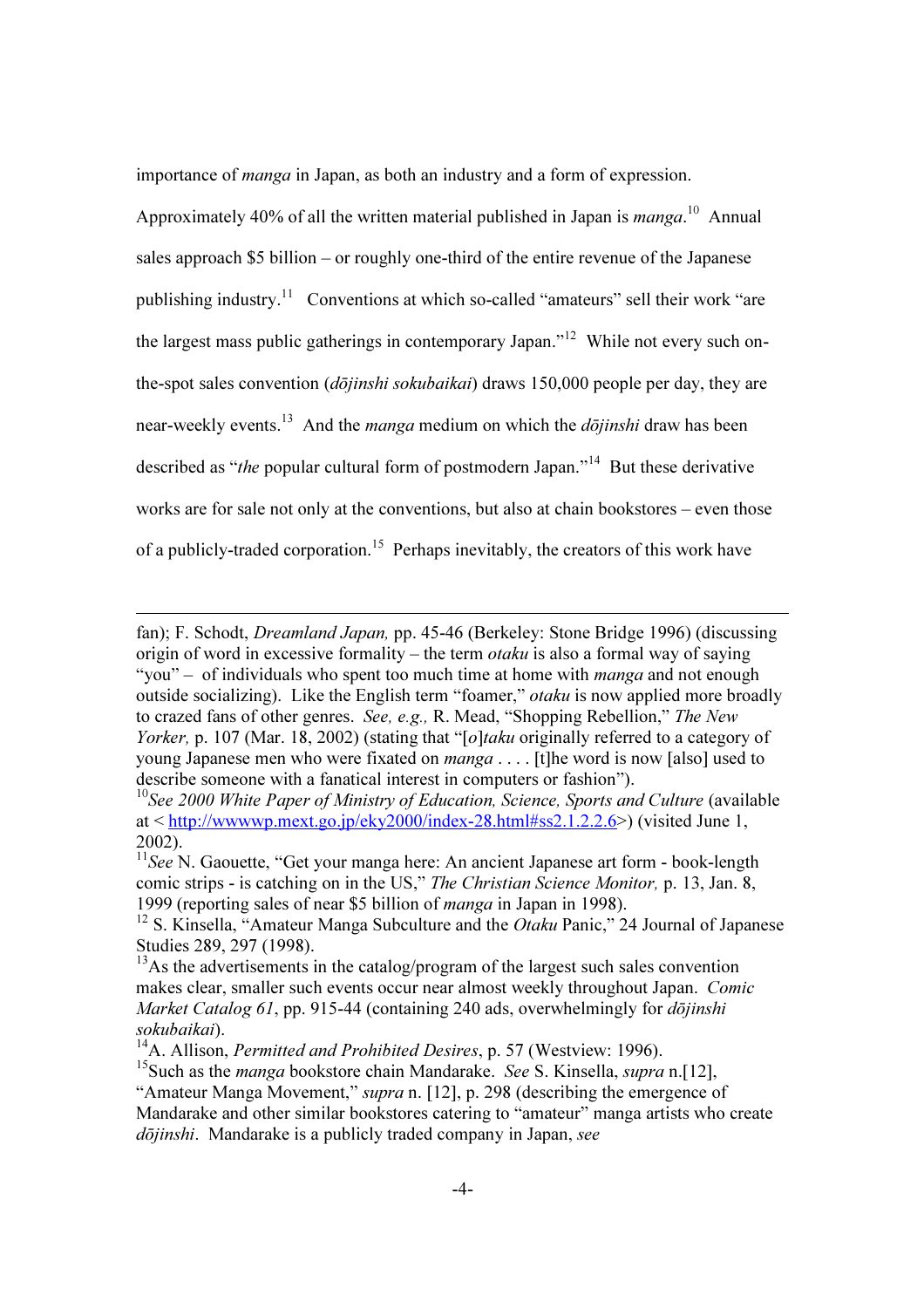established sales outposts on the Internet as well.<sup>16</sup> And *manga* and its kissing cousin anime (animated cartoons) have been recognized as the foundation for new media industries of increasing economic importance, such as computer games.<sup>17</sup>

In addition to being serious business, manga also represents an important form of

expression. The Japanese themselves are taking these forms increasingly seriously – both

as a cultural property and as a subject for academic study.<sup>18</sup> And the influence of the

form is increasingly felt abroad.<sup>19</sup>

-

http://profile.yahoo.co.jp/biz/fundamental/2652.html (company profile by Yahoo!) (visited June 26, 2002) (listing " $d\bar{o}jinshi$ " as one of the lines of business of the corporation), with overseas branches and an Internet site that also sells *dōjinshi*, see http://www.mandarake.co.jp/zin/index.html (visited June 26, 2002).

<sup>16</sup>A recent search turned up 1600 *dōjinshi* titles for auction over a 10-day period on Yahoo Japan Auctions, the most popular Internet auction site in Japan. See http://search.auctions.yahoo.co.jp/search?sb=desc,cat&desc=%c6%b1%bf%cd%bb%ef&  $cat=2084005146&auccat=2084005146&acc=ip&apg=1&f=0x12&s1=end&o1=d&alocal$  $e=0$ jp $\&$ abatch=0 $\&$ escrow=0 $\&$ buynow=0 (search for *dōjinshi* 

 $\overline{\Box}$   $\overline{\bigcup_{i=1}^{n} \overline{\mathbb{R}^{+}}}$  (June 26, 2002). Such comics based on characters originally created by another author were also marketed on eBay Japan during the period that that company operated in Japan. Interview with General Counsel [Etsuo Doi] of eBay Japan, June 25, 2002.

<sup>17</sup> See MEXT White Paper 2000, supra n. [10] (describing "manga" and "animation," together with film, as "the foundation for new media arts" and stating that "as such, it will be necessary to further their promotion").

<sup>18</sup> See Nihon manga gakkai hossoku-e—kyōto seikadai ni jimukyoku (Towards the start of a Japanese Manga Studies institute--A secretariat is established at Kyoto's Seika University), Asahi Shimbun (July 10, 2001) (also available at

http://www.asahi.com/culture/bunka/K2001070902894.html) (visited June 1, 2002); Nihon manga gakkai hossoku—Ariya kenkyusha chūshin ni (Researcher Ariya's focus is the start of Japanese Manga Studies), Asahi Shimbun (July 31, 2001) (also available at < http://www.asahi.com/culture/bunka/K2001073100730.html) (visited June 1, 2002). See also MEXT White Paper, supra n. [10], (stating that Japanese "manga is becoming recognized as an important form of modern expression" and noting the "strong interest in Japanese *manga* and *anime* [animated cartoons] overseas").

See id. (noting the "strong interest in Japanese *manga* and *anime* [animated cartoons] overseas") ; see also N. Gaouette, supra n.[11].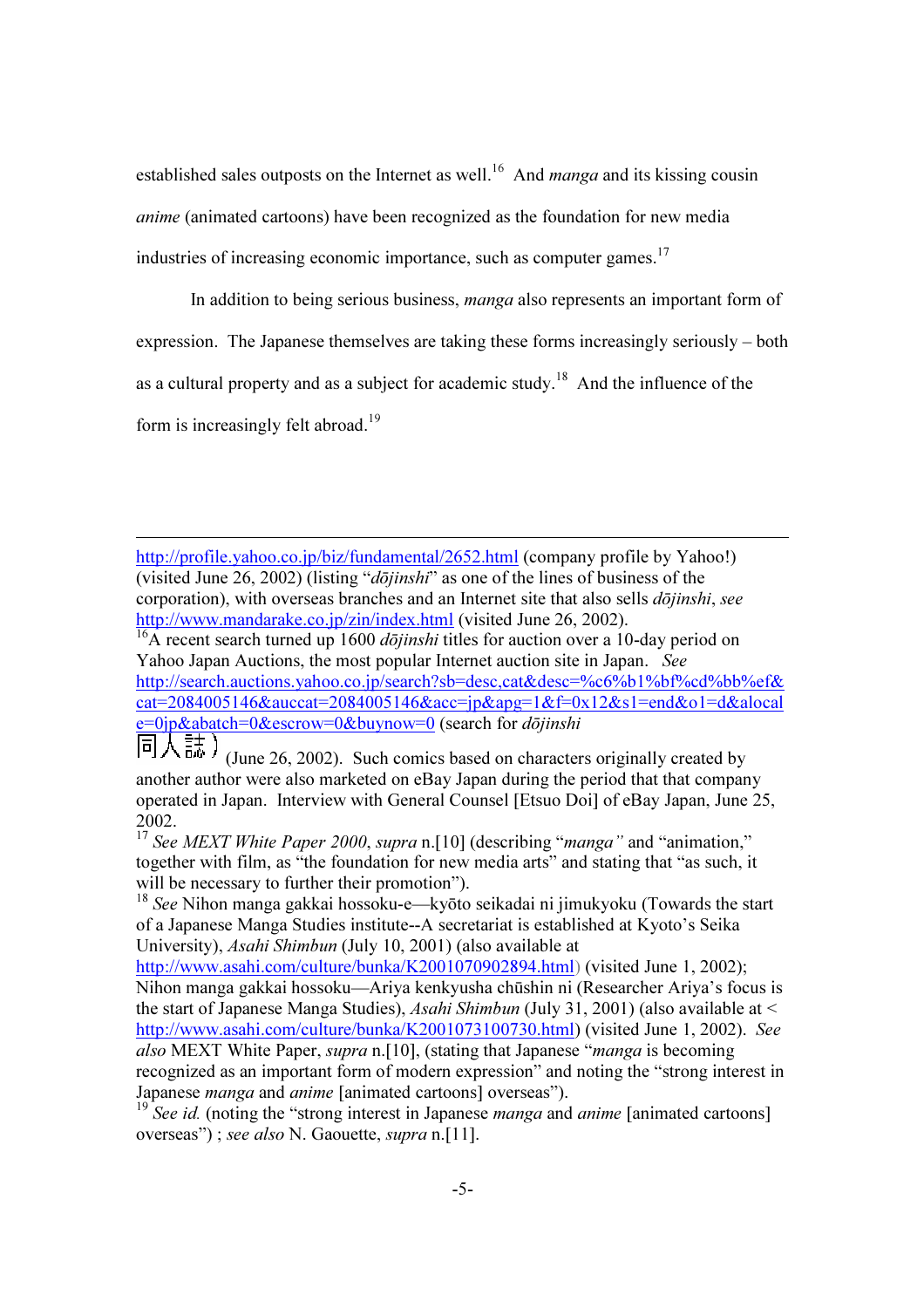As a result, it would be hard to dismiss the tolerance of *dojinshi* as a minor trend in an obscure field.<sup>20</sup> True, there is the traditional Western perception that Asian countries take a loose view of protecting Western intellectual property. However, Japan would appear to have different incentives as a clear exporter of *manga* and *anime*.<sup>21</sup>

This article attempts to explain why the  $d\bar{\rho}$ *iinshi* phenomenon survives in Japan, while noting the contrasting sensibilities of U.S. copyright enforcement, particularly fair use. American observers have tended to view fair use and economic efficiency in different ways. Some see fair use as an attempt to mirror economically efficient deals that copyright holders would make in the absence of transaction costs.<sup>22</sup> Others see it as promoting goals of public debate and cultural interaction that go beyond economic

<sup>&</sup>lt;sup>20</sup> Indeed, the success of the  $d\bar{o}jinshi$  market has not gone without notice in Japan. See, e.g., "Netto ōkushon: Manga dōjinshi tenji sokubaikai tsukōshō ga takane torihiki" (Net auction: passes for entry to festival of displaying, buying and selling *dojinshi* of *manga* trade for high prices), Mainichi Shimbun, July 2, 2001 (describing controversial Internet sales for 10,000 to 50,000 yen – roughly  $$80$  to  $$400 - of$  passes distributed to festival volunteers and exhibitioners that allow festivalgoers to skip lines as long as 50,000 people at the opening of the Comiket dōjinshi festival in Tokyo); "Ganponyasan ga tsukuru katsuretsu" (A proprietor-prepared cutlet), Asahi WebWatch, August 14, 2001 (Natsu no comiketto mo owarimashite, konnen mo sugoi hitode datta naa, to omoisdasu, otaku-oyaji no natsu yasumi. De mo, sonna dōjinshi sekai no seikyō o minagara, shikashi comikku no sekai ni mo hitathitato, henka no nami ga otozurete iru yō na ki mo suru wake de arimasu) (The summer's Comiket festival has ended, with the nerd's summer holiday drawing a great crowd, as I recollect. Yet, seeing this kind of success for the dōjinshi world, while the [professional] comic world languishes, gives me a feeling that waves of change are arriving.).

<sup>&</sup>lt;sup>21</sup>See MEXT White Paper, supra n.[10].

<sup>&</sup>lt;sup>22</sup>See P. Goldstein, "Copyright and Its Substitutes," 1997 Wisc. L. Rev. 865, 867 (1997) (noting that "[w]ith the cost of previously burdensome contract negotiations reduced electronically almost to zero, the economic rationale for fair use doctrine will disappear in those instances where the doctrine's only justification is to overcome the problem of transaction costs"); T. Bell, "Fair Use vs. Fared Use: The Impact of Automated Rights Management on Copyright's Fair Use Doctrine," 76 N.C. Rev. 557 (1998) (stating that "as a response to market failure, the fair use doctrine can and should give way in the face of the effective enforcement of authors' rights through automated rights management").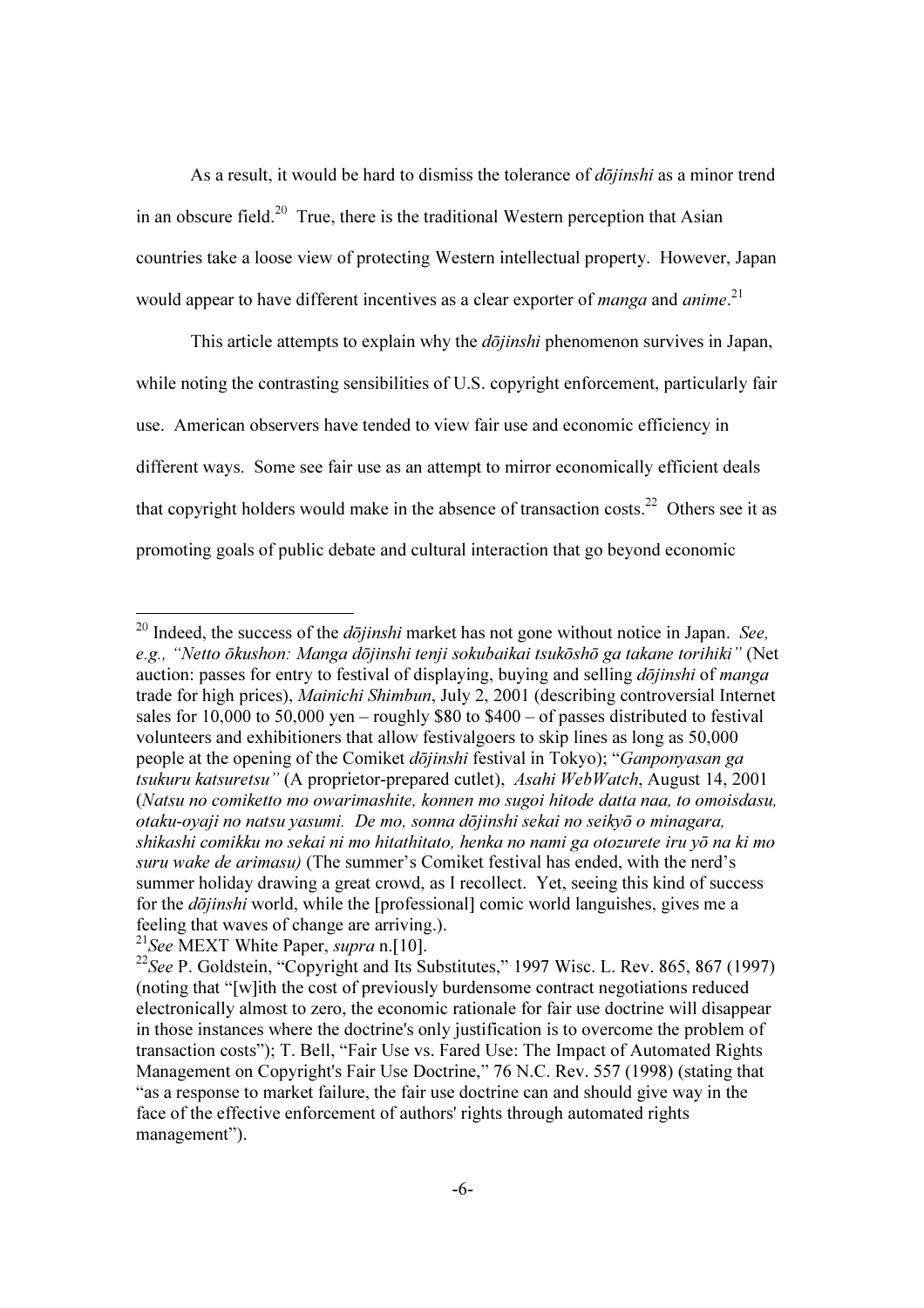efficiency.<sup>23</sup> Less pronounced is the concept that fair use can actually foster productive industry; the  $d\bar{\text{o}}jinshi$  phenomenon suggests that, at least in some contexts, a certain level of fair use may help generate an economically efficient level of collective action.<sup>24</sup>

The model of copyright that suggests that more protection yields more innovation inexorably has drawn some criticism.<sup>25</sup> But critics so far appear to lack a good economic example to justify their contention that overprotection can have negative consequences.<sup>26</sup> Some have suggested that the incentive to create in the U.S. may not actually be tightly

 $\overline{\phantom{a}}$ 

<sup>&</sup>lt;sup>23</sup>See J. Litman, *Digital Copyright*, pp 83-84 (describing traditional "common" forumulation explain[ing] that reasonable appropriations of protected works [as fair use] werepermissible when they advanced the public interest without inflicting unacceptably grave damage on the copyright owner", and in contrast to "implied assent" view that fair use doctrine mirrors uses that copyright owner would be likely to allow but which transaction costs make licensing difficult).

 $^{24}$ Interestingly, some U.S. courts have justified fair use's recognition of parody as a justification for unlicensed use of a copyrighted work on the grounds that copyright holder authors are unlikely to license uses that injure their ego even given the profitability of doing so. See, e.g., Campbell v. Acuff-Rose Music, Inc., 510 U.S. 569, 592 (noting that the "unlikelihood that creators of imaginative works will license critical reviews or lampoons of their own productions removes such uses from the very notion of a potential licensing market"). This logic comes fairly close to the concept that authors cannot be presumed to act rationally and thus without fair use a market failure would result.  $25$ See, e.g., J. Cohen, "Lochner in Cyberspace: The New Economic Orthodoxy Of 'Rights Management,'" 97 Mich. L. Rev. 462 (1998).

 $26$ See Boyle, pp. 39-43 (contrasting intellectual property lawyers' theoretical treatment of information as a "commodity" versus more nuanced approach of information economics and stating that "[t]he empirical evidence, of which there is surprisingly little, seems to . . . at least cast doubt on current assumptions about the level of international intellectual property protection necessary to promote research and innovation") ; see also Ku, supra n.[7 ] at 299 (stating that "[i]t would appear that the economic arguments for increased copyright protection are difficult to refute short of arguing over whether existing levels of incentives and availability of content are sufficient--an argument with no clear answer"); Y. Benkler, "An Unhurried View of Private Ordering in Information Transactions," 53 Vand L. Rev. 2063, 2063 (2000) (noting lack of empirical evidence and stating that "[w]e are . . . embracing this new legal framework [of a perfectly enclosed infromation environment] for information production and exchange on faith").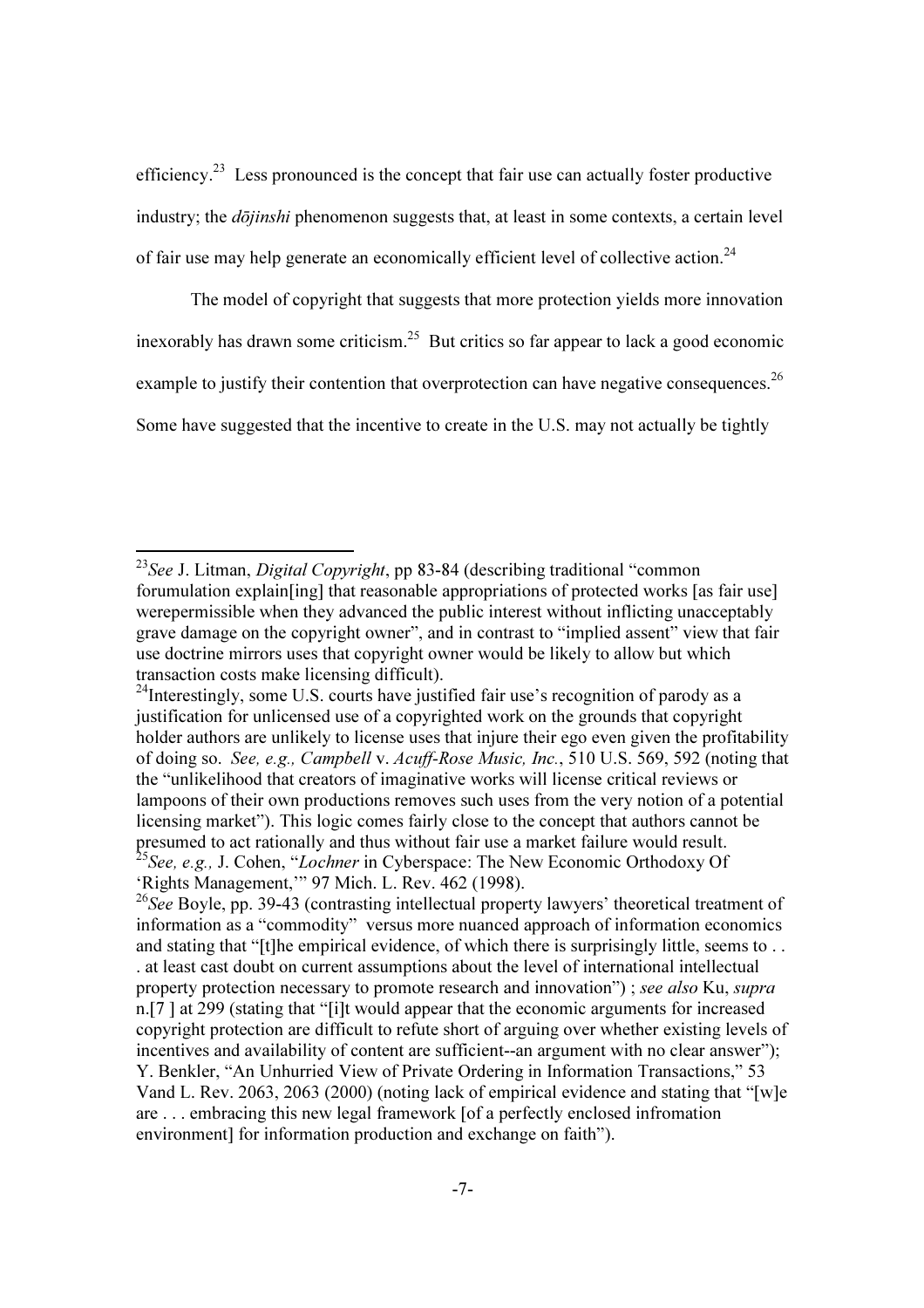linked to U.S. copyright law at all.<sup>27</sup> Additionally, commentators have suggested fashion and cuisine as examples that innovation can flourish in an industry with less enforcement for intellectual property rights than is obtainable under American copyright law.<sup>28</sup> However, the coexistence of the robust Japanese *manga* industry with the  $d\overline{\overline{o}}$ *iinshi* phenomenon is a stronger example. You have to eat or wear clothing; you do not have to read comic books. Indeed, there is evidence that the *manga* industry and the  $d\overline{\overline{o}}$ *iinshi* markets do not merely coexist; rather, they appear to provide benefits to each other.<sup>29</sup>

Given that there are clear laws against copyright infringement in Japan, it appears that *dōjinshi* can survive and even thrive because the current Japanese system is largely underpinned by norms among artists that are bolstered by the lower profitability of litigating in the Japanese system. It is quite possible that this collective understanding could be eroded by attempts to formally "legalize" these relationships, or changes in legal institutions that alter the profitability of lawsuits. However, the Japanese experience could have important lessons for those thinking about the value of American fair use.

Section I describes the importance and history of *manga* and *anime* in Japan. Section II discusses the issues of character copyrightability and fair use in the United States and Japan. Section III discusses the possible reasons why "infringement" such as dōjinshi appears to be tolerated in Japan, followed by Section IV, which discusses the implications of the Japanese result, and a brief conclusion.

 $\overline{\phantom{a}}$ 

<sup>&</sup>lt;sup>27</sup>See Ku, supra n.[7] at 305 (stating that "[w]ith regard to music, the exclusive rights created by copyright cannot be justified as a necessary, or even the most efficient, means of encouraging creation").

 $^{28}$ J. Litman, *Digital Copyright*, pp. 105-06 (describing lack of copyright protection for chefs and clothes designers).

<sup>&</sup>lt;sup>29</sup>See nn.<sup>[179-194]</sup> and surrounding text.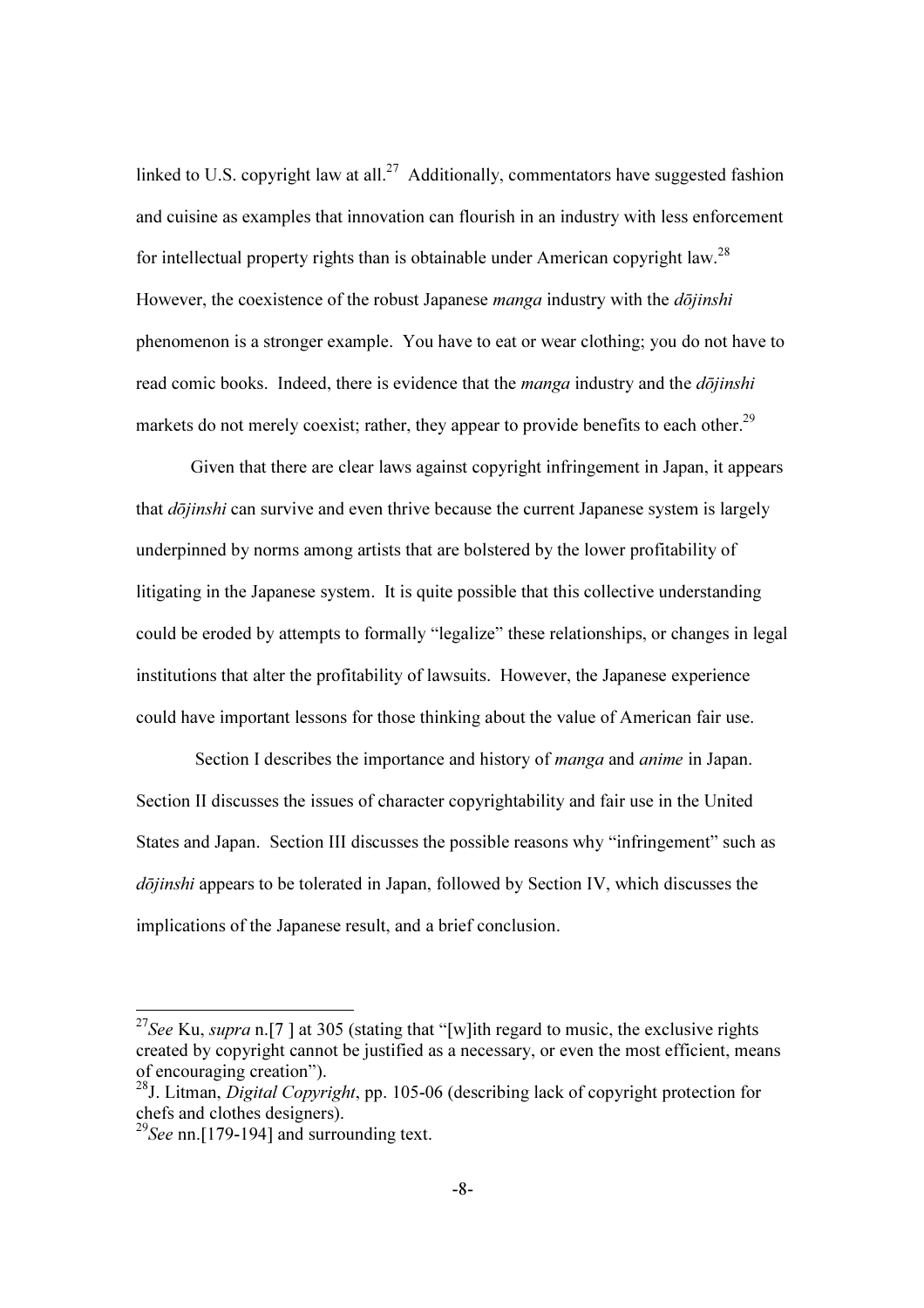### I. Manga, Anime and Dōjinshi in Japan

Japan has long been notable for its graphic arts. As early as the  $9<sup>th</sup>$  century, Japanese Buddhist priests drew caricaturized sketches of themselves as a form of diversion, often with a humorous or satirical tone.<sup>30</sup> By the twelfth century, Japanese artists had produced "narrative picture scrolls" portraying anthropomorphic animal characters.<sup>31</sup> And like today's manga, these scrolls sometimes dealt with off-color matter.<sup>32</sup>

# The Development of the Mainstream Manga and Anime Industries

The development of modern Japanese manga involved both this native artistry<sup>33</sup> as well as imported influences. In particular, the Western form of printed cartoons in bound paper volumes appears to have been introduced to Japan by English traders in the late  $19<sup>th</sup>$  century.<sup>34</sup> By early in the postwar period, Japan had developed an industry featuring cheap, mass-produced cartoon books.<sup>35</sup>

<sup>&</sup>lt;sup>30</sup> See Chōju giga, H. Okudaira ed. (Tokyo: Iwasaki Bijutsusha 1968) (annotated reproduction of surviving Toba-e, scrolls of anthropomorphic animal caricatures, dating to as early as the  $12<sup>th</sup>$  century); see also A. Allison, *Permitted and Prohibited Desires*, p. 57 (1996).

 $31$  See J. Lent, *Illustrating Asia*, p. 2.

 $32$  Id. (describing scrolls illustrating "farting contests" and "phallic contests"); Allison, supra n.[30] (describing self-portraits of monks with "engorged penises").

 $33 \overline{1}$ d. (describing ukiyo-e (woodblock print) artist Ōka Shimboku as having possibly created the world's "first cartoon book" by binding together prints in 1702).  $34$  In the late 19<sup>th</sup> century, a number of Japanese cartoon books collectively referred to as

ponchi were published. S. Isao, "Red Comic Books: The Origins of Modern Japanese Manga," in Illustrating Asia, J. Lent, Ed., p. 137 (Honolulu: U. of Hawaii, 2001). The name ponchi appears to come from the magazines echoing the title of the renowned British humor and cartoon journal *Punch*, which ran from 1841 to 1992. I. Shimizu, Manga no rekishi (The History of Manga) (Tokyo: Iwanami Shoten, 1991), p. 27 ("igirisujin" "ga sōkan shita manga zasshi 'Jyaapan Panchi' no eikyō wo ukete, jiykyoku fūshiga wo imi suru 'ponchi' to iu kotoba ga hayaridashi, Meiji ni hairu to sore ha bunmei kaika no fūchō no naka de, ippanteki na manga wo imi suru kotoba to shite fukyū") ("from the influence of the manga magazine Japan Punch, published by an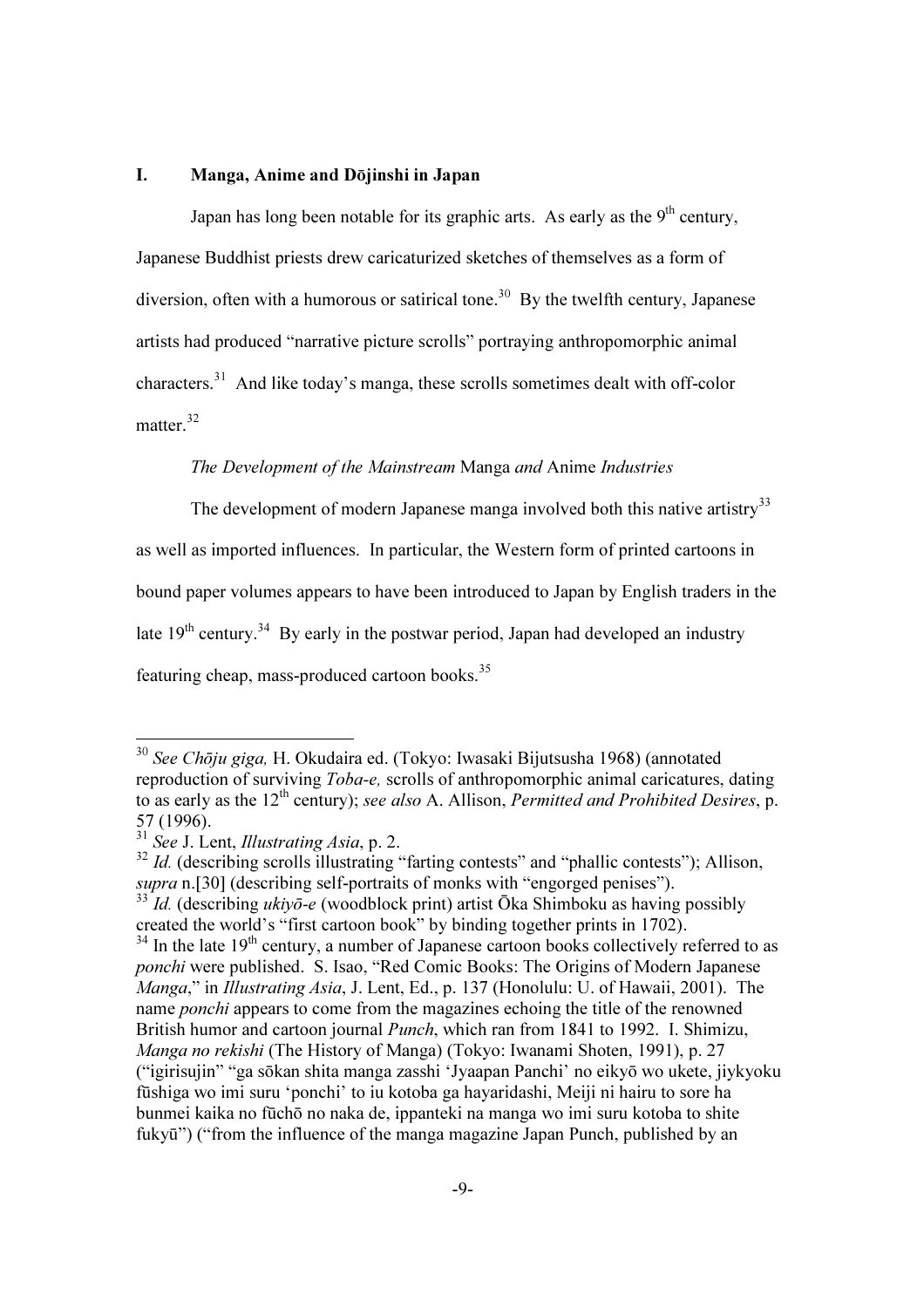No story of the development of manga would be complete without reference to Osamu Tezuka. Commonly described as the "father" or "god" of manga, he is credited with tremendous influence in the creation of the serialized storytelling *manga* that has come to dominate the medium in postwar Japan.<sup>36</sup> He also pioneered a broad range of comic books, from science fiction stories to romantic comic-novels aimed at a young girls' readership.<sup>37</sup>

In addition to his legacy as the "father of manga," Tezuka also fostered the development of the related field of animated cartoons, or anime, which became Japan's first major cartoon export to the United States. By 1965, his series "Astro Boy" and "Kimba the White Lion" had run on network television in the United States (retitled and dubbed in English).<sup>38</sup> The latter drew more recent attention due to the similarities

<u>.</u>

Englishman in Japan, it became fashionable to call cartoons lampooning particular situations 'ponchi,' and, amidst the cultural flowering at the dawn of the Meiji era [1868- 1912], this became the common word for manga generally") See also T. Craig, Japan Pop!, p. 8 (Armonk, NY: Sharpe 2000) (describing "Japanese comic artists" as having "taken a physical form imported from the West, combined it with a centuries-old Japanese tradition of narrative art and illustrated humor, and added important innovations of their own to create what amounts to a totally new genre").

<sup>&</sup>lt;sup>35</sup>See I. Shimizu, "Manga shōnen" to akahon manga – sengo manga no tanjō," ("Youth manga" and red manga – the birth of postwar manga) (Tokyo: Tōsui shobōsha 1989); see also Shimizu, Manga no rekishi, supra n.[34] ("Tezuka Osamu no bawai mo, 'Shintakarajima' ya 'Chiteikoku no kaijin' nado, Shōwa nijyū nendai no tankōbon no hotondo ha Osaka no akahon manga shuppansha kara dasareta mono de atta.") (noting that in the case of Tezuka Osamu [the Father of Manga] as well, [his famous works such as] New Treasure Island and Mystery Men of the Underground Nation were for the most part published in serial volumes in the decade following the war's end by Osaka publishing companies specializing in cheap comic books called "Red Manga"); Isao, supra n.[34], pp. 141-47.

 $36$ See I. Shimizu, Manga no rekishi, pp. 176-77.

<sup>&</sup>lt;sup>37</sup>See F. Schodt, *Manga Manga!* (Tokyo: Kodansha 1983), p. 96 (describing Tezuka Osamu's 1953 Ribon no Kishi as "the beginning of girls' comics in their modern format").

<sup>&</sup>lt;sup>38</sup>H. Deneroff, "Fred Ladd: An Interview," Animation World Magazine, Aug. 8, 1996 (available at http://www.awn.com/mag/issue1.5/articles/deneroffladd1.5.html) (visited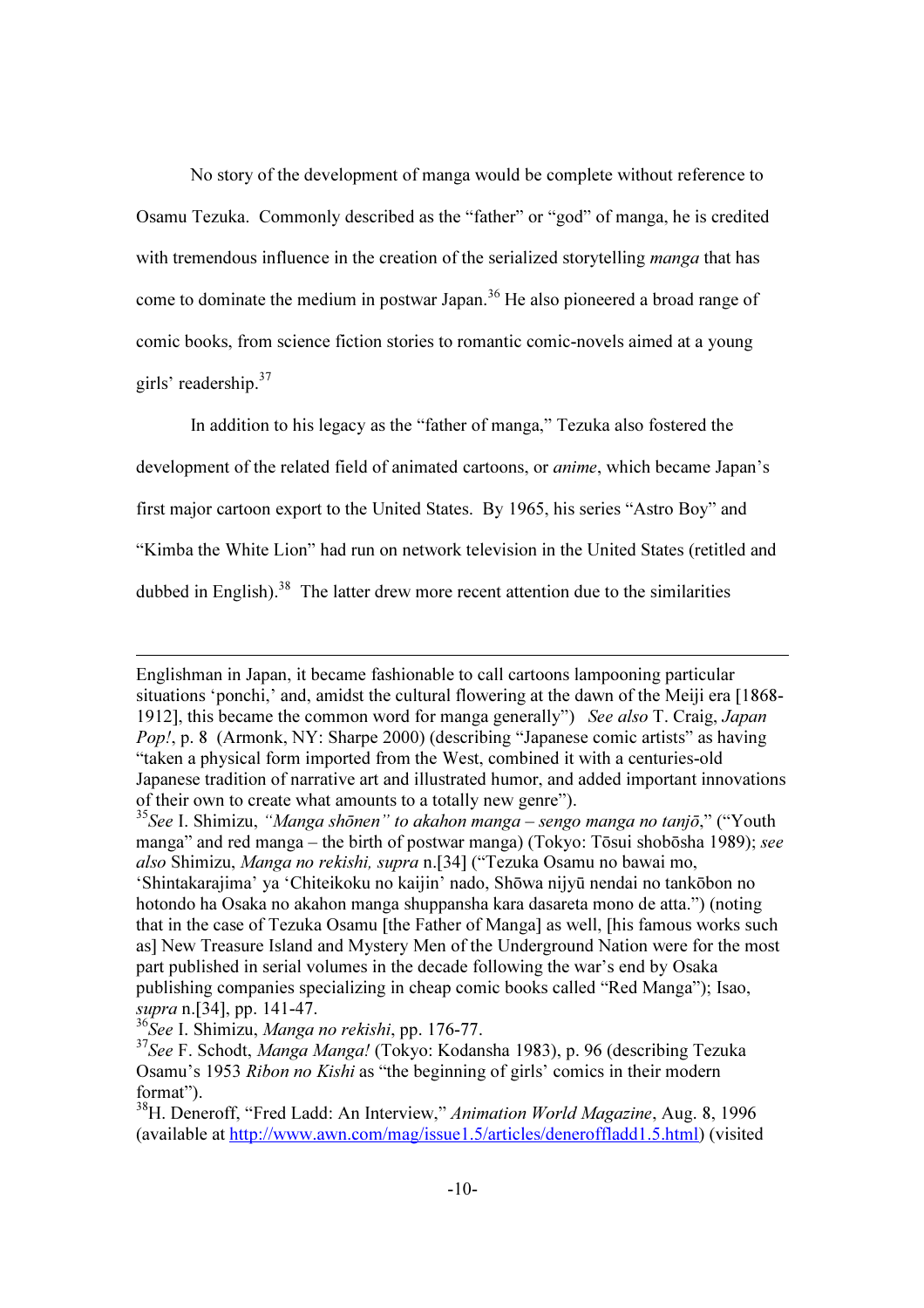between it and Disney's subsequent animated feature "The Lion King."<sup>39</sup> This success paved the way for a trend of increasing Japanese *anime* exports.<sup>40</sup>

Besides introducing Japanese cartoons to the large American market, Tezuka also innovated in the business methods of manga and anime. He installed a system of

recycling drawings to alleviate the high cost of labor involved in animation.<sup>41</sup>

Additionally, to further leverage the revenue from each set of drawings, he began to sell

various licenses to consumer products companies for the use of his animation characters

on merchandise – a practice we now take for granted.

-

Subsequently, other examples of *manga* and *anime* have been exported, both to

the U.S. and other countries.<sup>42</sup> Additionally, American animators and cartoonists have

been quite explicit about the influence of their Japanese counterparts on the current

American cartoon "revival."<sup>43</sup> And in Japan as well, the importance of *manga* and *anime* 

June 14, 2002) (describing the manner in which the works of Tezuka were found, licensed and reworked for the NBC Television in the U.S.).

 $39$ See C. Burress, "Uproar Over 'The Lion King'—Disney Film Similar to Work from Japan, The San Francisco Chronicle, July 11, 1994, A1. Of course, both bear more than a little resemblance to Shakespeare's *Hamlet*.<br><sup>40</sup>See J. Considine, "Toon in Tomorrow; Japanimation," *Baltimore Sun*, 1H, Apr. 14,

<sup>1986 (</sup>describing "exponential" growth, though from a small base number, of American imports of Japanese animation, beginning with works including Osamu Tezuka's "Astro Boy").

<sup>&</sup>lt;sup>41</sup>Shiraishi, in *Illustrating Asia*, J. Lent, Ed. (Honolulu: U. of Hawaii, 2001), at 298.  $42$ See id. at 300-303 (describing the impact of the animated cartoon Doraemon throughout Asia).

<sup>&</sup>lt;sup>43</sup>See, e.g., "Japanimation: World Laps Up Japan's New Culture," Asahi Shimbun (Dec. 30, 1999) (quoting directors of the film "The Matrix" on their desire to reproduce animestyle effects); LEXIS transcript of NPR's Morning Edition, Jan. 24, 2002 (interview with director of film "Monsters, Inc," who stated that Japanese animation is "having an impact on us as the filmmakers. And I have friends at Disney who see those and go, 'Wow, we're, like, falling way behind here. We need to catch up to these guys in terms of the complexity and in story telling and imagery, you know.' I think it's really great that it's just creating a more diverse field, and it really is only limited by, you know, the creators'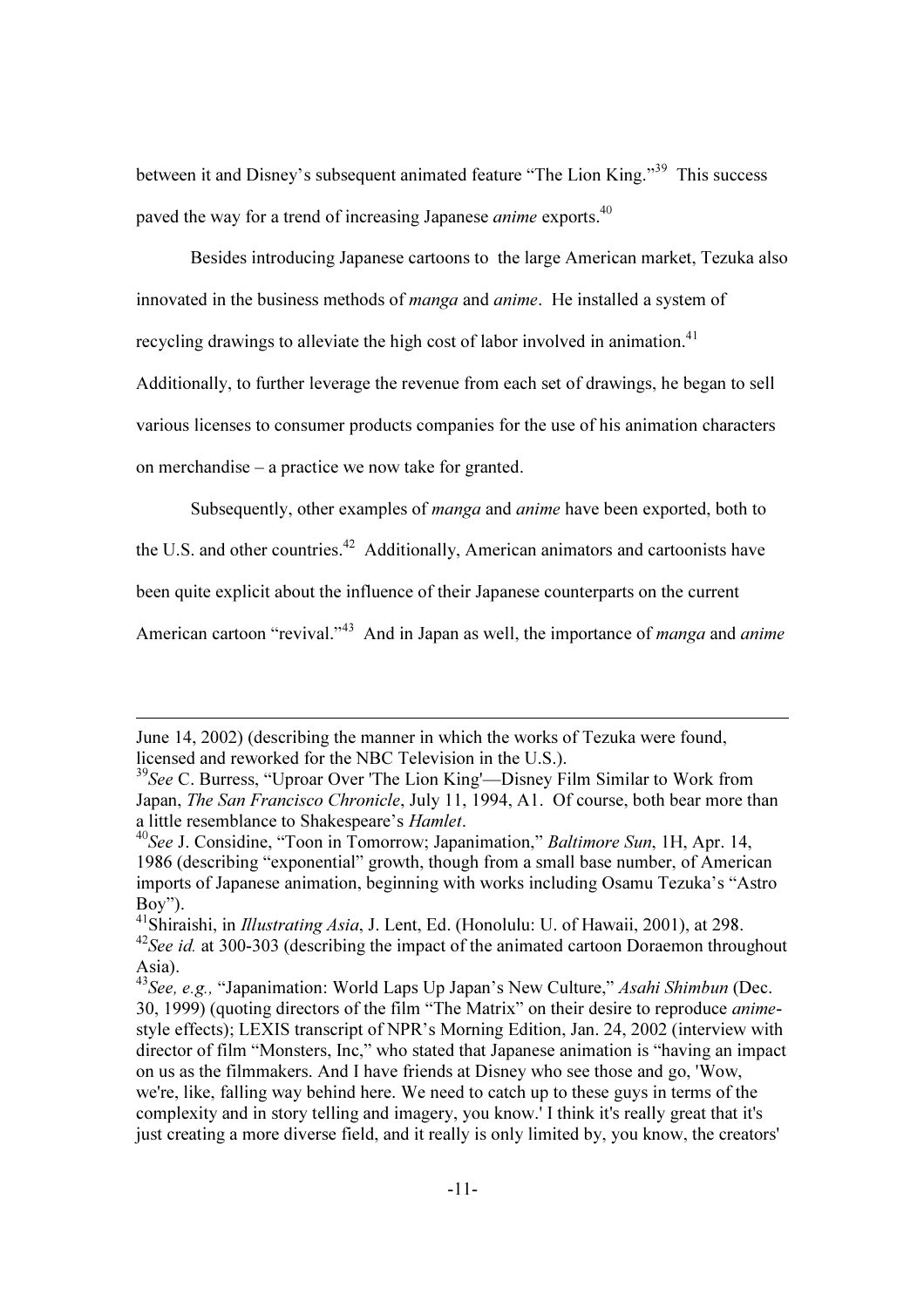as both a cultural and economic export is increasingly recognized, not just in and of themselves, but also because of their spin-off effects in growing industries such as video gaming. $44$ 

### The Rise of Dōjinshi

 The focus of this article is not so much on the Japanese cartoon industry itself, or even its exports, but rather on the fairly discrete phenomenon of its coexistence with markets for *dōjinshi*. The term *dōjinshi* is used in this article to refer to *manga* featuring characters that were not originally created by the author. This is a common current use of the term, which originally referred to works, including works other than *manga*, such as poetry or short stories, for distribution within a specific association or society.<sup>45</sup> Although *dōjinshi* has been used to refer to manga (often produced for sale) by "amateur" authors, including those amateur works involving original characters, the bulk of such "amateur manga" are in fact based on characters that have already been published previously.<sup>46</sup> Although the leading American (nonlegal) commentator on the subject uses the term "parody manga," to describe amateur manga based on previously published work, I have avoided the use of that term because much of this manga would not qualify for the legal definition of "parody" as commonly understood by American (and probably

imaginations.")

 $44$  See, e.g., R. Matsumoto, "Manga wa kyodai na yushutsuhin to naru" (Manga is becoming a huge export) Voice, March 2001 (describing the impact that Japan's deep and diverse array of manga are starting to have outside Japan).

 $45$  S. Kinsella, "Amateur Manga Subculture and the *Otaku* Panic," Journal of Japanese Studies (1998).

 $\frac{46}{1}$  Id. at [8] (describing *manga* using "borrowed" characters outnumbering "original" manga by a 4:1 ratio by 1989 at the largest  $d\bar{o}jinski$  market).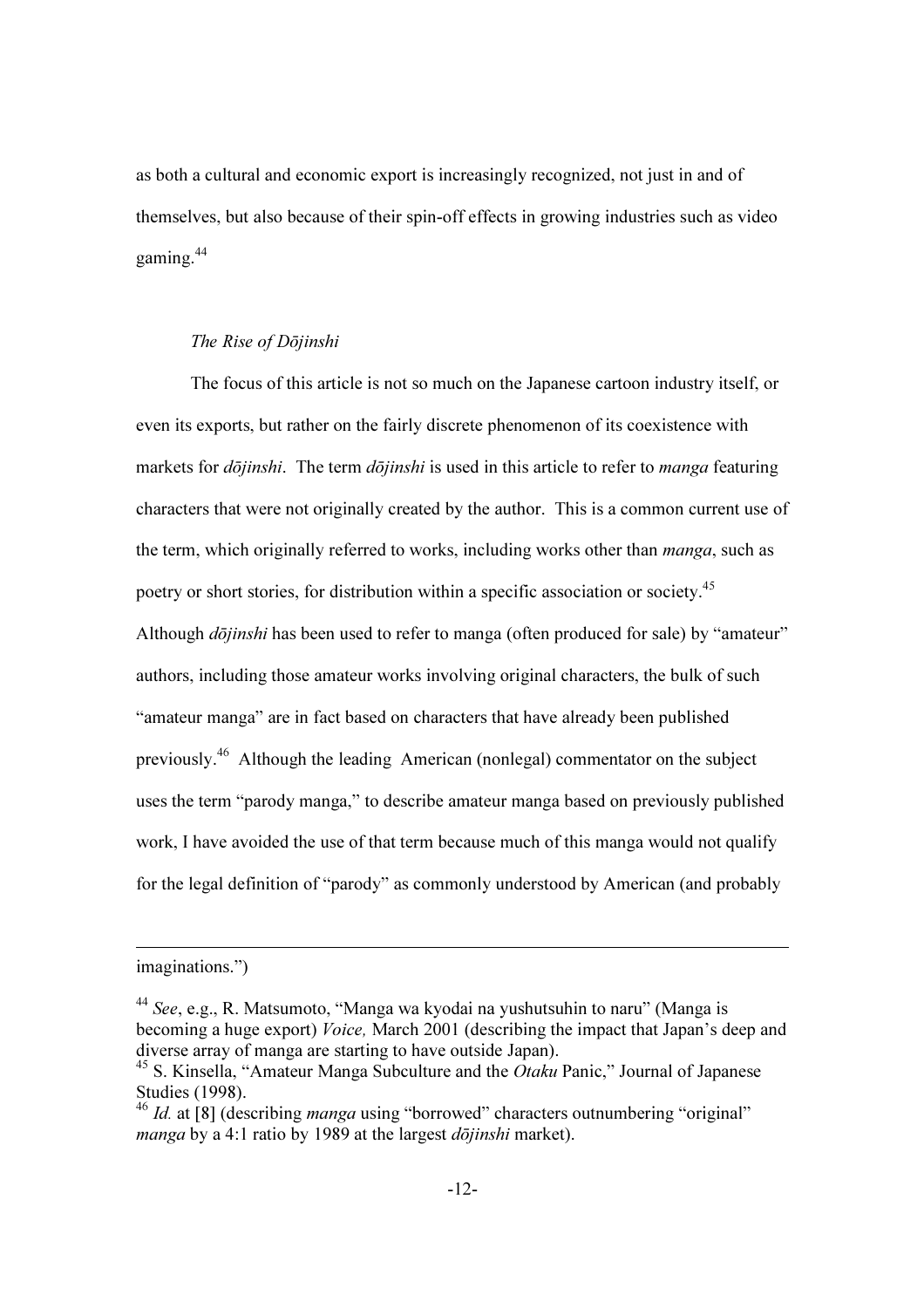Japanese) lawyers<sup>47</sup> and because Japanese commentators writing from a legal point of view seem to use the term "parody" and "dōjinshi" as related arguments for a kind of Japanese "fair use."<sup>48</sup>

Starting in the 1970s, organized markets for the sale of  $d\bar{\rho}$ *iinshi* emerged.<sup>49</sup> By

1990, the largest of these short-duration spot markets for the sale of  $d\bar{o}i$ *inshi* ( $d\bar{o}i$ *inshi*)

sokubaikai), the Tokyo Comic Market, drew 13,000 artist/sellers and 212,000

visitor/buyers.<sup>50</sup> By 2001, the number of visitors was over  $450,000$ .<sup>51</sup>

The works for sale often use fairly close graphical copies of characters that

originally have appeared elsewhere (see Figure 1). These derivative works can be

produced quite cheaply and in rudimentary fashion through the use of photocopiers.<sup>52</sup>

However, many works for sale are quite sophisticated products created with the help of

small printing houses.  $53$ 

 $47$  (see *infra*, nn.[118-22] and surrounding text)

<sup>48</sup> See Y. Yonezawa, Manga to chōsakuken: Parodei to inyō to dōjinshi to (Manga and copyright: Parody, quotation and dōjinshi) (president of the Comiket Comic Market describing "parody" and "dōjinshi" as alternative ways to reconcile with copyright infringement law) (Tokyo: Comiketto 2001).

<sup>49</sup> See Shimizu, supra n.[36] at pp.192-93 ("Komikku ya anime no dōjinshi o hanbai suru shijō to shite komikku maaketto (komiketto) ga Showa gojyūnendai ni tōjō shi, shiroto mo seisaku shita komikku wo hanbai dekiru jidai to natte kita") (The Comic Market (Comiket) where sales of manga and anime dōjinshi are made appeared in the decade after 1975, making it an era where amateurs can also sell the manga they produce).  $50$ See Shimizu, pp. 192-93.

 $51$ See supra n.[3].

 $52$ See, e.g., Manga dōjinshi no trukurikata (Tokyo: Grafikusha 2000) p. 6-11 (describing, in *manga* naturally, how to create dōjinshi using a photocopier ("kopiihon no tsukurikata")). It should be noted that this may well violate Japan's Copyright Law by its explicit terms. See Copyright Law Art. 30 (stating that "private use" of copyrighted material is not applicable "where such reproduction is made by means of automatic reproducing machines"); see also infra Section [II].

 $53$ Id., p. 27 (describing various methods of printing including offset, mimeograph and the use of computer desktop publishing); see also S. Kinsella, "Japanese Subculture in the 1990s: Otaku and the Amateur Manga Movement," 24 J. Japanese Studs. 289, 294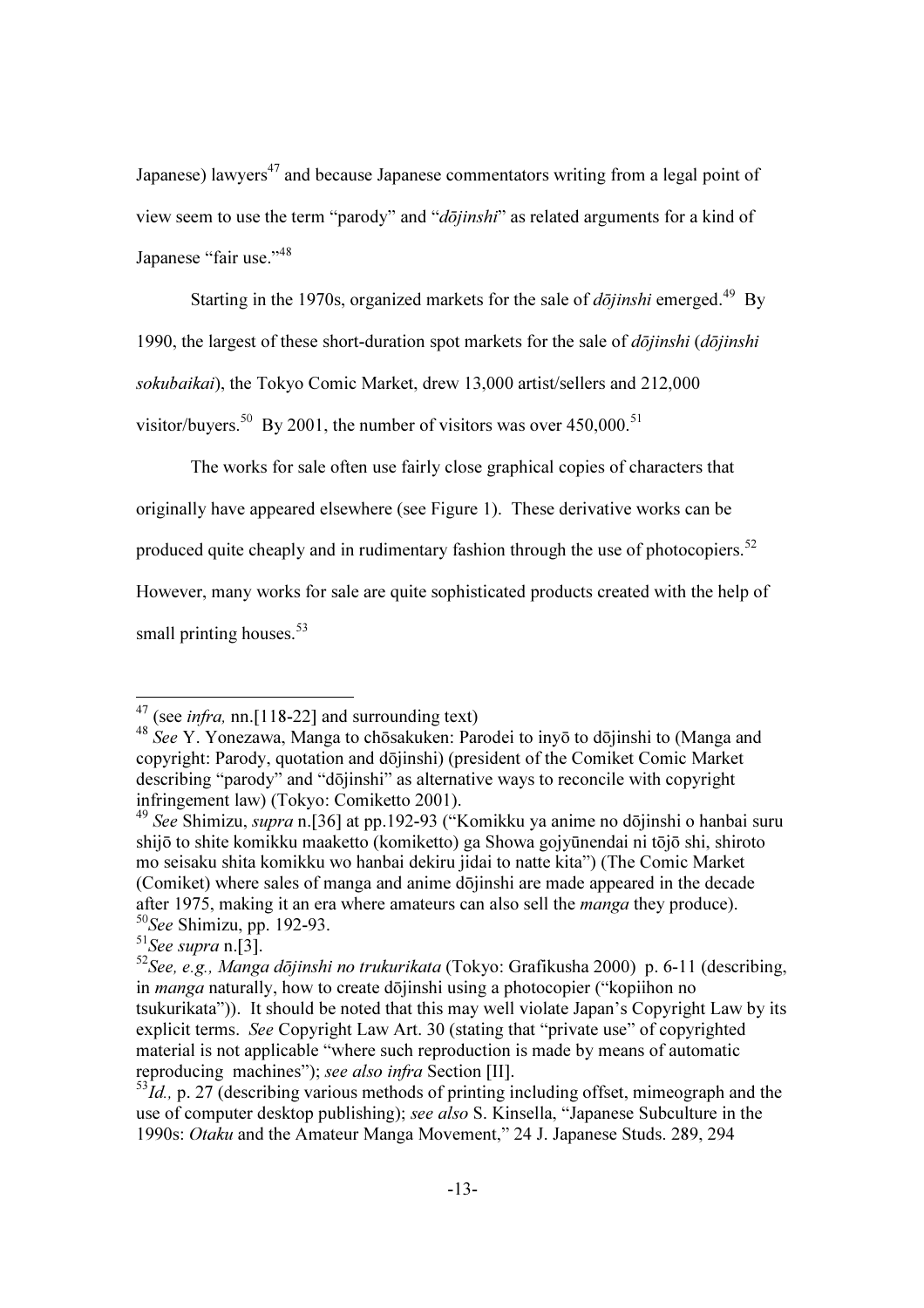While the justification is occasionally heard that  $d\bar{\rho}$ *jinshi* are non-commercial, that would appear to be hard to reconcile with several facts. First, the Japanese calendar is littered with sales conventions of  $d\bar{o}jinshi$ . While not every such event fills Japan's largest convention center with 150,000 people per day,<sup>54</sup> the fact remains that there are probably millions of dōjinshi purchasers. Some of these conventions are run by for-profit firms,  $55$  and even those that are not may serve as useful fora for other profit making enterprises.<sup>56</sup> Additionally, the total dollar sales of the largest of these markets exceeds \$15 million per day – which does not include the price of the \$10 catalog/program guide that virtually ever attendee must buy in order to make some sense of the gigantic, overcrowded marketplace.<sup>57</sup> Finally, the how-to manuals on creating  $d\bar{o}jinshi$  are pretty clear on the sales motive for individuals getting involved in the "hobby"<sup>58</sup>; successful

<u>.</u>

(http://www.amazon.co.jp/exec/obidos/ASIN/4766112474/ref=sr\_aps\_d\_1\_1/249-

<sup>(</sup>describing the emergence of small printing companies that targeted the  $d\overline{\phi}$ *iinshi* artist market).

 $54$ However, even the less-attended Winter *dōjinshi* convention held by the Comiket organization was expected to draw 200,000 attendees and 60,000 sellers over two days. Comiketto Catalog 61, p. 897 (Comiket: 2001) (afterword to catalog/directory to convention held at Tokyo Big Sight [sic] December 29 and 30, 2001, entitled "Heiwa jya naku natchyatta yo, mattaku ero sansei tero hatai" (Peacetime's over! Support eroticism, oppose terrorism.).

 ${}^{55}$ For example, Super Comic City is the largest of a series of Comic City *dojinshi* markets that a for-profit firm organizaes throughout Japan in different major cities. Schodt, Dreamland Japan, supra n.[9], pp.36-37.

 $56$ The Comic Market, or Comiketto, "is ostensibly a voluntary, non-profit making organization," S. Kinsella, "Amateur Manga Movement," supra n.[12], p. 297, but forprofit printing companies and art supply firms make sure to appear there, Schodt, Dreamland Japan, p. 38.

 $57$  See Schodt, Dreamland Japan, p. 43.

 $58$  As their titles make clear. See, e.g., Manga dōjinshi seisaku toranomaki: mezase! Kanbai, Zōsatsu, chūmoku sareru dōjinshi o tsukuritai! (Take aim! The key to making manga dōjinshi: I want to make dōjinshi that will get attention, sell out, and have multiple print runs) (Tokyo: Gurafikusha 2001)

<sup>4617901-0233115) (</sup>visited June 12, 2002), and Manga dojinshi, anime, gema, gezu jyōze na urikata tsukurikata (How to skillfully make and sell manga dōjinshi, anime, games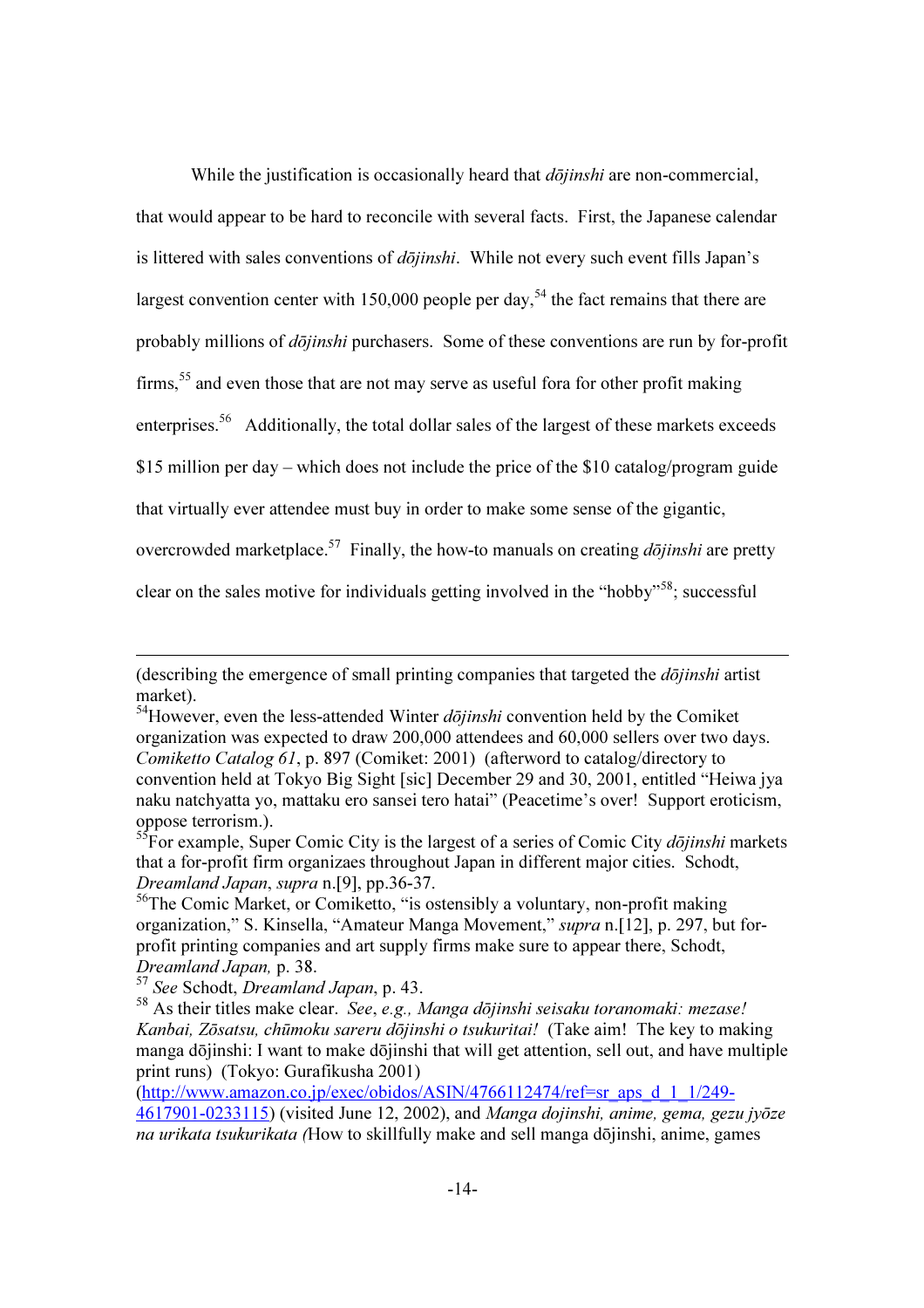$d\bar{o}jinski$  artists can sell 6,000 copies of an individual book at more than \$5 each – not quite the level of profitability of a best-selling novel, but not a mere hobby either.<sup>59</sup>

Similarly, while there are wishful suggestions that  $d\overline{\phi}$ *jinshi* is a kind of parody and deserves comparable treatment as parody does in the U.S., $^{60}$  it appears to be a distinct concept, as the following sections discuss. $61$ 

# II. Copyrights and Cartoon Characters in the U.S. and Japan

Both the United States and Japan have lucrative publishing industries. So it should be of little surprise that both have a well-developed set of copyright regulations. The two nations' regulations bear close resemblance, with a few important differences.

### A. Copyright and Cartoon Characters in the U.S.

The United States Constitution provides authority for Congress to create "limited duration" monopolies to encourage "authors" to pursue "the useful arts."<sup>62</sup> Accordingly, the Copyright Act confers a monopoly of limited duration on copyright holders. This

and goods) (Tokyo: Yamashita Shoten 1998)

<sup>(</sup>http://www.amazon.co.jp/exec/obidos/ASIN/489712073X/ref=sr\_aps\_d\_1\_1/249- 4617901-0233115) .

<sup>59</sup>Schodt, Dreamland Japan, p. 42.

 $60$  See infra nn.118-22 and surrounding text.

 $61$ See Manga to chōsakuken: Parodei to inyō to dōjinshi to (Manga and copyright: Parody, quotation and dōjinshi), Y. Yonezawa, ed. (Tokyo: Comiketto 2001) (including symposium discussion of *dōjinshi* in parallel with concepts such as parody and fair use of quoations).

 $62$ U.S. Const. Art. I, Section 8 (stating that "The Congress shall have power . . . To promote the progress of science and useful arts, by securing for limited times to authors and inventors the exclusive right to their respective writings and discoveries").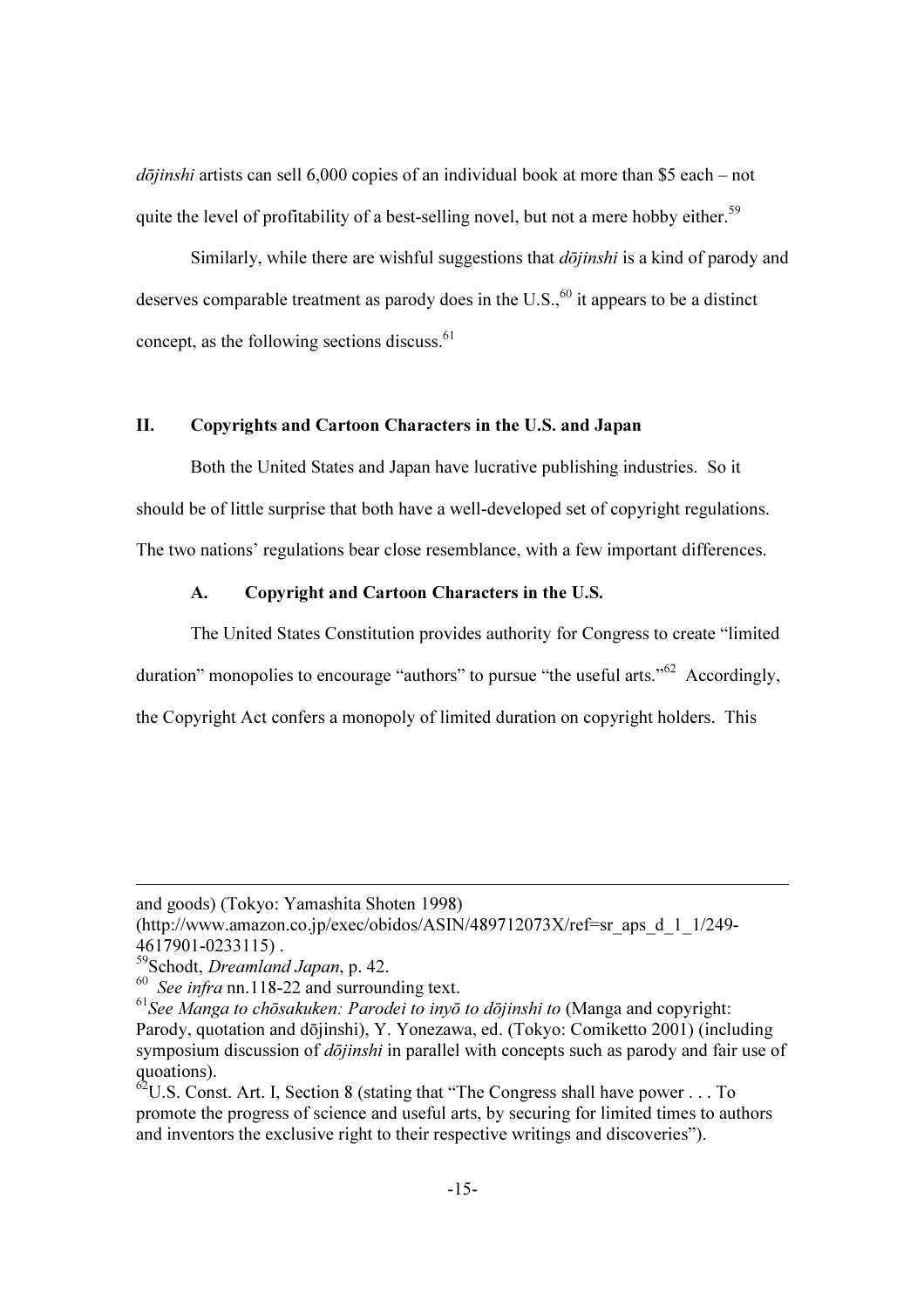right is generally conceived as applying to the author's "expression" of his or her ideas, as opposed to the ideas themselves.<sup>63</sup>

In general, the Copyright Act's monopoly grant is believed to create incentives for creativity. Of course, monopolies have long been a concern of the law, and they continue to be so. Much of the debate about such monopolies concerns the proper balance between two dueling public interests: the goal of providing incentives for creativity and the desire to alleviate the harms – both economic and noneconomic – that copyright monopolies produce.<sup>64</sup>

The standard view is that copyright protects the expression of an idea, and not the idea itself, and that this harmonizes the dueling public interests at stake. This "idea/expression" division theoretically allows for the common interest in shared ideas to coexist with incentives for the creativity embodied in a particular individual's expression of those ideas. This concept is not without critics. Some point out that the balance between the public and private interests at stake has become overweighted in the latter  $direction<sup>65</sup>$  One critique of existing copyright doctrine focuses not so much on where the balance should be placed, but rather on the degree to which copyright is essentially

<u>.</u>

 $^{63}$ See Melville B. Nimmer & David Nimmer, Nimmer on Copyright § 13.03[B][3], at 13-68 to -73 (2001) (discussing idea-expression dichotomy generally).

 $64$ See, e.g., M. Rourke, "Drawing the Boundary Between Copyright and Contract: Copyright Preemption of Software License Terms," 45 Duke L. J. 479, 535 (stating that "[t]he fair use doctrine is an essential part" of "striking a balance between providing an incentive to create through the grant of a limited statutory monopoly in the form of copyright and maintaining the free flow of the information on which such creativity is built).

<sup>&</sup>lt;sup>65</sup>See J. Litman, *Digital Copyright*, pp. 144-45 (discussing legislative process of Digital Millenium Copyright Act as weighted in favor of copyright holders with strong lobby for rent-seeking, to the disadvantage of public interest in fair use).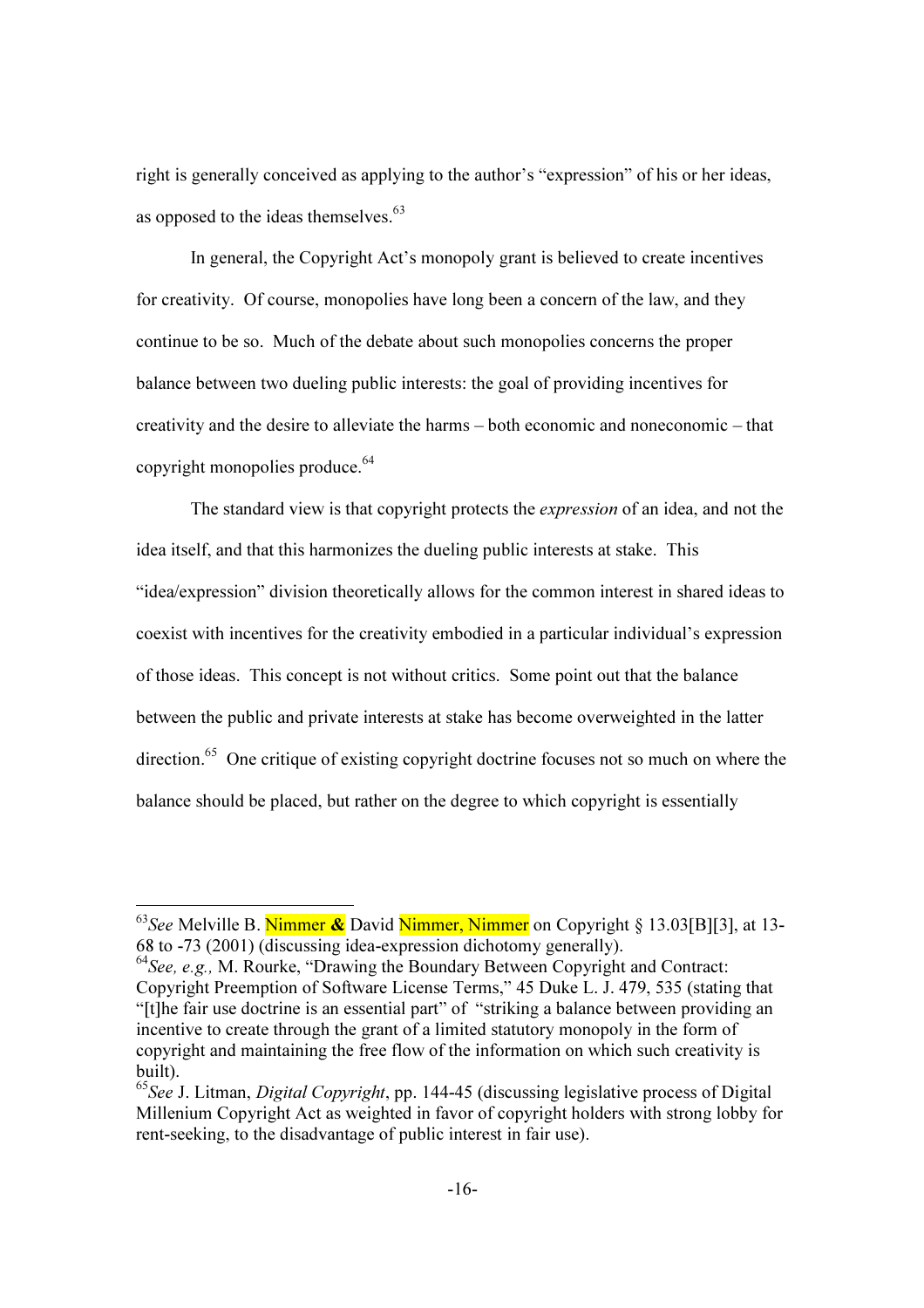misgrounded as a doctrine.<sup>66</sup> Still another focuses on the degree to which copyright policy no longer makes sense with respect to technological changes that undercut its economic justification.<sup>67</sup>

 In addition, the doctrine of "fair use" has alleviated to a degree the tension between the battling public interests surrounding copyright. Increasingly, however, commentators have been suggesting that technology is undermining the ability of fair use to play this role.<sup>68</sup> They frequently voice concern for fair use as being increasingly threatened.<sup>69</sup>

Despite the current controversies that exist concerning the scope of copyright protection generally, commentators often portray the copyright protection of cartoon characters in the U.S. as an easy case.<sup>70</sup> This is particularly true when the protection of

 $^{66}$ See J. Boyle, Shamans, Software & Spleens (Harvard: 1996), p. 58-60 (describing how the "romantic vision of authorship and the distinction between idea and expression appeared to provide a conceptual basis and a moral justification for intellectual property" and questioning the overall soundness of this as an an exclusive framework for policy).  $^{67}$ See R. Ku, *supra* n. [7] at 305 (arguing that digital distribution makes incentives for redistribution unnecessary and analytically severable from incentives for creativity). <sup>68</sup>See, e.g., L. Lessig, *The Future of Ideas*, pp. 180-82 (2001) (describing how technology make greater control possible that threatens even permissible uses due to fear of liability); D. Carr, "Ripped, Mixed-Up and Burned," The Nation, Jun. 16, 2002 (describing proposed bill that states that "antipiracy technology will have to be placed inside every piece of consumer electronics--from home stereos to computers--which will make it essentially impossible to copy any digital media" and suggesting that this "will mean the effective end of fair use" as consumers have come to know it). Of course, some conceive of fair use as a doctrine designed to mirror what copyright holders would have permitted in the absence of transaction costs; as technology alleviates the transaction costs involved for copyright holders to regulate the use of their monopolies, these commentators view it as natural and beneficial that the scope of fair use should decline. See supra n.[22].  $^{69}$ See supra n.[8].

 $\frac{70}{2}$  See, e.g., Nimmer on Copyright, § 2.12 (stating that "[a] character is most readily protectible where both the original work and the copied work consist of cartoons or other graphic representations").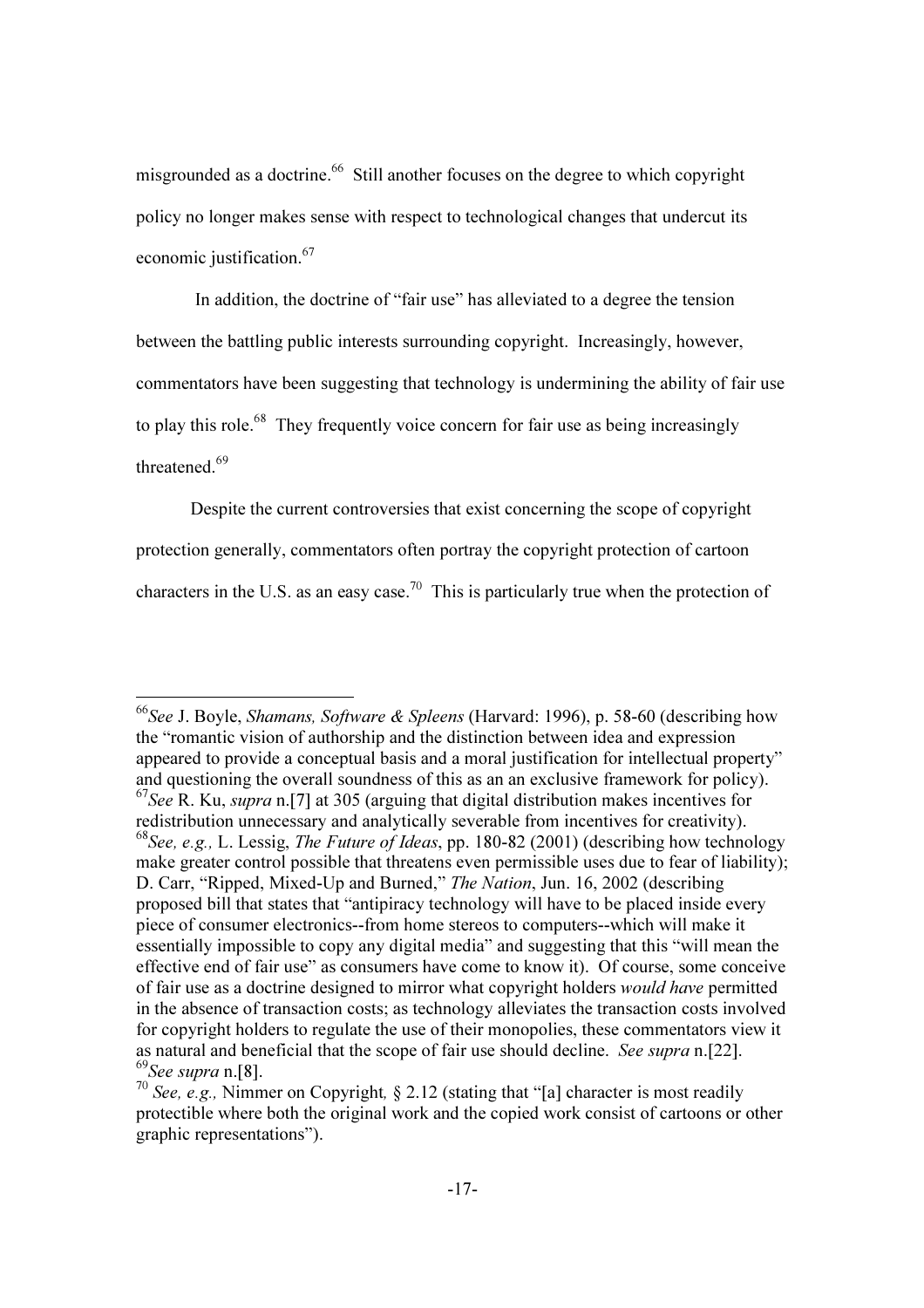cartoons characters is compared to literary or live-action characters.<sup>71</sup> The graphic depiction of a character has been held to make it more "detailed," and so more clearly make it worthy of copyright protection.<sup>72</sup>

The standard for whether one can borrow a copyrighted cartoon character is the same standard that generally applies to "fair use" under the U.S. Copyright Act more generally. Section 107 sets forth four nonexclusive factors by which such a use should be analyzed. Among these factors are "the purpose and character of the use," including whether the use is of a commercial nature; the "nature of the copyrighted work," "the amount and substantiality of the portion used in relation to the copyrighted work as a whole," and "the effect of the use upon the potential market for or value of the copyrighted work."<sup>73</sup> If the balance of these and other relevant factors so instructs, an otherwise infringing use of a cartoon character should be permitted.

However, two cases involving graphic characters suggest that the use of a copyrighted cartoon character may be hard to fit within the "fair use" doctrine. Despite

 $71$  See id. (suggesting that "cartoons or other graphic representations" are more easily protected than literary "word portraits"). See also Walt Disney Prods. v. Air Pirates, 581 F.2d 751, 755 ( $9<sup>th</sup>$  Cir. 1978) (stating that "while many literary characters may embody little more than an unprotected idea, a comic book character, which has physical as well as conceptual qualities, is more likley to contain some unique elements of expression" and therefore receive copyright protection).

<sup>&</sup>lt;sup>72</sup>See, e.g., *Disney Prods. v. Air Pirates,* 581 F.2d 751, 755 (9<sup>th</sup> Cir. 1978) (noting that it is "difficult to delineate distinctively a literary character," but "[w]hen the author can add a visual image . . . the difficulty is reduced"); Detective Comics v. Bruns Publications, 111 F.2d 432, 433 (2d Cir. 1940) (applying test of relative "delineation" of characters to whether comic book character "Wonderman" infringed "Superman" and concluding that the latter was copyrightable "[s]o far as the pictorial representations and verbal desscriptions of 'Superman' are not a mere delineation of a benevolent Hercules, but embody an arrangement of incidents and literary expressions original with the author"). <sup>73</sup>U.S. Copyright Act, 17 U.S.C. Section 107(1-4).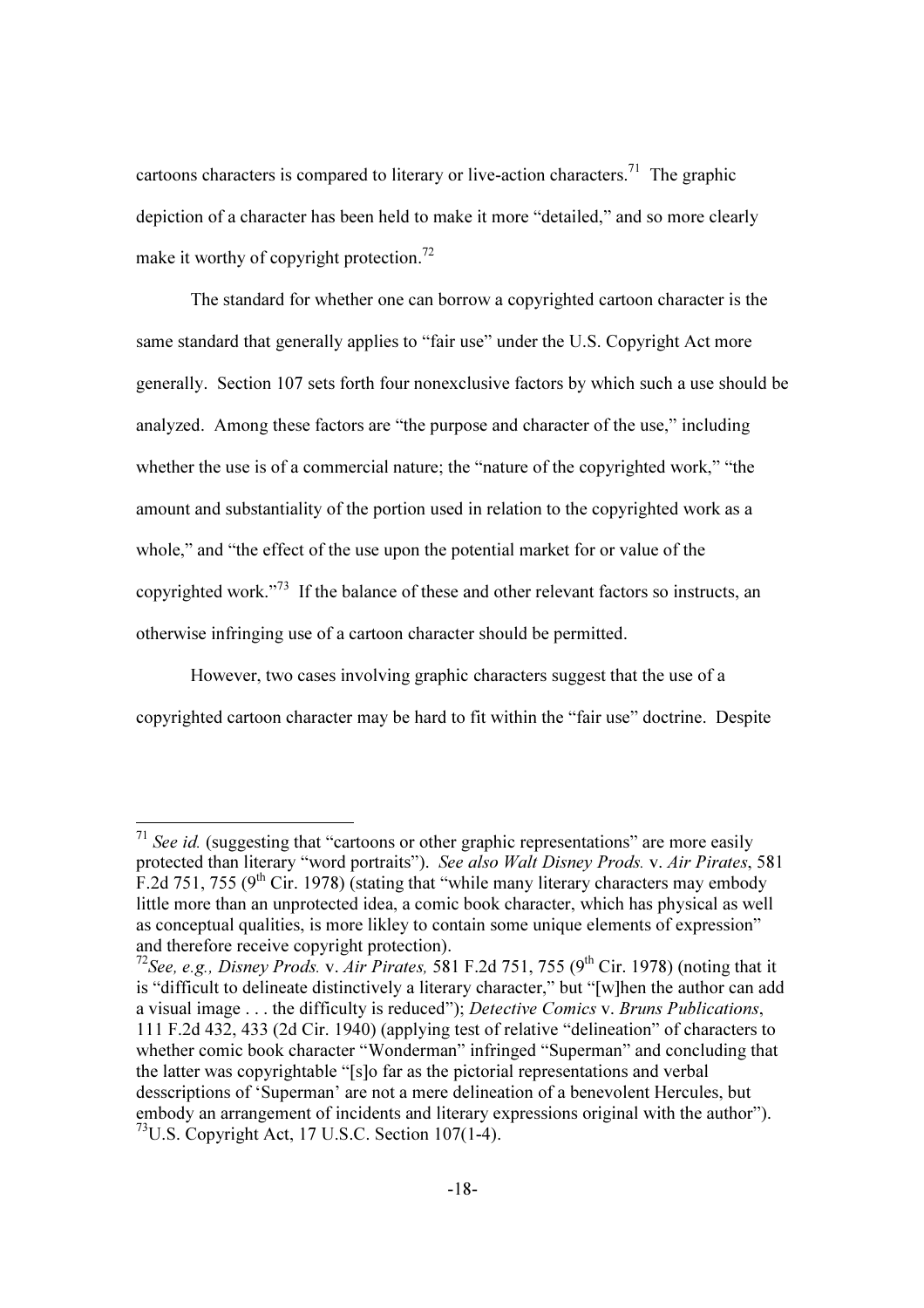Supreme Court authority for a broad reading for parody,<sup>74</sup> the Ninth Circuit – a particularly important jurisdiction for copyright cases – has concluded that the portrayal of Disney characters as drug-using, promiscuous hippies in an "alternative" comic book did not suffice to qualify as fair use despite the potential for parody embodied therein.<sup>75</sup> Where more than a "reasonable caricature" was used, and instead the characters' images were copied "in their entirety," the use could not be justified as fair use.<sup>76</sup> Similarly, a recent case affirmed a rejection of a fair use defense where the borrower created a character using a hat that resembled that of The Cat in the Hat by Dr. Seuss (see Figure 2).<sup>77</sup> The offending work was a rhyming rendition of the O.J. Simpson trial done in the style of the famous children's book.<sup>78</sup> The court also concluded that the borrower could not claim to have created the social useful aspects of parody that assist a defense of fair use where the offending work did not at least in part target the original work as opposed to its general style, the genre of art to which it belongs, or society as a whole.<sup>79</sup> Thus, while fair use may be a possibility with respect to American cartoon characters, courts have rejected such defenses for works that would appear to have some satirical content.<sup>80</sup>

That is not to say that, in the U.S., no one but the creator of a cartoon character can use that character. Certainly, from time-to-time American cartoonists have used each

<u>.</u>

<sup>&</sup>lt;sup>74</sup>See Cambell v. Acuff-Rose Music, Inc., 510 U.S. 569, 578 (1994).

 $75A$ ir Pirates, 581 F.2d at 758.

 $^{76}$ Id. at 757-58.

<sup>&</sup>lt;sup>77</sup>See Dr. Seuss Enters. v. Penguin Books USA, Inc., 109 F.3d 1394, 1999 (9<sup>th</sup> Cir. 1997) (concluding that lower court's "findings that Penguin and Dove infringed on Seuss' copyrights are not clearly erroneous").

 $^{78}$ Id.

 $^{79}$ Id., 109 F.3d at 1400-1401.

 $80$ Of course, there are ways for a creator to try to protect a cartoon character other than copyright law, although there are issues of fit in terms of how congruent the protection is with the aims of the copyright holder. [cite Miami Ent. J. Litman re Disney].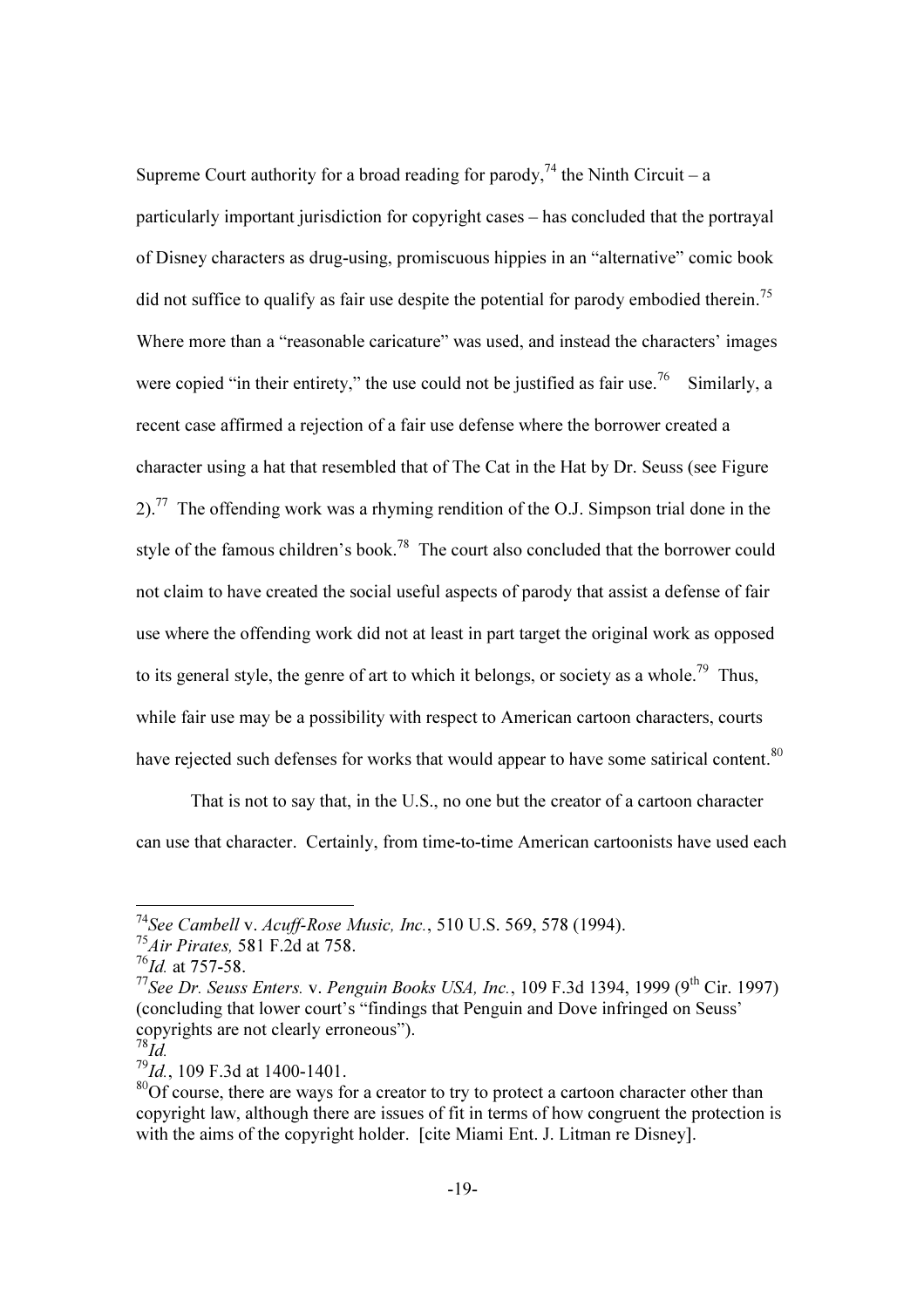other's characters – although these incidents are usually rare, attention-getting – and the product of explicit agreements. For example, "The Great Comics Switcheroonie of 1997" involved 46 leading U.S. cartoonists' use of each other's characters on April 1, 1997.<sup>81</sup> This took place pursuant to an explicit agreement with ground rules,  $82$  on April Fools' Day,<sup>83</sup> and characters of cartoonists who did not wish to participate were not used.<sup>84</sup> Similarly, the use of Warner Brothers animated cartoon characters such as Wile E. Coyote and Daffy Duck in the Disney animated film "Who Framed Roger Rabbit?" was also done pursuant to an explicit agreement between the companies under which Warner Brothers could monitor the appearance and behavior of the characters.<sup>85</sup> Finally, copyrighted characters are sometimes acquired with other corporate property in mergers or asset sales and then used in new works.<sup>86</sup>

Of course, strong protection for American cartoon characters could explain why there is virtually no American counterpart for large-scale *dōjinshi* marketplaces. Fair use doctrines such as parody that apply to copyright more generally could argue for a more narrow, targeted scope for allowing cartoonists to use others' characters without a license,

-

 $83$  April 1 is traditionally the unofficial American holiday of "April Fools' Day," a day on which, among other hijinks, newspapers print ersatz stories in the name of humor.

 $81$  4/1/97 St. Petersburg Times 5D 1997 WL 6189764. A similar cartoon "crossover" took place in a 4-issue limited series issued jointly by agreement by the two leading U.S. comic book publishers, Marvel and D.C. Comics, in which their characters fought each other. 12/4/95 Peoria J. Star C1 1995 WL 3264280.

<sup>82</sup> 4/1/97 Baton Rouge Advoc. 10A 1997 WL 7239093.

 $84$  4/1/97 St. Petersburg Times 5D 1997 WL 6189764 (noting that the authors of "Peanuts," "Curtis," "Marmaduke," and "Cathy" declined to participate). <sup>85</sup>6/19/88 Wash. Post G01 1988 WL 2046147

 $86$ See, e.g., T. Loos, "When Superheroes Sue: The Second Career of Birdman," The New York Times, Jul. 7, 2002 (describing how cartoon superheroes Space Ghost and Birdman, created by the Hanna-Barbera company in the 1960s, have been acquired and recycled by the Cartoon Network, a unit of AOL Time-Warner, for use as a talk-show host and the protaganist in a lawyer show, repsectively).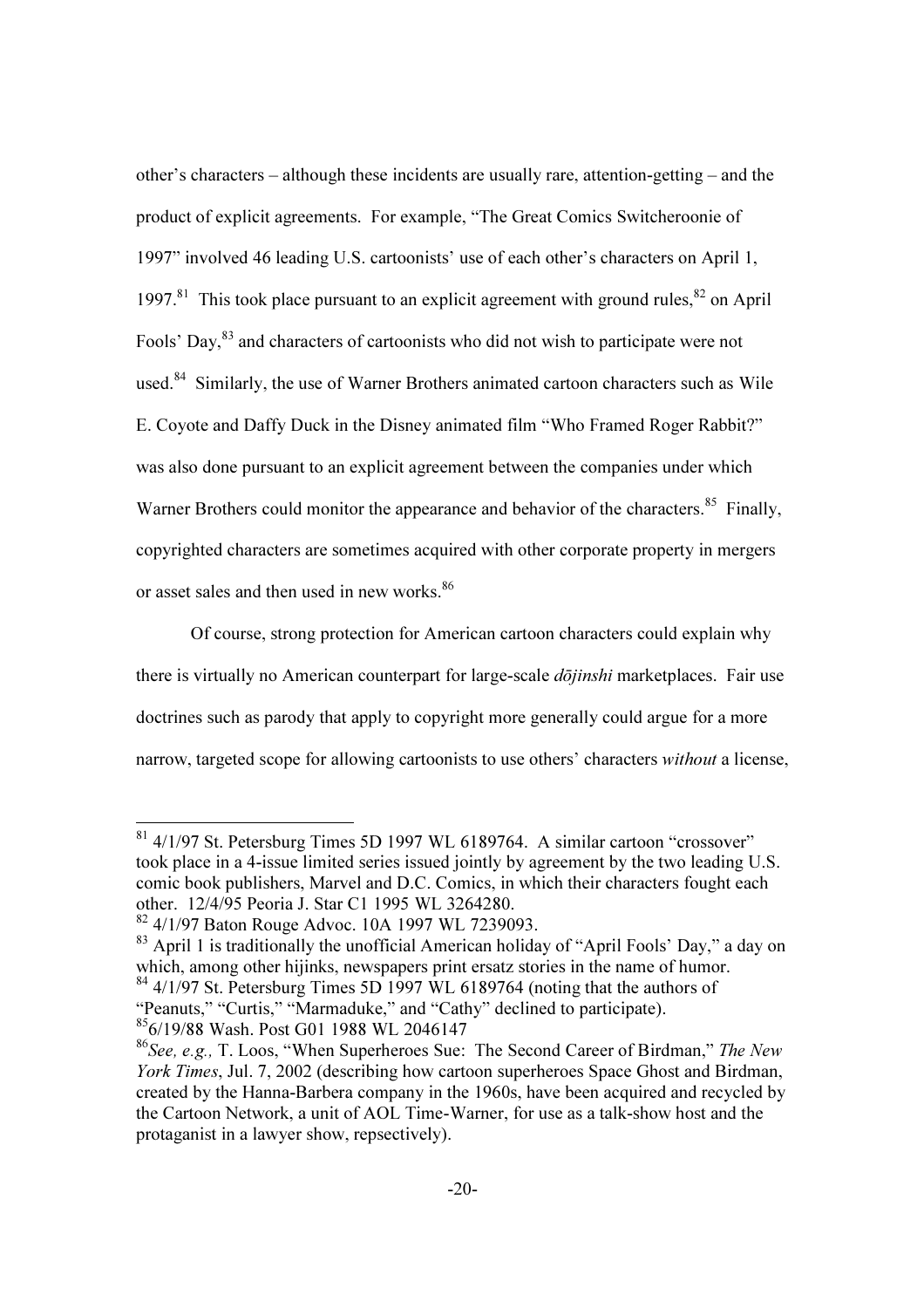explicit or otherwise. And there have been such uses. $87$  However, it is important to note that many, if not most,  $d\overrightarrow{o}j$ *inshi* in Japan are *not* parodies – at least not in the legal sense of the word "parody" – of the original cartoon work. As noted previously, some  $d\overline{\phi}$ *iinshi* follow closely in the vein of the original, while others highlight and develop particular aspects that were present in the original, and still others takes characters from the original and use them in a manner that the original would not have.<sup>88</sup> In a postmodern, literarycriticism sense, to portray a particular cartoon character with different traits than in the original, or to elevate the role of a particular character versus the original, could be seen as a kind of criticism; however, this is not the kind of critique that U.S. legal doctrine has traditionally recognized.<sup>89</sup> Instead, caselaw has generally required that for an incidence

 $\overline{\phantom{a}}$ 

 $87$ J. Litman, 11 U. Miami Ent. & Sports L. Rev 429 (1994) (describing "Bloom County" creator Berke Breathed's use of "Mortimer Mouse," an long-ago Disney character, to lampoon what Breathed saw as the overbearing corporate greed of the modern Disney Corporation).

<sup>&</sup>lt;sup>88</sup>See S. Kinsella, *supra* n. [12], 24 J. Japanese Studs. At 301 (describing creation of stories with borrowed characters with sexual themes that may not be present in the original); F. Schodt, *Dreamland Japan*, pp 37-38 (describing several types of *dōjinshi*, including "novels with *manga*-like themes").

<sup>&</sup>lt;sup>89</sup> See Walt Disney v. Air Pirates, 581 F.2d  $751$ , 756 (9<sup>th</sup> Cir. 1978) (rejecting fair use defense on basis of parody for "underground comic book" featuring "depiction of the Disney characters as active members of a free thinking, promiscuous, drug ingesting counterculture" where purported parodist "took more than was necessary" "by copying the images" of the Disney characters "in their entirety"); Dr. Seuss Enters., 109 F.3d at 1401 (distinguishing "hold[ing] Dr. Seuss' style up to ridicule" which would constitute parody in the court's view, from "broadly mimic[ing] Dr. Seuss' characteristic style . . . 'to get attention' or maybe even 'to avoid the drudgery in working up something fresh'"). Of course, some have argued that the American doctrine of "fair use" should be broadened to include works that use an appropriated character in a way that evokes a different response than the original work, but is not parody in the sense of being satirical criticism of the original work. See, e.g., L. Davidow, "Copyright Protection for Fictional Characters: A Trademark-Based Approach to Replace Nichols," 8 Colum. J. of Art and the Law 513, 561 (1984); D. London, "Toon Town: Do Cartoon Crossovers Merit Fair Use Protection," 38 B.C. L. Rev. 145 (1996) (arguing that policy interest in criticsm through parody, together with "fair use" as interpreted by Supreme Court in Cambell v.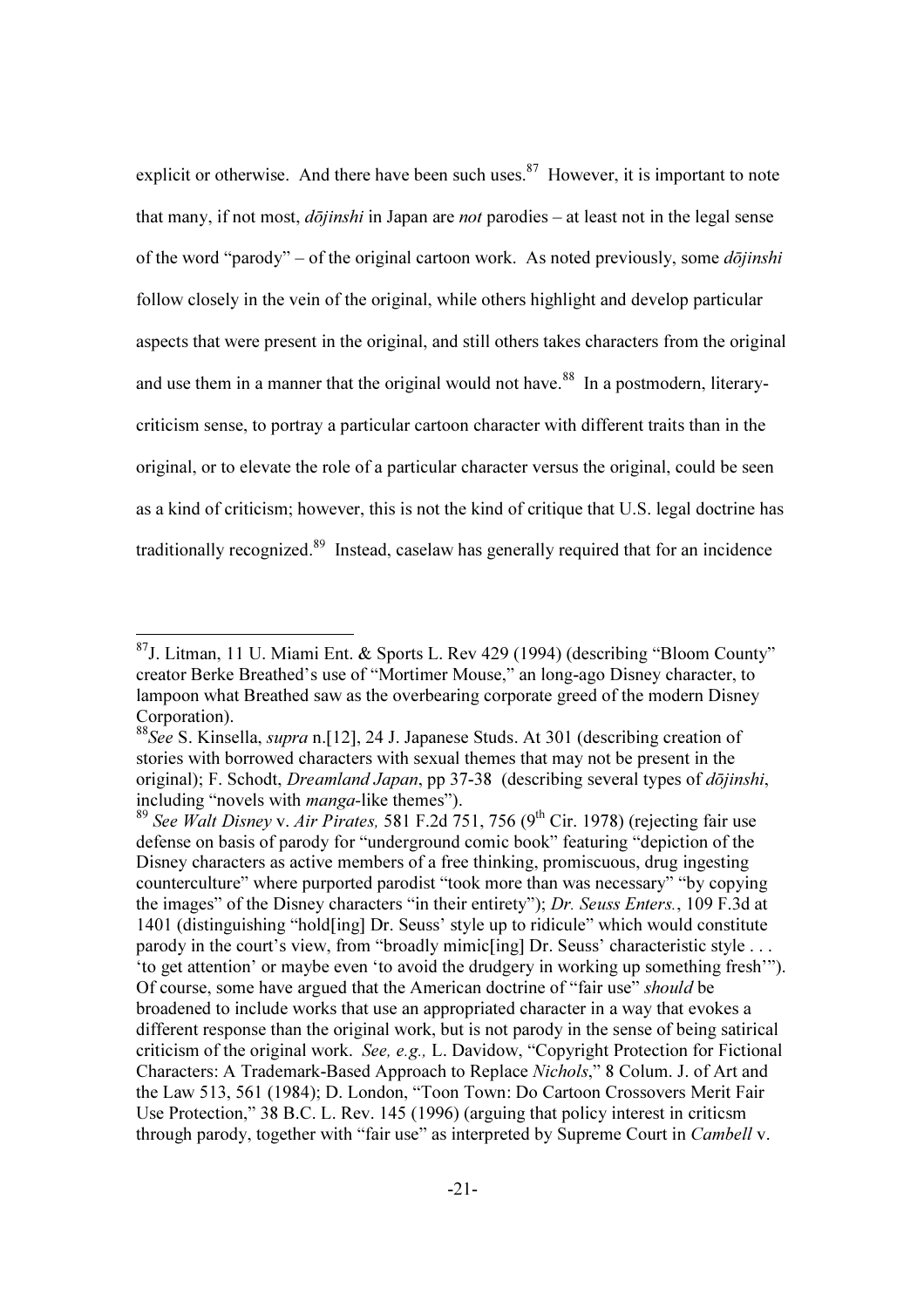of infringement to be excused on the grounds of parody, the infringing use must form a "criticism" of the original work.<sup>90</sup>

By and large, there does not seem to be a significant existing market for  $d\bar{o}jinshi$ or similar comic publications in the United States. That is, not only is there not a significant amount of sales of publications in which cartoonists use characters created by others, in the rare circumstances in which this does take place, it is pursuant to explicit agreement among the copyright holders or else is clearly done as a parody in order to level criticism.<sup>91</sup> Unlike *dōjinshi* in Japan, it does not appear that there is significant American commerce in unlicensed use of the cartoon characters of others.<sup>92</sup>

-

 $^{92}$ Indeed, there is evidence that the copyright holders exercise fairly strict control even over uses that may not be commercial. See, e.g., L. Lessig, The Future of Ideas, p. 182 (2001) (describing "story of fans of The Simpsons who find themselves summoned to court when their Simpsons fan [Internet] pages are discovered by [computer agents] of the television network Fox," because of Fox's position that "[t]he fans are not allowed . . . to collect friends and strangers around these images of Bart Simpson and his dad").

Acuff-Rose Music, Inc. should "allow a cartoonist to appropriate another cartoonist's protected characters for crossover use in a cartoon strip").

 $^{50}$ See, e.g., Dr. Seuss Enters, 109 F.3d at 1401; J. Litman, "Mickey Mouse Emeritus," 11 U. Miami Enter. & Sports L. J. 429, 429 (1994) (describing cartoonist's Berke Brethed's criticism of Disney's litigiousness by using "Mortimer Mouse," Mickey's brother).  $91$ It is beyond the scope of this Article to determine why the use of other authors' cartoon characters does not occur more often in the United States, even if explicit agreements would be required. Several possible justifications could be profferred, including the costs of negotiating such agreements and the difficulty of apportioning gains from such works, but these do not seem altogether convincing. U.S. courts have suggested that authors would, perhaps irrationally, reject hypothetical licenses for parodies due to ego. See Campbell v. Acuff-Rose Music, Inc., 510 U.S. at 592 (noting unlikelihood that authors would license parodies that held them up to ridicule). It could also be that allowing dōjinshi is completely inefficient, but that appears belied by the relatively greater vibrancy of the Japanese industry. See infra section [IV].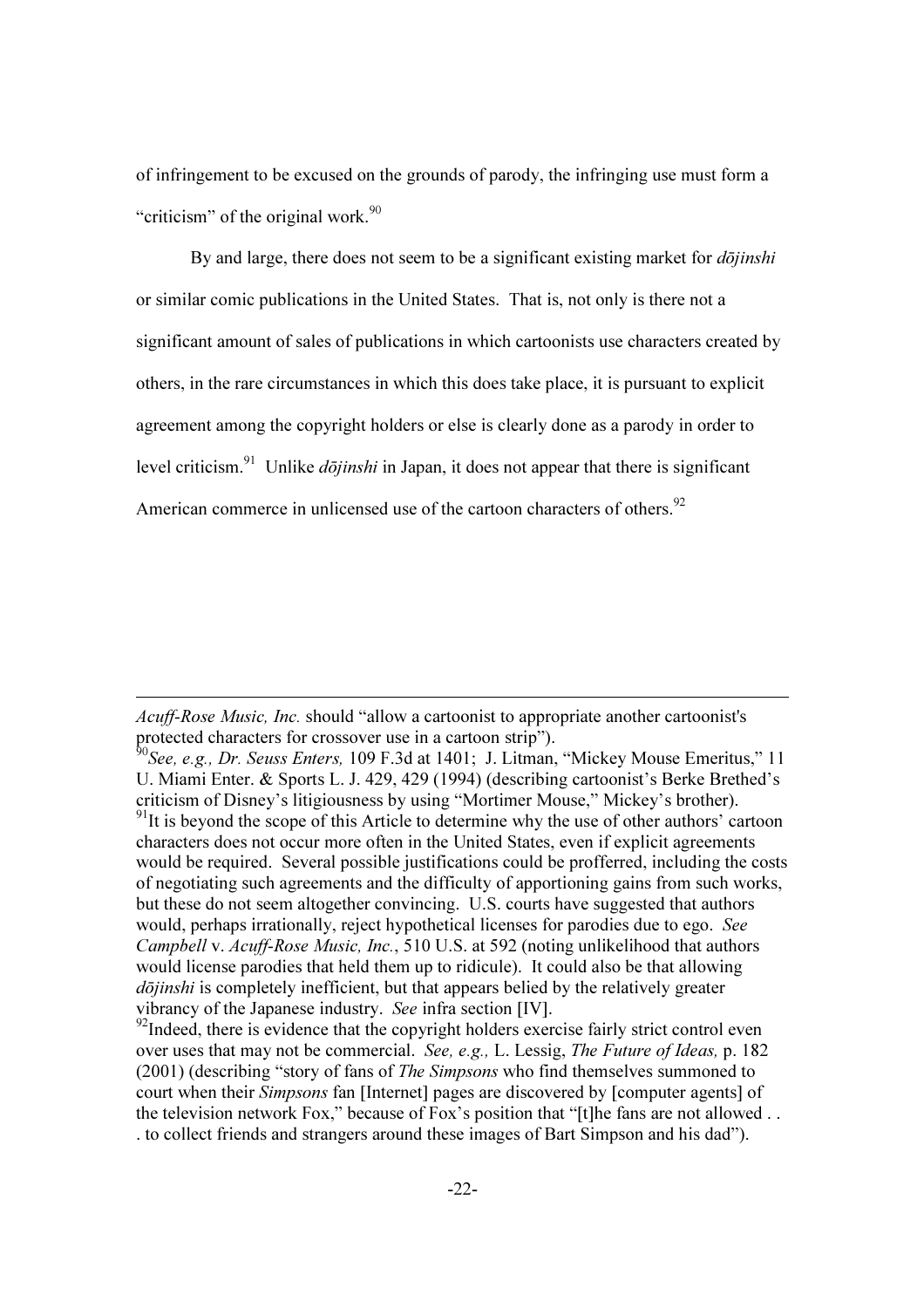### B. Copyright, manga, and anime in Japan

## Japanese Copyright Law and Cartoon Infringement

 Japan's Copyright Law ("Copyright Law") contains important differences from the U.S. Copyright Act, such as its inclusion of moral rights for authors and its lack of a generalized fair use provision.<sup>93</sup> However, in general, the Copyright Law and its interpretations recognize concepts that would be familiar to American lawyers. As in the United States, the Copyright Law provides a limited term monopoly to authors, artists and other creators.<sup>94</sup> And the justification for this protection is to create incentives for creativity.<sup>95</sup>

 Japan has fewer intellectual property cases and fewer copyright cases than the United States.<sup>96</sup> But as interpreted by the Supreme Court of Japan, and by lower courts specializing in intellectual property cases.  $97$  Japan has interpreted its Copyright Law in ways that are not strikingly different from U.S. courts addressing similar questions. And some fairly recent judicial interpretations in Japan would appear quite negative for the existence of *dōjinshi* markets.

 $93$ See Copyright Law, Arts. 18-20 (providing for moral rights of authors), Arts. 30-49 (providing enumerated allowances for use of subjects of copyright by others).

 $\rm^{4}$ Copyright Law, Art. 51 (stating generally that "[c]opyright shall continue to subsist until the end of a period of fifty years following the death of the author").

 $95$ See Copyright Law, Art. 1 (stating that "[t]he purpose of this Law is, by providing for the rights of authors and the rights neighboring thereon with respect to works as well as performances, phonograms, broadcasts and wire diffusions, to secure the protection of the rights of authors, etc., having regard to a just and fair exploitation of these cultural products, and thereby to contribute to the development of culture").

<sup>&</sup>lt;sup>96</sup>Although Japan has only recently begun to keep statistics on copyright cases separately from intellectual property cases generally, the latter are less frequent than in the U.S. See infra nn.[136, 171].

<sup>&</sup>lt;sup>97</sup>The Tokyo, Osaka and Nagoya district courts have specialized intellectual property divisions where parties are not necessarily required to bring their cases, but to which they are often steered by their attorneys.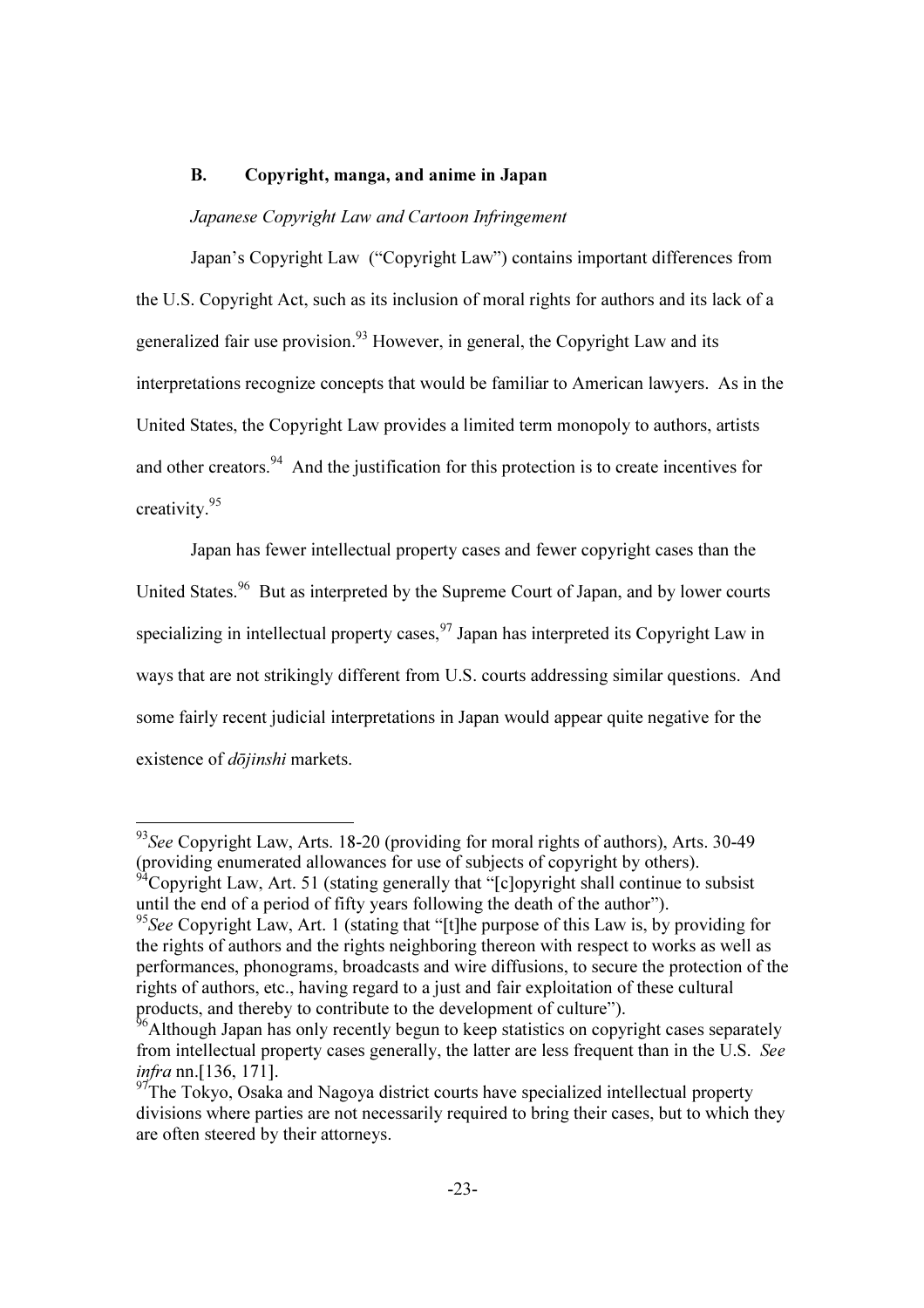The Japanese Supreme Court has made it clear that fictional graphic characters can receive copyright protection. For example, in K.K. Matsudera v. King Features Syndicate Inc.,  $98$  the Court confirmed that the plaintiff's expression of the cartoon character Popeye could properly form the subject of copyright, even though – echoing the idea/expression distinction familiar to U.S. lawyers – the idea of Popeye alone separate from the cartoons in which he appears could not receive protection.<sup>99</sup> The Court strongly suggested that, had the term of copyright not expired on the original publication of the character Popeye,  $100$  the use of design elements of Popeye, such as his pipe, muscles and

 $\overline{\phantom{a}}$ 

<sup>&</sup>lt;sup>98</sup>Japan Supreme Court Decision of July 17, 1997 (1992 (o) No. 1443) (available at http://courtdomino3.courts.go.jp) (available in English at http://www.softic.or.jp.en/cases/popeye.html) (both visited July 7, 2002). For a good description of the conflicting lower court opinions in this case, see K. Port, "Copyright Protection of Fictional Characters in Japan: The Popeye Case – It's Not Just a Mick[e]y Mouse Affair," 2 Wisc. Int'l. L. J. 205 (1988).

 $^{99}$ Id. ("tōgai tōjyō jinbutsu ga kakareta kakkai no manga sore zore ga chōsakukenbutsu ni atari, gutaiteki na manga wo hanare, migi tōjyō jinbutsu no iwayuru kyarakutaa o motte chōsakubutsu to iu koto ha dekinai") (said personage's each appearance as drawn in a manga suffices as the subject of a copyright, but if you separated from manga, said appearing personage cannot be said to be a so-called copyrightable character).

 $100$ The Court made a determination which is also found in American case law, that the copyright term on a character appearing in a series of cartoons generally expires when the statutory term has run starting with the date of the original publication of the character, as opposed to having the term re-start at each appearance in the serial. Id. ("sono hogokikan ga manryō shite chōsakuken ga shyōmetsu shita bawai ni ha, kōzoku no manga no chōsakuken no hogokikan ga imada manryō shite inai to shite mo, mohayachōsakuken o shuchyō suru koto ga dekinai mono to iwazaru o enai"; "Nanira arata na sōsakuteki yōso wo fukumu mono de ha naku, bekko no chōsakubutsu to shite hogo subeki riyu ga nai kara de aru.") (if the copyright period [of the *manga* in which the character originally appeared] is expired, but the term is not expired on subsequent works, we must say that you cannot still claim copyright [on the character]; where new creative elements are not present, there is no reason to protect [a character's subsequent apprearances in a serial manga] as a separate subject of copyright). Compare Nimmer on Copyright, Section 2.12 ("What of the situation where an author has used the same character in a series of works, some of which works subsequently enter the public domain, while others remain protected by copyright? . . . The better view . . . would appear to be that once the copyright in the first work that contained the character enters the public domain, then it is not copyright infringement for others to copy the character in works that are otherwise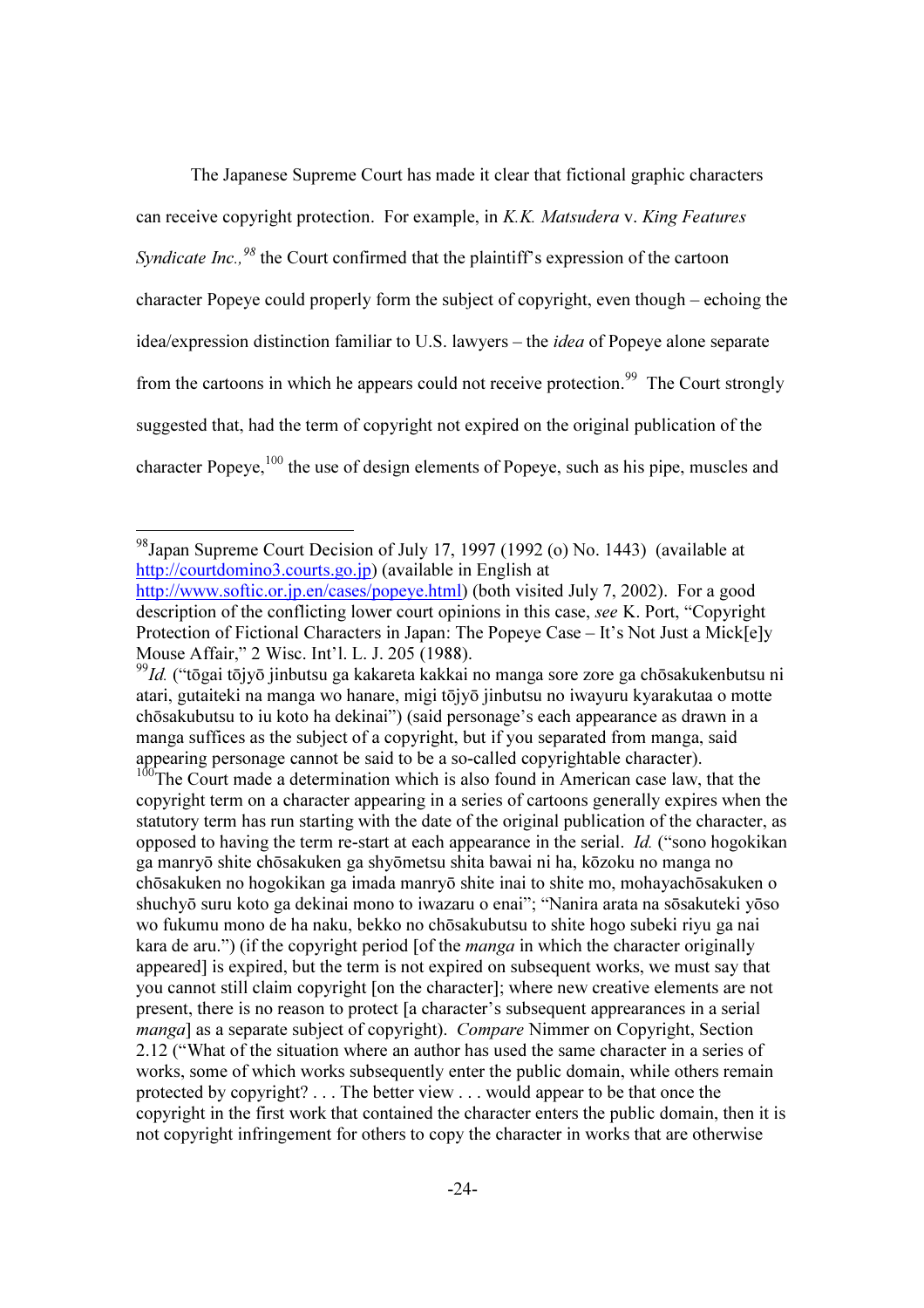sailor uniform, together with the word "Popeye" in English and Japanese, would nonetheless constitute infringement of the plaintiff's copyright despite the relatively inexact duplication of the original drawing (see Figure 3).<sup>101</sup>

 There is also recent Japan Supreme Court precedent for the idea that authors can control the way in which the characters they create and copyright are portrayed. In Konami v. Spec Computer K.K., the Court considered attempts to alter the manner in which the characters in a role-playing computer game interacted.<sup>102</sup> The game in question, entitled Thrilling Memorial, was a "romance simulation game" in which the hero of the game – controlled by the human actually playing the game – enters high school and chooses a female student from whom to earn a "profession of love" by graduation day.<sup>103</sup> Through game play, the player/hero character must accumulate suitable characteristics and abilities to be worthy of the female student character's "profession of love."<sup>104</sup> The defendant in the case had imported and sold a computer memory card that downloaded parameters into the hardware of the game machine so that the player/hero could more quickly and with greater certainty obtain the "profession of love."<sup>105</sup> The Court concluded that the defendant's memory card constituted an infringement of the author's right to preserve the identity of work by enabling purchasers

 $101$   $Id.$  (III.5.) Compare with DC Comics, supra n.[72] (finding infringement based on inexact copy of Superman with imporant identical details).

 $102$ Japan Supreme Court Decision of Feb. 13, 2001 (1999 (u) No. 955) (available at http://courtdomino3.courts.go.jp) (available in English at

original with the copier, even though later works in the original series remain protected by copyright.").

http://www.softic.or.jp/en/cases/Tokimemo\_Sup.html) (both visited July 7, 2002).  $^{103}$ Id. section 1.(1).

 $^{104}$ Id.

 $^{105}$ Id. section 3.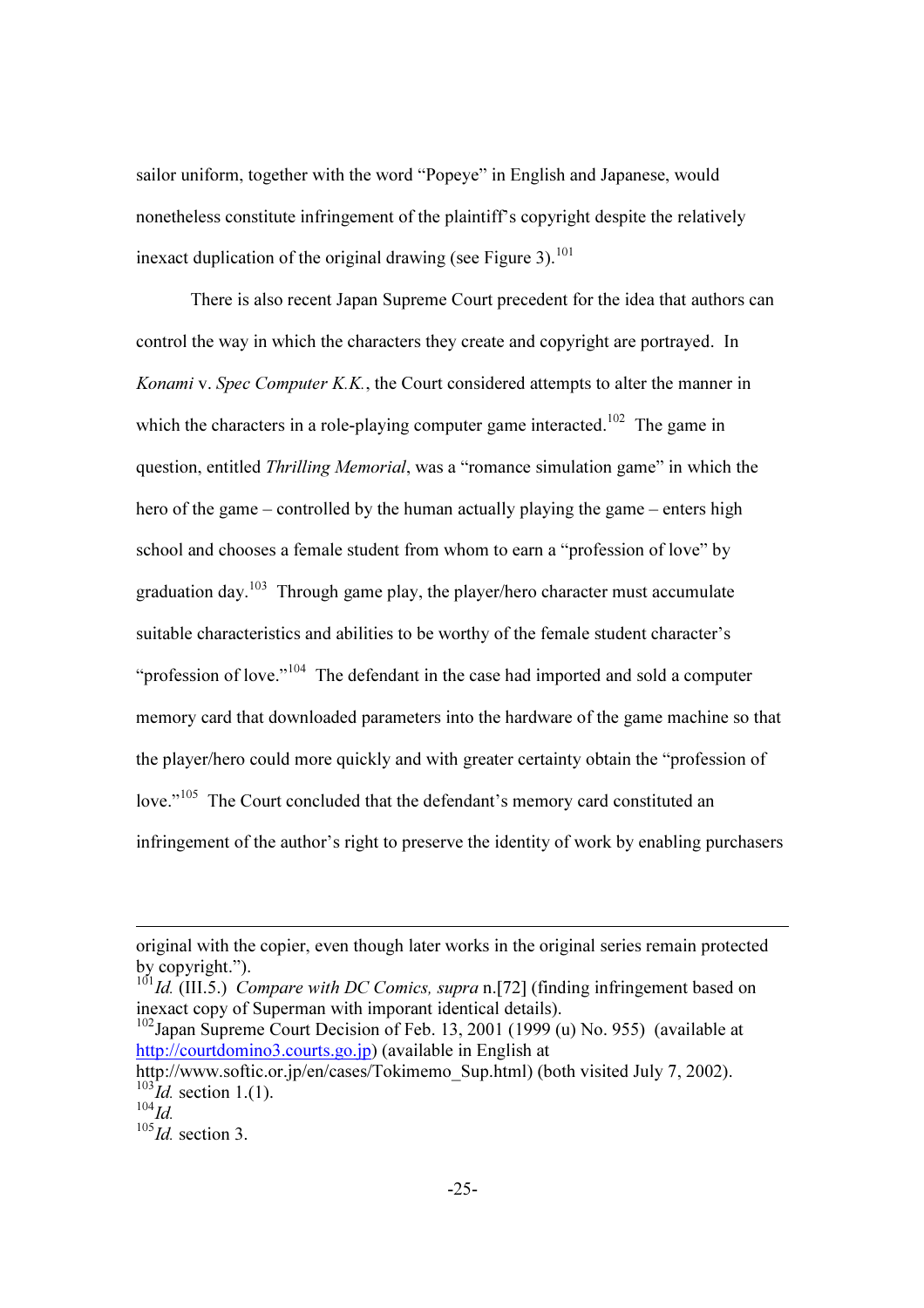of the memory card to change the storyline's development and alter the image of the character of the hero.<sup>106</sup>

As the *Konami* case suggests, Japan is no stranger to the notion of contributory infringement.<sup>107</sup> And although the Supreme Court does not explicitly refer to the specific provision of the Copyright Law violated in its brief Konami opinion, it affirmed a lower court opinion that made it clear that the plaintiff's argument that it should be able to preserve the identity of its work was grounded in a "moral right" provision in Article 20 of the Japanese Copyright Law.<sup>108</sup> And indeed, the *Konami* case suggests that this provision grants a certain ability of authors to control the portrayal of their characters, even where the work by its nature as a computer game cedes a degree of control over character and storyline development to the game player.

 Thus, judicial interpretations of Japan's Copyright Law would seem to suggest that a case could be maintained against the  $d\overrightarrow{o}jinshi$  artists and those who organize dōjinshi markets for copyright infringement. All the necessary pieces are there: the Copyright Law has been construed to extend to cartoon characters, it has been interpreted to confer copyright holders with control over how their characters are portrayed, and it has been read to encompass contributory infringement claims. Of course, *dōjinshi* sellers and market organizers are not oblivious to this possibility.

 $\overline{\phantom{a}}$ 

 $106$ Id. sections 2, 3.

<sup>&</sup>lt;sup>107</sup>See also JASRAC v. Miruku, 1624 Hanrei Jihō 131 (Osaka High Court, Feb. 27, 1997) (concluding that the owner of a karaoke bar and the lessor of the karaoke machinery are liable for copyright infringement for singing of songs by customers in the bar).  $108$  JASRAC v. Miruku, 1997 (ne) No 3587 (Osaka High Court, Apr. 27, 1999) (available

at www.courtdomino3.go.jp) (noting that plaintiff's argument is that Copyright Act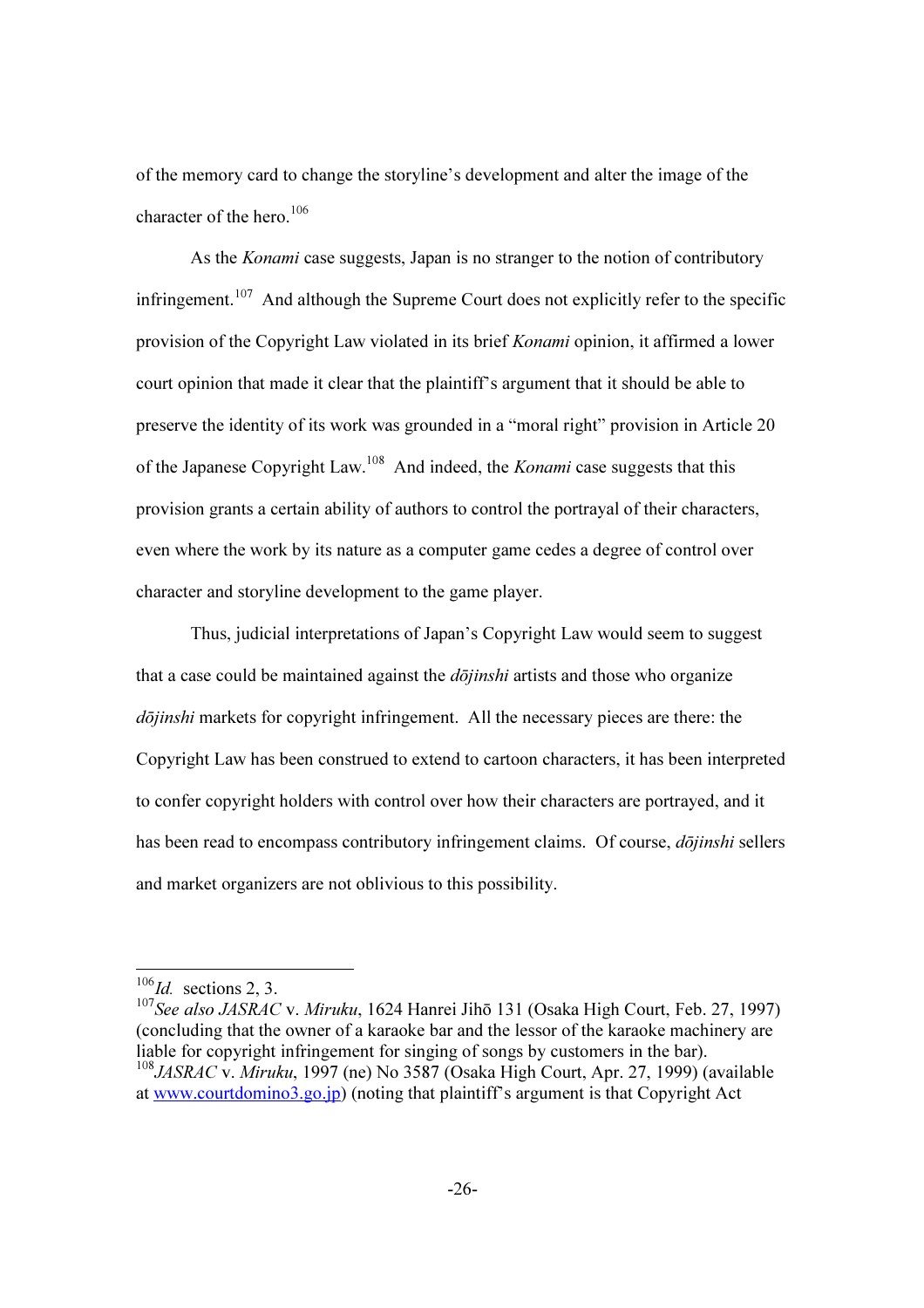#### Attempts to reconcile dōjinshi markets with the Copyright Law

Those active in *dōjinshi* markets who have some familiarity with copyright law often describe the legal status of  $d\overrightarrow{o}j$ *inshi* as akin to parody; this may of course be strategic. Indeed, within the  $d\bar{o}jinshi$  markets, the terms *parodei* and *aniparo* – both of which come from the English word "parody," the latter term being a shortened form of "*animation parody*" – are often used to describe works that borrow characters from a mainstream *manga* or *anime* work. As a result, one might assume that *dojinshi* are an allowable form of use for the copyrighted works of others under Japanese law. And indeed, Japanese copyright law does make an allowance for a degree of permissible "private use" of copyrighted material, where the use is personal, within a family, or within a "limited circle."<sup>109</sup> Of course, it may strain the reasonable interpretation of the statute to characterization a convention at which 450,000 members of the public attend and buy works using the copyrighted characters of others as "private use" within a "limited circle."<sup>110</sup>

As a result, arguments have been made that likens *dōjinshi* to concepts that are analogous to American "fair use." While Japan contains no broad generalized fair use

section 20's "scope of protection" extends beyond "elements essentially characteristics of the form of a work's expression" to "all the contents of its expression plus its title"). <sup>109</sup>See Japan Copyright Law, Art. 30(1) (as amended, 2000) (stating that "[i]t shall be permissible for a user to reproduce by himself a work forming the subject matter of copyright for the purpose of his personal use, family use or other similar uses within a limited circle (hereinafter referred to as 'private use'") (parenthetical omitted) (available in English at http://www.cric.or.jp/cric\_e/clj/clj.html).

 $110$  See, e.g., H. Minami, "Copyright in Japan," in *Fair Use and Free Inquiry: Copyright* Law and the New Media, J. Lawrence and B. Timberg, eds. (New Jersey: Ablex 1989), p. 238 (stating that, pursuant to Art. 30, "users may be able to make free use of otherwise inaccessible works, such as books, motion pictures, and opera scores, in limited numbers and within a limited circle [but] [t]he publication or selling of these works to a large number of people will, however, be an infringement on the copyright").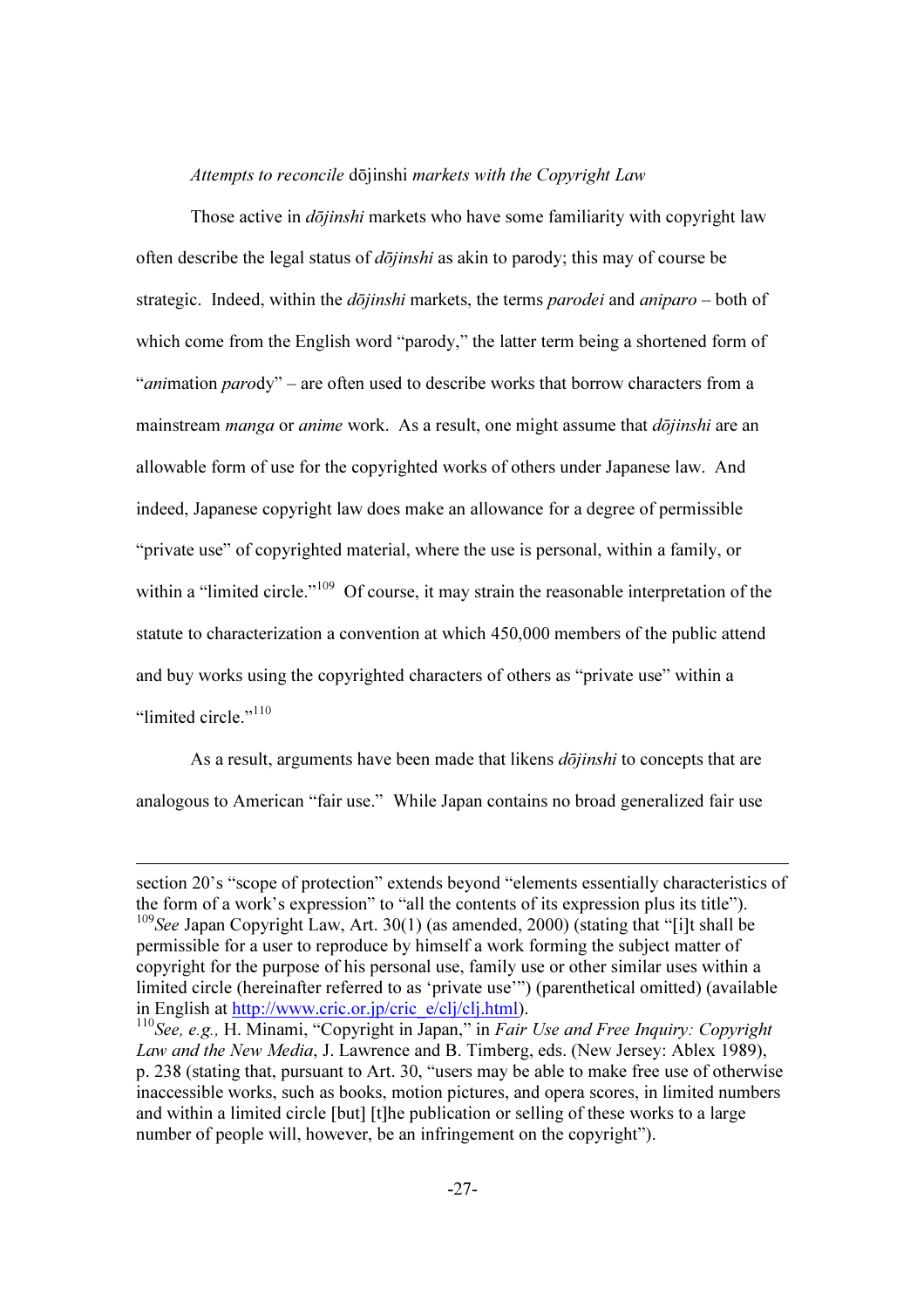provision like that in Section 107 of the U.S. Copyright Act,<sup>111</sup> Japan's Copyright Law does contain a "laundry list" of permitted use of copyrighted material.<sup>112</sup> In particular, the logic of "parody" has been used by those with a vested interest in the survival of the dōjinshi markets to categorize the works sold there. Perhaps sensing the ambiguous black-letter legal footing of the dōjinshi markets as "limited circles," the founder of the largest such market has written a book that attempts to place both  $d\bar{o}jinshi$  and parody within the allowable scope for borrowing copyrighted material under Japan's copyright law, along with the concept of the fair use of "quotations."<sup>113</sup>

But there are a couple of problems with attempting a legal harmonization of the dōjinshi markets with Japan's copyright law: While the Copyright Law contains a provision explicitly allowing the use of a copyrighted work for "quotations" "compatible with fair practice" to the extent necessary for "news reporting, criticism or research," there is no similar explicit provision for  $d\overline{\phi}$ *jinshi* or parody used outside of those contexts.<sup>114</sup> It is worth noting that the Japanese term for quotation, *invo*, has been

 $\overline{a}$ 

 $111$ See T. Newby, "What's Fair Here Is Not Fair Everywhere: Does The American Fair Use Doctrine Violate International Copyright Law?" 51 Stan. L. Rev. 1633, 1644 (1999) ("Japan lacks a broad fair use doctrine"); K. Sugiyama, "The First Parody Case in Japan," Eur. Intel. Prop. Rev. 1987, 9(10), 285, n.2 ("the Japanese Copyright Act does not contain a general fair use provision analogous to section 107 of the United States Copyright Act").

 $112$ See Japan Copyright Law, Arts. 30-49 (as amended, 2000) (available in English at http://www.cric.or.jp/cric\_e/clj/clj.html).

<sup>113</sup>See Y. Yonezawa, Manga to chōsakuken: Parodei to inyō to dōjinshi to (Manga and copyright: Parody, quotation and dōjinshi) (president and founder of the Comic Market describing "parody" and "dōjinshi" as alternative ways to reconcile with copyright infringement law) (Tokyo: Comiketto 2001).

 $114$ See Copyright Law, Article 32 ("[i]t shall be permissible to make quotations from a work already made public, provided that their making is compatible with fair practice and their extent does not exceed that justified by purposes such as news reporting, criticism or research").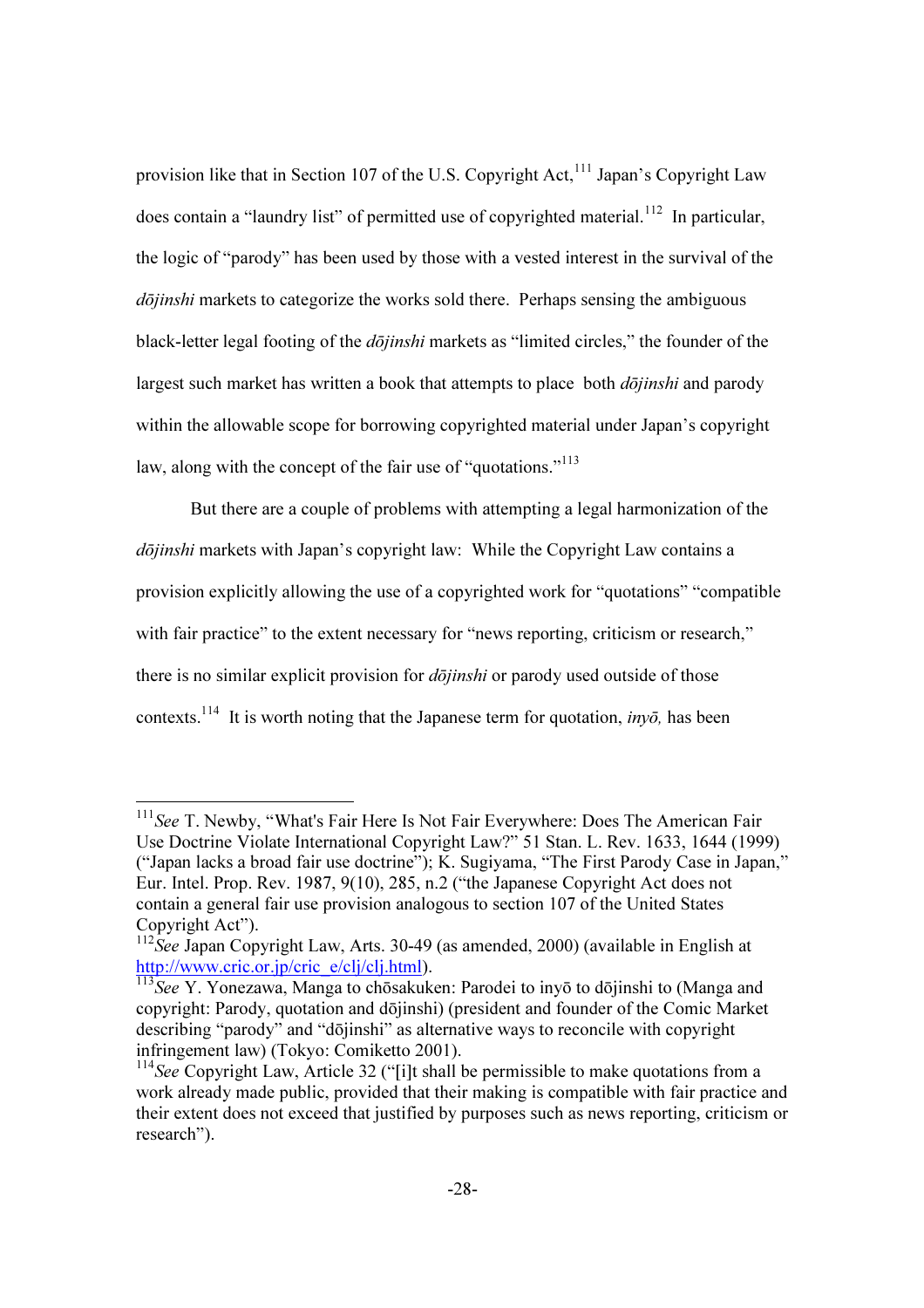construed to describe not just literary works, but also pictorial works, including manga.<sup>115</sup> However, the borrowing of characters in  $d\bar{\theta}$ *jinshi* is generally not done to criticize the original. Instead, these characters are often used to expand the existing mainstream manga storyline, sometimes, but not always, with respect to exaggerated or altered depictions of particular characters' sexuality.<sup>116</sup> While the argument has been made that this type of treatment does form a type of implicit criticism of the original work,  $117$  this

<sup>&</sup>lt;sup>115</sup>At least one lower court has recognized that  $manga - both$  pictures and captions included – can properly be covered under the term  $inv\bar{\sigma}$  when the views espoused in the manga are the subject of criticism. See Kobayashi v. Uesugi, No. 9 (u) 27869 (Tokyo Dist. Ct., Aug. 31, 1999) (available (in Japanese) at

http://courtdomino2.courts.go.jp/chizai.nsf/Listview01/D784FFD99A8B5CC749256A77 00082E08/?OpenDocument) (mata, manga ha, kai to bun ga fukabun ittai to natta chōsakubutsu de aru tokoro, genkoku ha, sono yō na manga ni yotte jiko no suchyō wo tenkai shite iru no de aru kara, kai jitai wo hihyō no taishyō to suru bawai ha motoyori, genkoku no shuchyō wo hihyō no taishyō to suru bawai de ate mo, hihyō no taishyō wo seikaku ni shimesu ni ha, bun nominarazu, kai ni tsuite mo inyō suru hitsuyō ga aru to iu beki de ari, kai jitai wo hihyō no taishyō to shite inai kara, kai ni tsuite inyō no hitsuyō ga nai to iu koto de ha dekinai") (furthermore, as for manga, where the pictures and text form an indivisible work, and so, where the plaintiff has expressed his opinion by using this kind of manga, where the picture is the object of criticism as a start, and the plaintiff's opinions are also the object of criticism, in order to clearly indicate the object of criticism, it must be said that, in addition to the text, it is essential that the picture must also be "quoted," it cannot be said that because the picture is not itself the object of criticism, there is no need to "quote" the picture). See also K. Sugiyama, "The First Parody Case in Japan," European Intellectual Property Review (1987) (stating that while " $inv\bar{o}$  in everyday Japanese is generally used with respect to literary works," "as a copyright term of art it seems more broadly applicable to other kinds of works" and describing courts' partial inclusion of pictorial works under the term).  $116$ See, e.g., C. Horn, "Sonoda's Eleven," in *Japan Edge*, A. Roman, ed. (2000), p. 143

<sup>(</sup>quoting renowned mainstream manga artist Keniichi Sonoda, who also publishes  $d\bar{o}jinshi$  as stating, in response to the question whether "all  $d\bar{o}jinshi$  were erotic in style" that, "no, only about seventy percent"); S. Kinsella, Adult Manga, p. 117 (describing popular genre of dōjinshi involving borrowed characters that develops homoerotic themes between leading charactrs in mainstream works).

 $117$ See S. Kinsella, *Adult Manga*, p. 117 (describing the president and founder of the Comic Market as justifying these *dōjinshi* as "an attempt to struggle with and subvert dominant culture, on the part of a generation of youth for whom mass culture, which has surrounded them from early childhood, has become their dominant reality").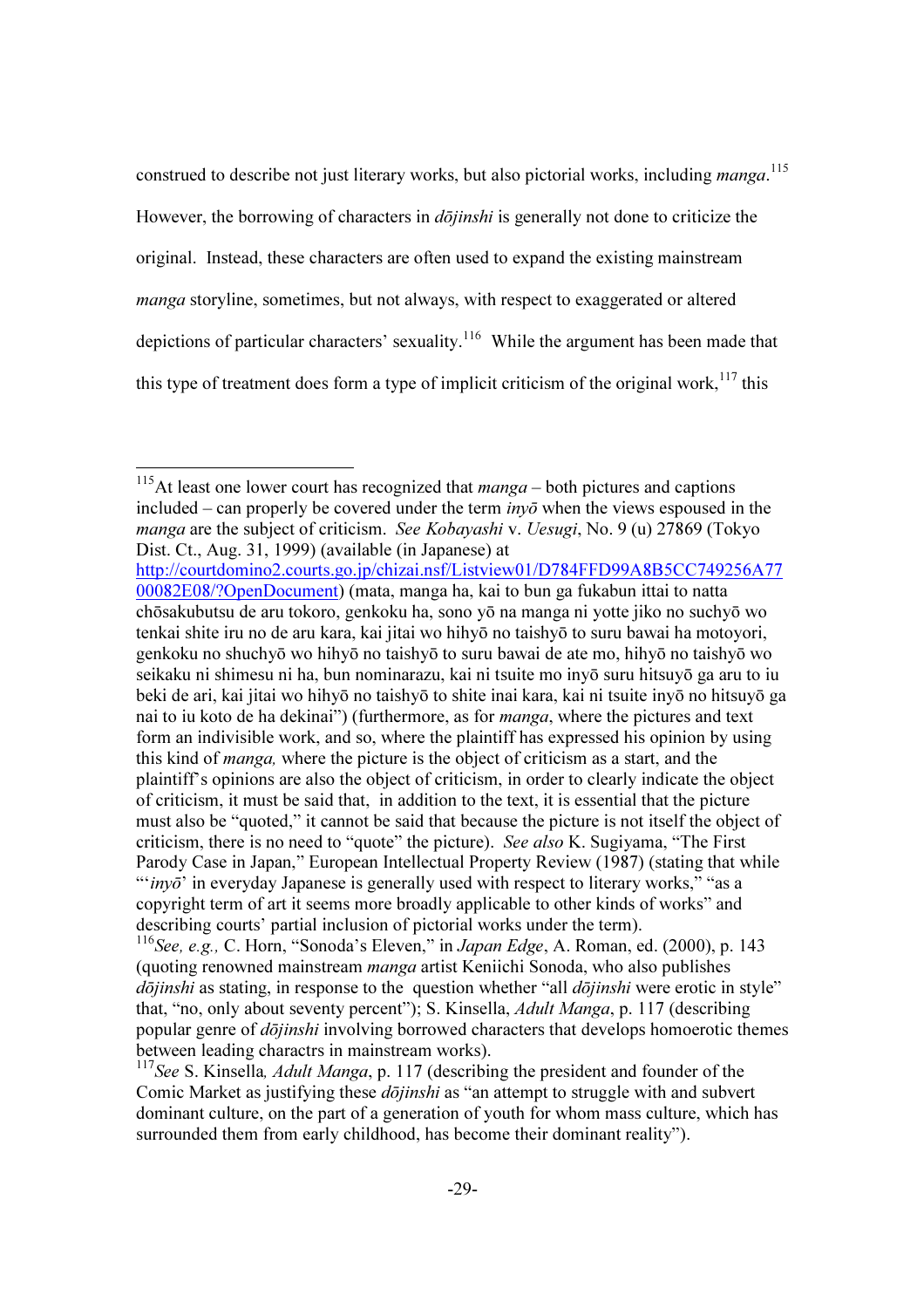postmodern conception of social criticism is not what American courts recognize as the valuable criticism of an original work with respect to the legal definition of parody.<sup>118</sup>

Even if the notion of criticism described above was accepted by an American court, it is clear that some other aspects of the Japanese *dōjinshi* markets clash with an American legal understanding of parody. As mentioned in the preceding section, U.S. courts' analysis of allowable parody focuses on the four factors of more generalized fair use under section 107 of the Copyright Act. The first factor involves the purpose or character of the use<sup>119</sup>; the criticism embodied in parody is a justification for allowing a use, but the commercial nature of such a use cuts against permitting the use. The second factor, "the nature of the copyrighted work,"<sup>120</sup> has often been understood to make it harder for copyright holders of "informational" works such as databases to prevent their "fair use" than holders of copyrights in "creative works" that are closer to the "core concept" of copyright protection, such as books or cartoons.<sup>121</sup> The third factor, "the amount and substantiality of the portion used in relation to the copyrighted work as a whole."<sup>122</sup> has in the context of cartoons come to be understood to mean that a parodist is safest from prosecution when he or she uses a "caricature" of the borrowed character – just enough to conjure up the image of the target of criticism – rather than importing the graphic depiction whole.<sup>123</sup> As can be seen in Figure 1, Japanese *dōjinshi* makers

 $\overline{\phantom{a}}$ 

<sup>&</sup>lt;sup>118</sup>See, e.g., Dr. Seuss, 109 F.3d at 1400-01.

<sup>&</sup>lt;sup>119</sup>U.S. Copyright Act, section 107(1).

 $120$ Id., section 107(2).

 $121$ See, e.g., Dr. Seuss Enters., 109 F.3d at 1402.

 $122$ U.S. Copyright Act, section 107(3).

 $123$  See, e.g., Air Pirates, 581 F.2d at 756.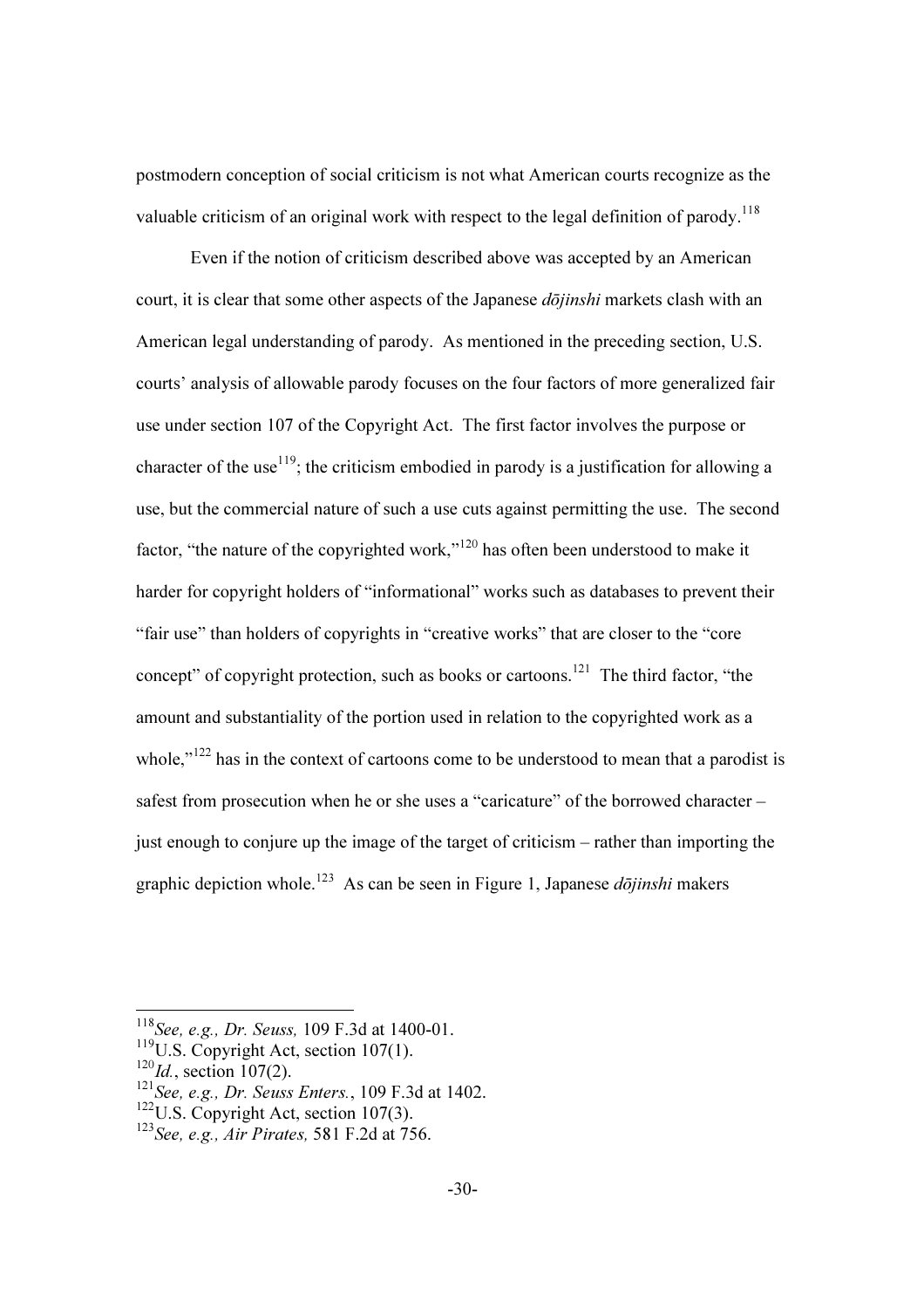typically copy the depiction of the characters in fairly precise detail.<sup>124</sup> Finally, the fourth factor in the American understanding of parody is "the effect of the use upon the potential market for or value of the copyrighted work."<sup>125</sup> While one of the main observations of this article is that both mainstream *manga* and the  $d\overline{\overline{o}}$ *inshi* markets have borrowed from each other and flourished, there is at least some evidence that customers do see the "edgier" *dōjinshi* as a preferable substitute for mainstream *manga*.<sup>126</sup>

Of course, the fact that  $d\overrightarrow{o}j$ *inshi* would be unlikely to survive copyright infringement claims under American law might be irrelevant to a Japanese judge-created notion of fair use, even if such an interpretation were inspired by American law. For American observers, *dōjinshi* markets are interesting whether they represent a legal safe harbor for copying within Japanese Copyright Law, or whether they represent the nonenforcement of rights that Japanese copyright holders unambiguously possess. Regardless of whether they are tolerated because of Japanese judges or Japanese copyright holders, the question remains as to  $why$  a society with a lucrative mainstream cartoon industry would continue this tolerance. The following section suggestions some possible explanations.

 $124$ I have selected ads for characters that are fairly familiar to an American audience. Most of the ads in a typical Comic Market catalog are for chracters that are more familiar to Japanese readers – and they are generally rendered close to the original in a meticulous detail.

 $125$ U.S. Copyright Act, section 107(4).

<sup>&</sup>lt;sup>126</sup>See, e.g., M. Thorn, "Girls and Women Getting Out of Hand," in Japan Edge, A. Roman ed., p. 140 (cultural anthropologist describing fans of particular genres of *dōjinshi* as giving a standard response that they prefer them to mainstream *manga* because the romantic storylines in the latter are "boring because they are predictable"); *infra* n.[172] and surrounding text (translated ad copy from the website of a publicly-traded *manga* bookstore's online *dōjinshi* storefront, describing *dōjinshi* as a more entertaining alternative to mainstream works).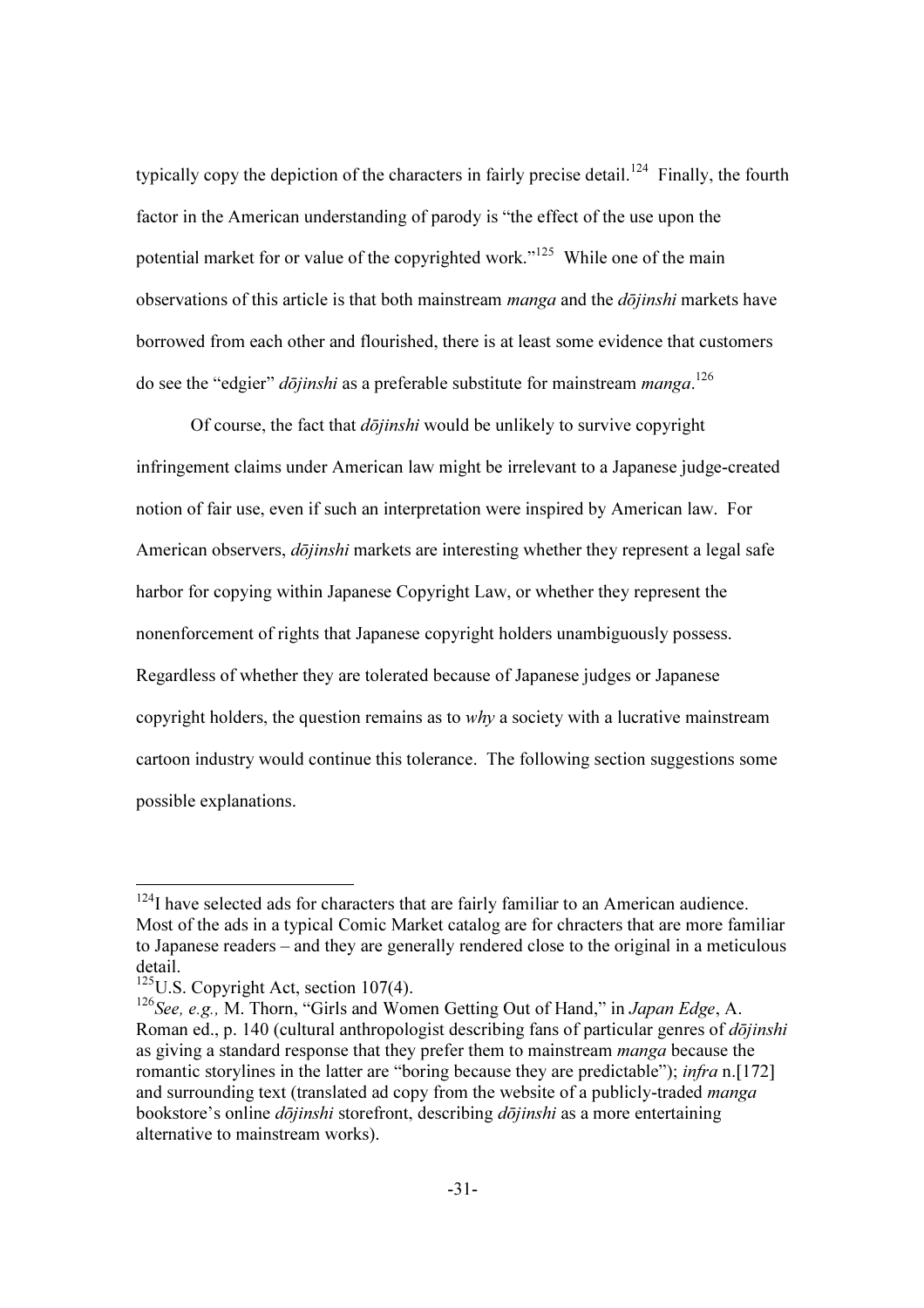# III. So if Japan Has Copyright Law, Then Why Are There Dōjinshi and Dōjinshi Markets?

As the foregoing section suggests, Japan's Copyright Law largely resembles the U.S. Copyright Act in important ways. And in recent years, commentators have become convinced that U.S. copyright holders have successfully obtained greater protection against both direct and contributory infringers.<sup>127</sup> Which leads to a significant question: Why do Japanese copyright holders on *manga* and *anime* tolerate mass markets in which apparently infringing works are bought and sold in huge quantities?

## Is it in the culture?

 $\overline{\phantom{a}}$ 

One possible explanation for why markets for *dōjinshi* can thrive in Japan is that cultural norms and values inhibit *manga* and *anime* artists from pressing their legal rights to prevent the infringement of their works. This is a variant on the thesis that the Japanese are culturally averse to litigation.<sup>128</sup> The implication of this concept is that the manga artist is willing to forgo making a decision – bringing a lawsuit – that is economically advantageous to herself personally due to her "culture."

 $127$ See Y. Benkler, "Free as the Air to Common Use," 74 N.Y.U. L. Rev. 354 (1999) (arguing that this trend rises to constitutional concern); Note, "The Criminalization of Copyright Infringement in the Digital Era," 112 Harv. L. Rev. 1705 (describing "lobbying effort that has prompted the passage of the new laws protecting copyright owners" to the relative exclusion of public interests). Indeed, the debate seems to focus on whether the increase in protection is good or bad, not questioning whether such an increase has actually occurred.

 $128$  See T. Kawashima, "Dispute Resolution in Contemporary Japan," in Law in Japan: The Legal Order in a Changing Society, ed. Arthur Taylor von Mehren (Cambridge: Harvard University Press, 1963), p. 41 (arguing that out of respect for nonlegal norms and desire for societal harmony, potential Japanese plaintiffs avoid judicial resolution).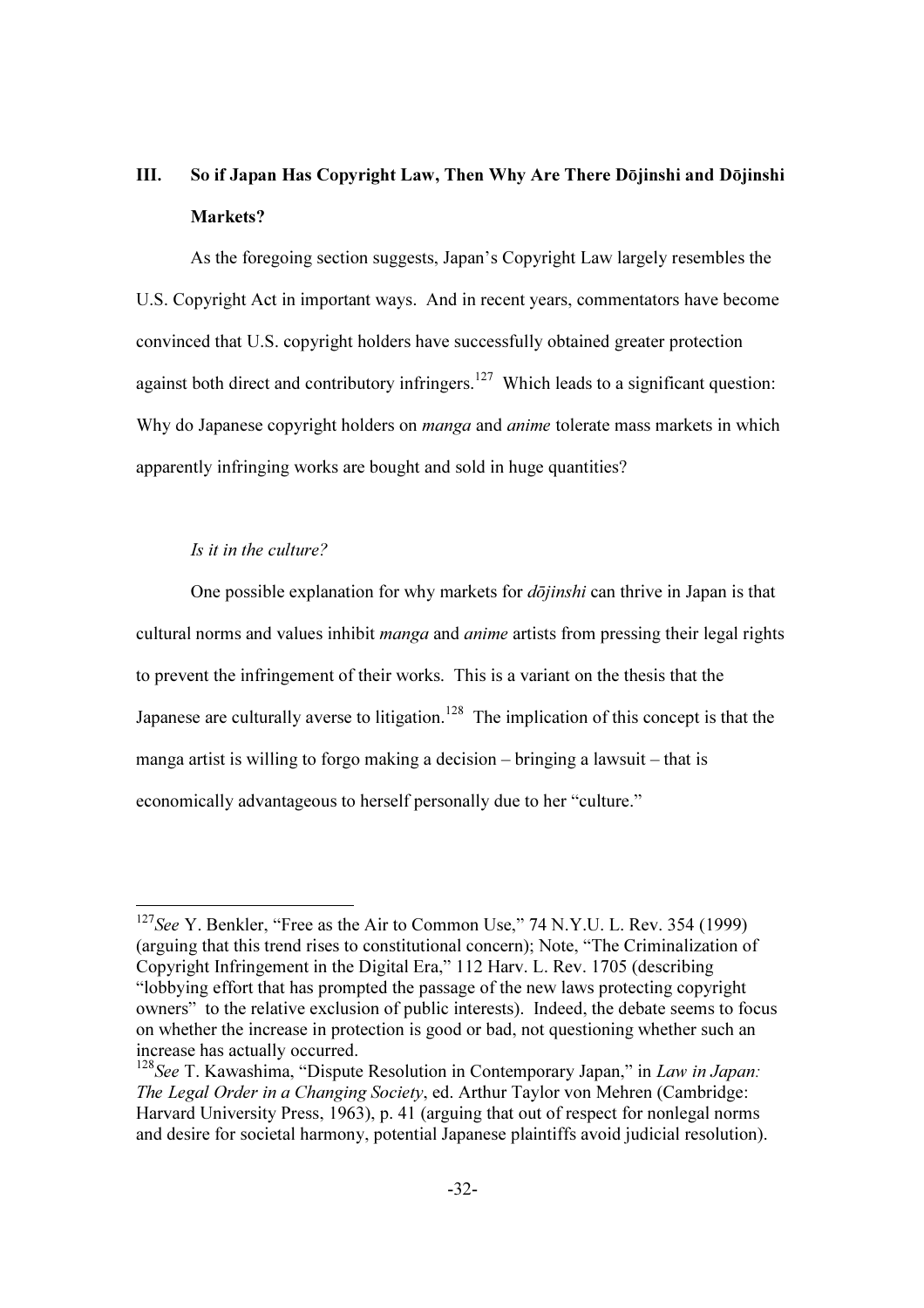The development of manga suggests that "borrowing" characters may have at least historically been an accepted practice among artists. The development of cheap, mass-produced comic books in postwar Japan was accompanied with a high degree of imitation.<sup>129</sup> During the 1940s and 1950s, a mass industry grew up in which it was common to publish comics that used others' characters – or even real people such as famous athletes or actors.<sup>130</sup>

Manga and anime artists often draw characters from Japan's collective heritage. For example, some fairly successful anime, including the motion picture Princess Mononoke and the highly successful *Dragonball* series draw heavily on characters prominent in Asian religion.<sup>131</sup> Given this degree of character borrowing, one might conclude that the conception of authorship may well differ in the world of manga and anime from the idea of "romantic authorship" that has dominated thought about copyright in the West.<sup>132</sup> However, it should be noted that there is also a tradition in the U.S. of drawing on European folklore and  $19<sup>th</sup>$  century fiction.<sup>133</sup>

 $\overline{\phantom{a}}$ 

<sup>&</sup>lt;sup>129</sup>S. Isao, *supra* n.[34], at 141 (stating that "[w]hen a work became a hit," a "variant" "would show up," and describing a number of books that echoed the characters or storylines of more popular works).

 $130$ Id. at 142-44.

 $131$ "Mononoke" is the name for the "natural spirit of inanimate objects in Shintoism." L. Dobson, "Ise! Shinto's Mecca," The Weekender, Jan. 25, 2002 (available at http://www.weekender.co.jp/new/020125/feature-ise-020125.html) (visited June 14, 2002). The character Son Goku in the "Dragonball" series is based on Sun Wu-kong, the "Monkey King" of Chinese folklore, Craig, *supra* n. [34 ] at 16; Sun Wu-kong, and other characters in Dragonball are based on characters from the Hindu epic Ramayana.  $132$ See J. Boyle, *supra* n. [66], pp. 59-60.

<sup>&</sup>lt;sup>133</sup>Some famous American cartoons are themselves based on characters from European folktales and literature that have long since entered the public domain. See C. Sprigman, "The Mouse That Ate the Public Domain," Writ, No. 83 (March 5, 2002) (available at http://writ.news.findlaw.com/commentary/20020305\_sprigman.html) (visited June 19, 2002) (observing that "[c]ultural giants borrow, and so do corporate giants" and noting that "[i]ronically, many of Disney's animated films are based on Nineteenth Century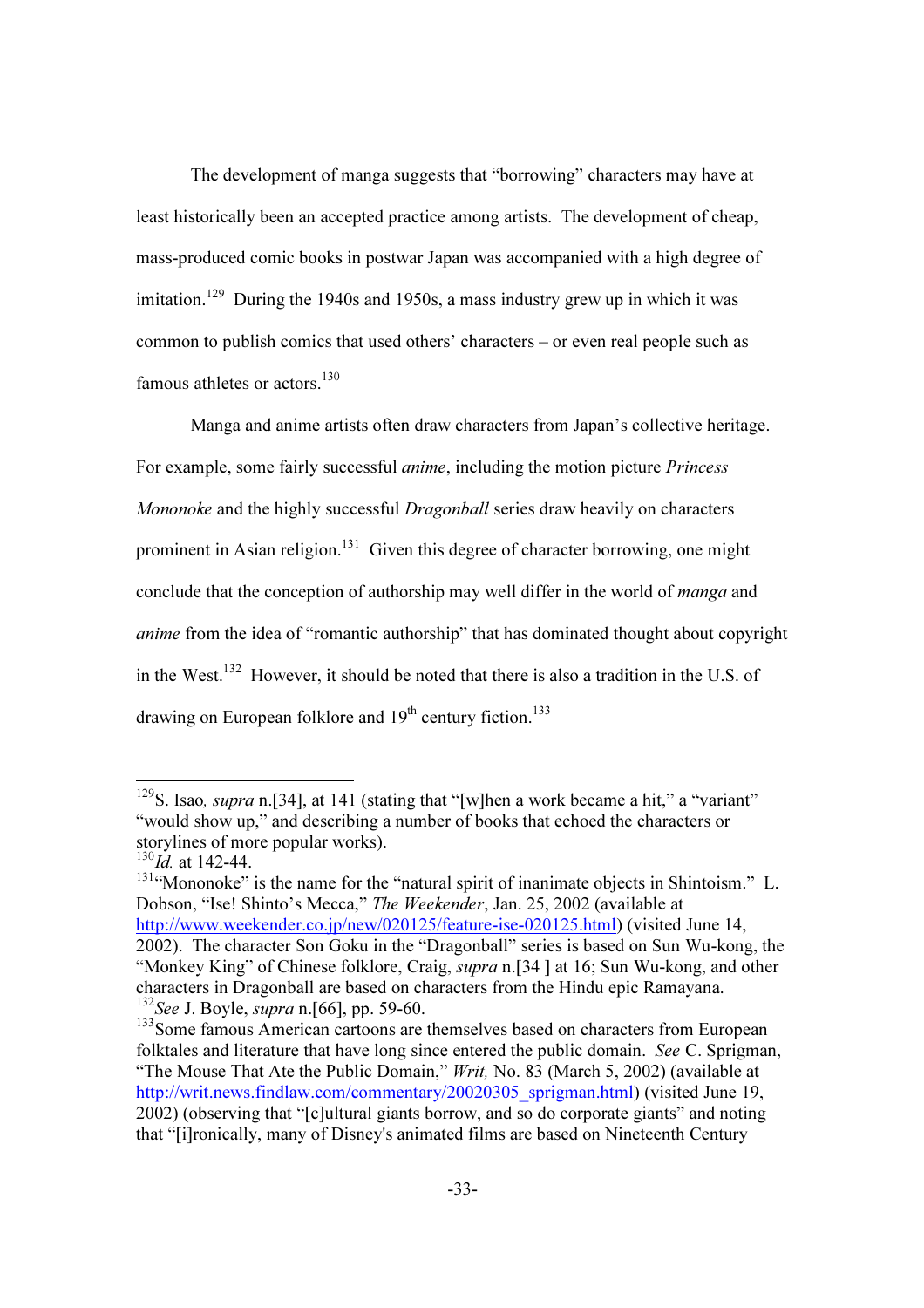Of course, the fact that copying or borrowing has been common does not necessarily mean it is a universally accepted norm. In one attention-getting incident, Nintendo, the copyright holder for the Pokemon series, made a criminal declaration under Japan's Copyright Law. This led the Kyoto Prefectural police to open an investigation and, in January 1999, arrest an author selling a *dōjinshi* series in which several Pokemon characters were depicted in a pornographic manner.<sup>134</sup> The author, whose chief reaction to the arrest seemed to be surprise, served 22 days in jail and paid a fine of about  $$800$ <sup>135</sup>

This well-publicized incident was noteworthy in several respects. First, it was apparently rare enough to make major news, and indeed, to become a bit of a *cause* celebre. Second, it appears not to have to have led to more such arrests involving more  $d\bar{o}jinski$ . Indeed, the  $d\bar{o}jinski$  marketplaces have continued to grow even after the arrest.

http://www.nitiyo.com/zine/poke/poke19990212.htm) .

public domain works, including Snow White and the Seven Dwarfs, Cinderella, Pinocchio, The Hunchback of Notre Dame, Alice in Wonderland, and The Jungle Book.") <sup>134</sup>"Pikachu *dōjinshi* na henshin dame" alteration of Pikachu in *dōjinshi* a violation), Asahi Shimbun, January 14, 1999 (reporting the arrest on copyright infringement charges of an artist who attempted to sell a 29-page dōjinshi work for Yen 900 [roughly 7 dollars] based on a popular character from the Nintendo series Pokemon by mailing handbills to the members of a dōjinshi association offering the work for sale; a Nintendo spokesman said that even though the number of copies were small, the company could not overlook the fact that the pornographic contents of the work were "destructive" of the Pokemon image); "Mudan de pokemon shiyō manga hanbai de onna o taiho," (Woman arrested for selling manga using Pokemon without permission), Sankei Shimbun, January 14, 1999 (describing the arrest under the copyright law of an artist whose adult manga depicted obscene acts).

<sup>&</sup>lt;sup>135</sup>The artist described herself as being "shocked" by her arrest, in an account published in an online manga news publication. See "Sakusha jishin no koe" (The artist's own voice), in Nihchiyo Shuppan (available at

http://www.nitiyo.com/zine/poke/poke19990212.htm) (discussing how she thought it incredible that she would be incarcerated for 22 days for this incident) (visited June 10, 2002); "Iken o kikasete kudasai – sakusha no koe 2," (Hear my side—The artist's own voice 2), in Nichiyo Shuppan (stating that she continues to be in a state of shock concerning the incident) (available at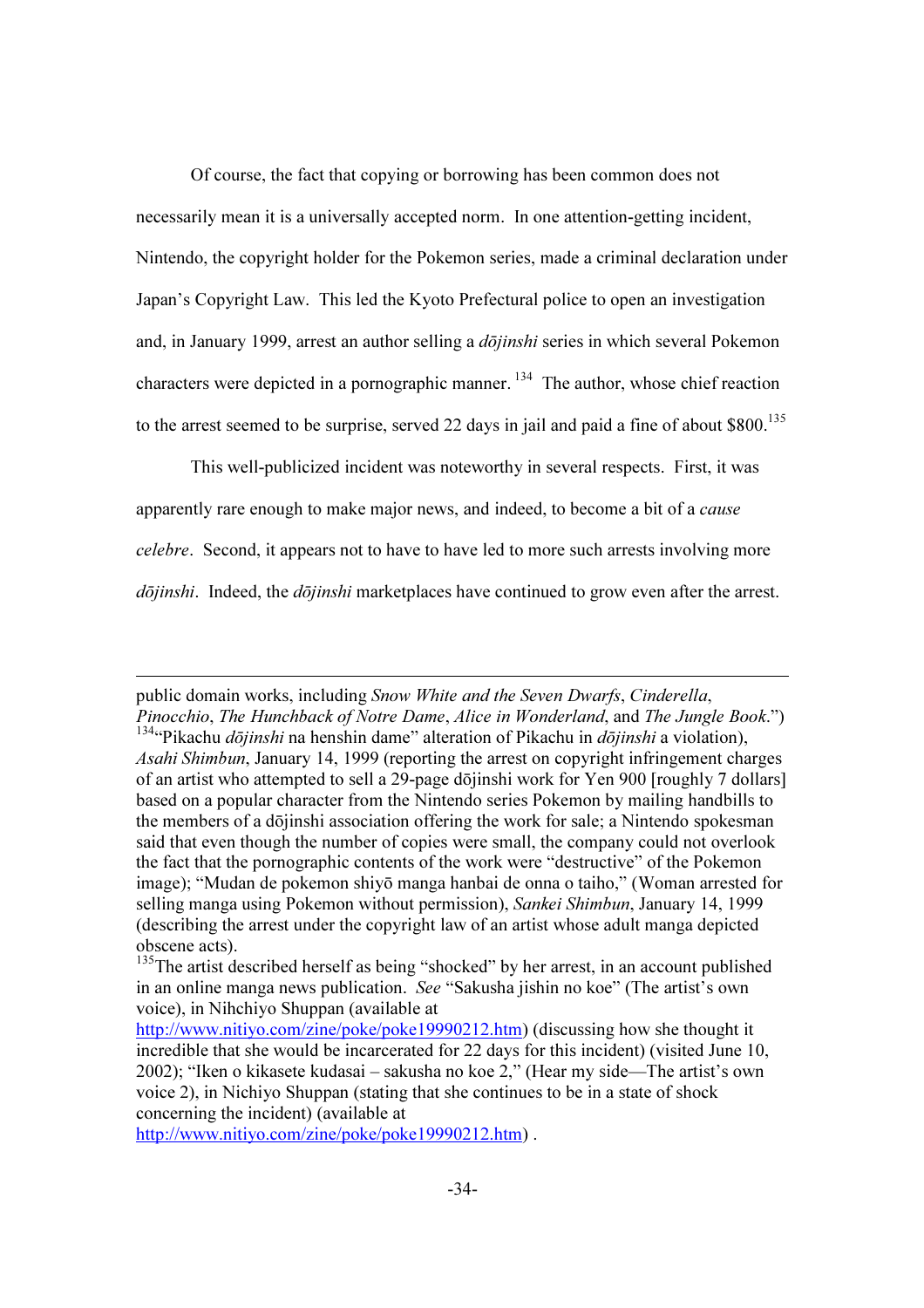Finally, the "Pokemon Dōjinshi Incident," as it became known,  $136$  leads to the following question concerning a cultural explanation for the permission of  $d\overline{\overline{oj}}$ *inshi*: Why Nintendo and not other copyright holders? In other words, is there some reason why Nintendo decided that they were not bound by hypothetical cultural norms? Nintendo's own corporate statements, unsurprisingly, give no hint of rejecting any cultural norm. Rather, they were grounded in setting forth Nintendo's (or its lawyers') own view of the appropriate legal scope of *dōjinshi*.<sup>137</sup> In particular, Nintendo, through its spokesperson, indicated that it believed that circulation among a limited circle might be allowable, but that the publication and sale of hundreds of copies – which is standard at  $d\overline{\phi}$ *iinshi* conventions – exceeded that safe harbor.<sup>138</sup>

However, this incident does suggest that there might be another reason to doubt the "cultural" hypothesis for why *dōjinshi* are by-and-large permitted by copyright holders. It is sometimes suggested that artists and publishers "do not want to alienate their customer base," and so they decline to prosecute *dojinshi* sellers because of the negative reputational consequences. But copyright interests can be transferred by characters' creators, and the prosecution of *dōjinshi* may not represent much "reputational" loss to companies whose primary interest in the characters are products

 $\overline{\phantom{a}}$ 

 $137$ See "Nintendo no komento" (Nintendo's comments) in Nichiyo Shuppan, Apr. 8, 1999 (available at http://www.nitiyo.com/zine/poke/poke19990408.htm) (last visited July 10,  $2002$ ) (reporting Nintendo corporate position that the sale of d $\bar{o}jinshi$  at to large numbers of people at various dōjinshi markets exceeds the permissible "private use" allowable under Japan's Copyright Law) ("samazama no ibento ga teikiteki ni kaisai sare, hutokuteitasū no hitobito no aida de, *dōjinshi* ya guzu ga baibai sarete iru you na jyōkyō. . . ha, chōsakukenhō jō yurusareru 'shiteki shiyō' no hani wo akiraka ni koete ori, chōsakuken no songai ni atarimasu")

<sup>&</sup>lt;sup>136</sup>See Manga to Chōsakuken, supra n. [113], p. 8 (preface by Y. Yonezawa, president of the Comic Market, describing the Pokemon Dōjinshi Incident).

<sup>&</sup>lt;sup>138</sup> See Id. Apparently, this was Nintendo's view of section 30 of the Copyright Law.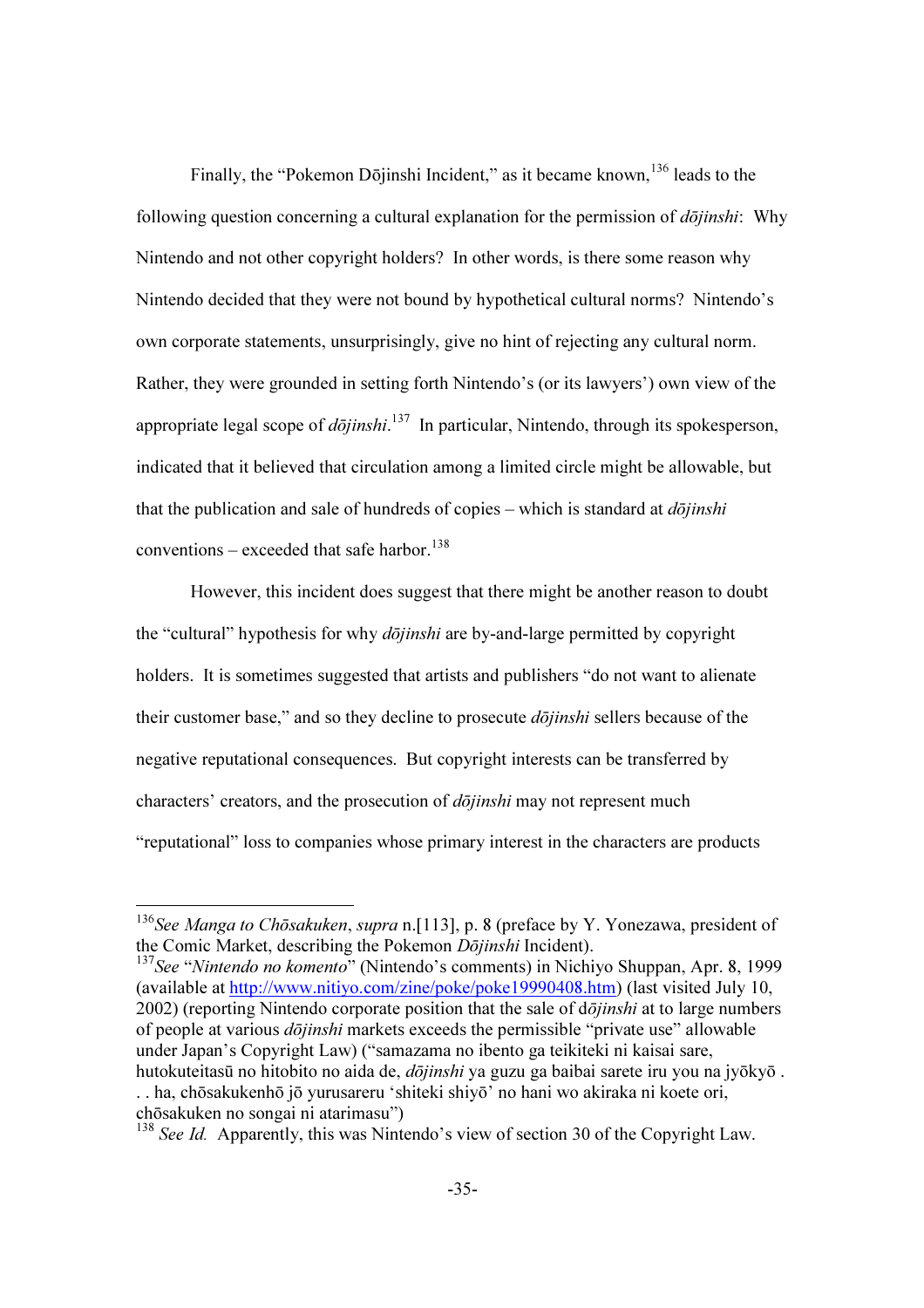(such as video games) other than manga, to the extent that the customer base is different. Indeed, given the cross-promotion of the same characters among manga, anime, and video games, as well as consumer products, it is not rare for there to be multiple parties with interests in the same character.<sup>139</sup>

### A tacit agreement?

-

Another way to explain the existence of  $d\bar{o}jinshi$  and  $d\bar{o}jinshi$  markets is that it may in some way be "efficient" to avoid legal resolution of these claims. That is, there may be an economic rationale for *manga* and *anime* artists to forgo pressing legal claims for infringement. This argument could take either an individual or a collective action form. For an individual, it might be that the risk of personal loss might exceed the gain from bringing an infringement action, even in the absence of any collective benefits that accrue to the wider community of artists.

Alternatively, there might be a collective economic rationality that would lead *manga* and *anime* artists to forgo bringing legal actions for infringement. One hypothesis is that all manga artists may be better off collectively if they forgo their individual selfinterest and decide not to press their legal rights. This is essentially a prisoner's dilemma solved.

To be sure, observers have noted several reasons why professional cartoonists might tolerate the *dōjinshi* markets. However, most of these seem to arguments that the

<sup>&</sup>lt;sup>139</sup>See Shimizu, Manga no rekishi, p. 195 ("Shuppansha to terebikyoku ha rigai ga ichi shi, sono ninki comikku o meguru chosakuken wo sakusha mo fukumu sansha de kyōyū suru to iu bawai ga mezurashiku naku natte kita.") ("It has become not unconmmon for publishers and television broadcasters to cooperate in their common interest, and together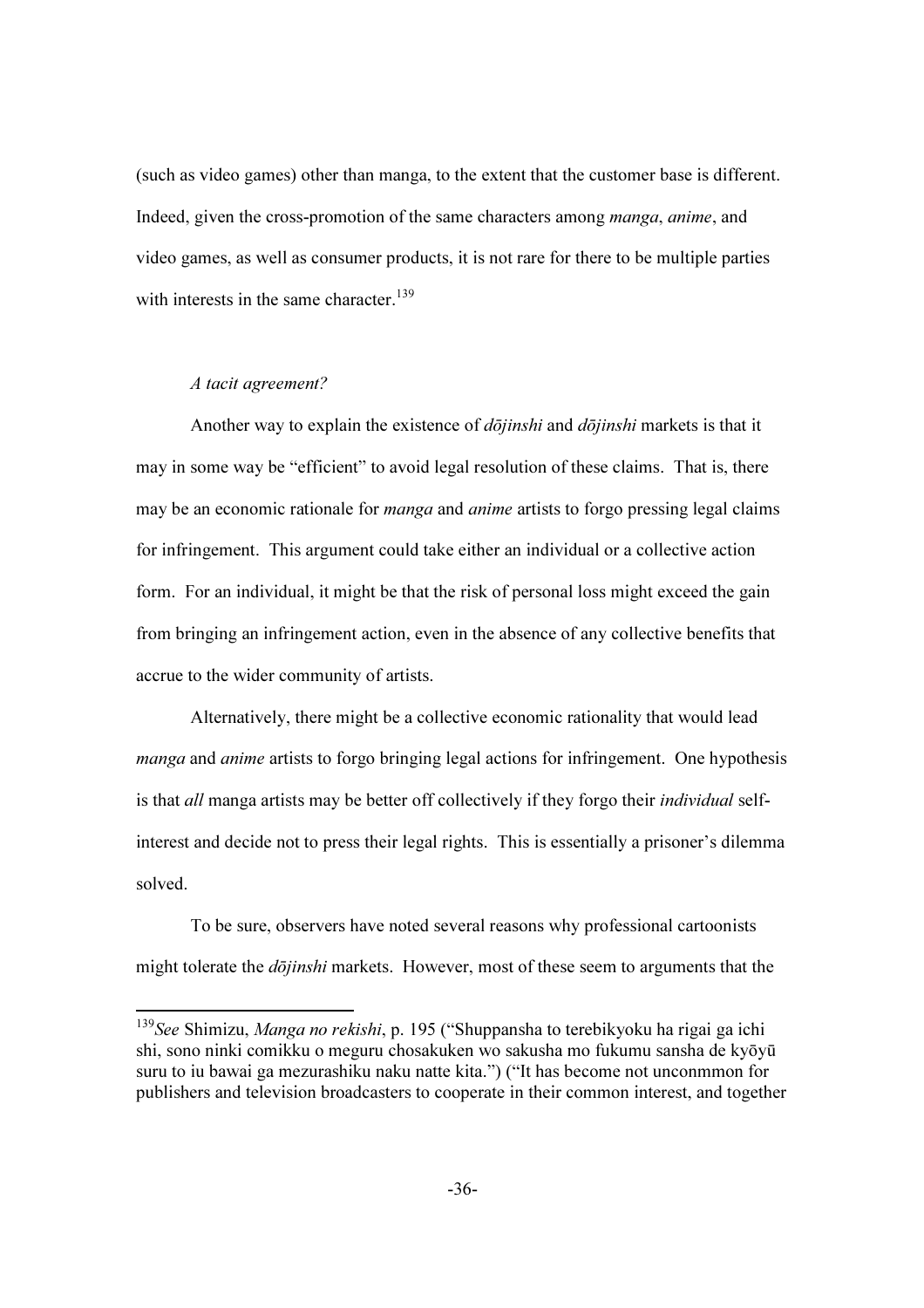industry as a whole benefits collectively from the *dōjinshi* markets. That is, they are not arguments that each individual professional manga or anime artists themselves benefits from these markets.

For example, *manga* artists in Japan also sometimes use each others' characters without explicit permission; that is, professional cartoonists sometimes put on their  $d\bar{\theta}$ *jinshi* hats.<sup>140</sup> So it might be thought as some degree of reciprocal infringement. However, not all  $d\bar{\text{o}}j\text{in}shi$  authors are professional cartoonists, which means the gains from infringement would be shared with nonprofessionals who would not be reciprocating in the same manner. Further asymmetry to the gains from "reciprocal infringement" stems from the fact that some professional cartoonists' characters are far more likely to be "borrowed" than others.<sup>141</sup>

Another potential justification is that the industry benefits because the *dōjinshi* markets are a useful way for the industry to discover new artistic talent. While this does appear logical, there is some disagreement about how useful these markets really are for

with the manga artist included, jointly own the copyright on popular *manga* amongst the three of them.").

 $140$ Correspondence with patent attorney and *dōjinshi* legal expert Yūichiro Ishii (stating that there are usually no explicit agreements or licenses by copyright holders allowing the use of their characters) (on file with author); see also C. Horn, "Sonoda's Eleven," in Japan Edge: The Insider's Guide to Japanese Pop Subculture," A. Roman, ed. (Cadence: 1999) (describing the journal Chosen Ame, sold at dōjinshi markets and edited by Kenichi Sonoda, as having contributors who are mostly "well-known professionals").

<sup>&</sup>lt;sup>141</sup>The Catalog/Program of the Comic Market is semi-organized by graphics illustrating the character being used on the cover of a  $d\overline{\phi}$ *inshi*, so that it is quite clear that some characters are more popular subjects than others, at least for cover art, because they take up more pages of the catalog. See Komiketto Catalog 61 (Comiket: 2001. See also Kinsella, "Amateur Manga Subculture and the Otaku Panic," 24 Journal of Japanese Studies at 301 (1998) (stating that "leading boys' manga stories serialized in commercial magazines," such as "Dragon Ball" are particularly popular sources for borrowings).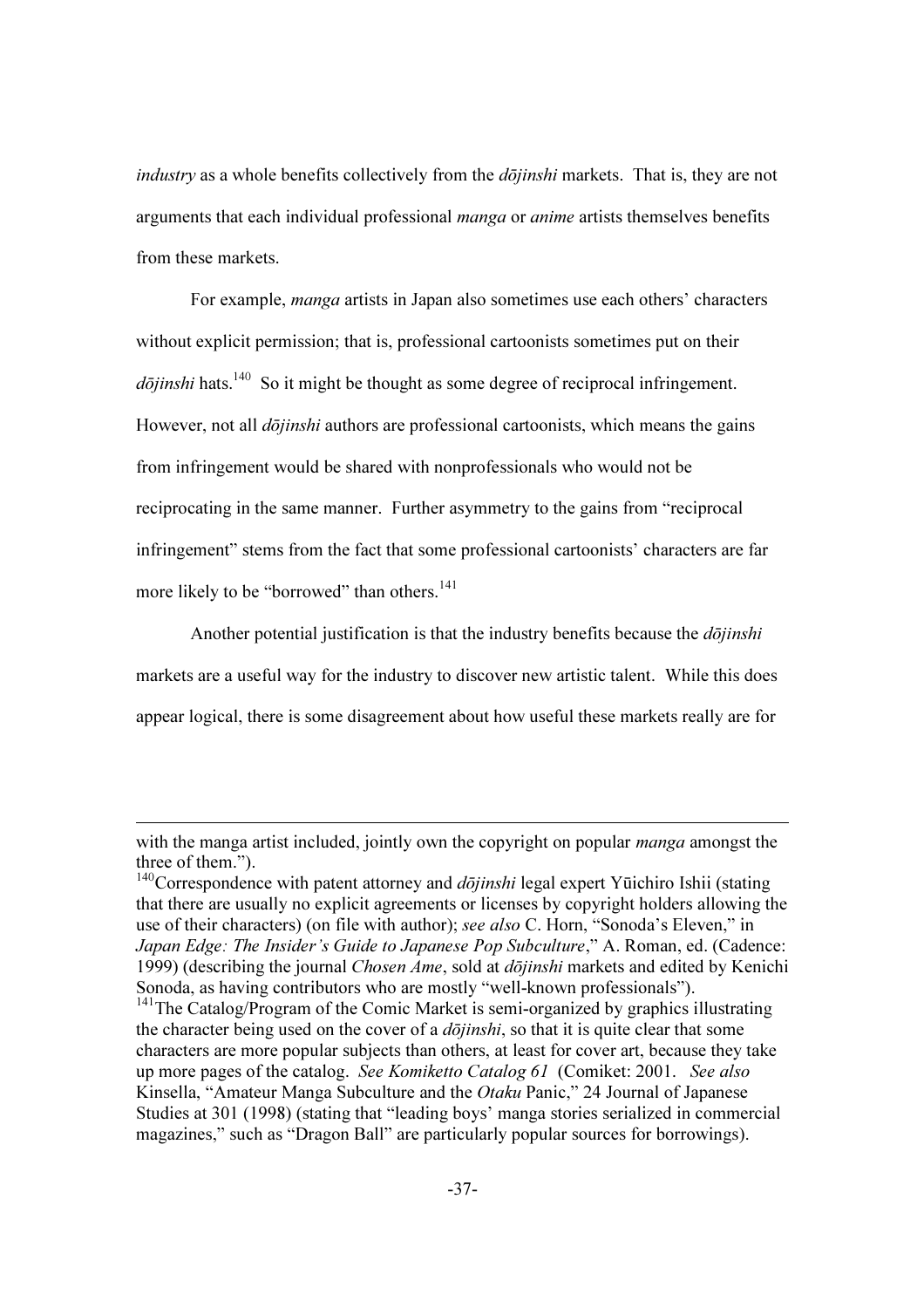talent development.<sup>142</sup> But certainly, tolerance of the creation and sale of  $d\bar{o}jinshi$  has opened up the field of cartooning to a much wider scope of artists.<sup>143</sup>

While more producers could yield a more vibrant industry, it is unclear how mainstream, established manga or anime artists could directly benefit by lowering the barriers to entering the profession. Indeed, it would seem to be directly contrary to their immediate individual self-interest, as well as their collective interests as a profession.<sup>144</sup> Although they have not so far organized against the  $d\bar{o}jinshi$  markets, professional *manga* artists have shown a willingness to organize as a profession to oppose industry developments that they perceive to threaten their livelihood.<sup>145</sup> And there is evidence that, because it is easier to make new versions of already developed manga stories than to

 $142$ Compare Schodt, Dreamland Japan, p. 42 ("several of today's popular mainstream [manga] stars . . . either once worked in, or emerged from, the *dōjinshi* market") with S. Kinsella, "Pro Establishment Manga: Pop-Culture and the Balance of Power in Japan," 21 Media, Culture and Society 567 (1999) (stating that "during the nineties" "the amateur manga medium, which had released cohorts of leading manga artists during the 1970s, was no longer thought of as a rich source of exploitable ideas and artists for manga magazine publishers").

<sup>&</sup>lt;sup>143</sup>I. Shimizu, *Manga no rekishi*, p. 192 ("shiroto mo seisaku shita komikku wo hanbai dekiru jidai to natte kita") (We have entered an era where nonprofessionals can also sell the comics they create.).

<sup>&</sup>lt;sup>144</sup>There is a significant literature on the incentives for professionals to try to create and enhance barriers to entry into their trades, much of it centering on government regulation. See, e.g., G. Stigler, "The Theory of Economic Regulation," 2 Bell J. Econ. 3 (1971). However, the desirability of barriers to entry presumably exists whether or not state regulation becomes involved.

 $145$ See "Shinkoshoten shokku—kuwaru shuppan" (New used-bookstore shock—changing publishing), Asahi Shimbun, June 3, 2001 (available at

http://www.asahi.com/culture/bunka/K2001060300232.html) (visited July 10, 2002) (describing how the 254-member "21<sup>st</sup> Century Committee of Comics Authors Thinking About Copyright" had formed and placed ads in manga magazines opposing the widespread sale of their works at rapidly increasing numbers of used bookstores because it undercuts their royalties due to Japan's judicially-created first sale doctrine); see also "'Shinkoshyoten no mondai' ni kangaeyō" (statement of the Copyright Section of the Japan Cartoonists' Association) (available at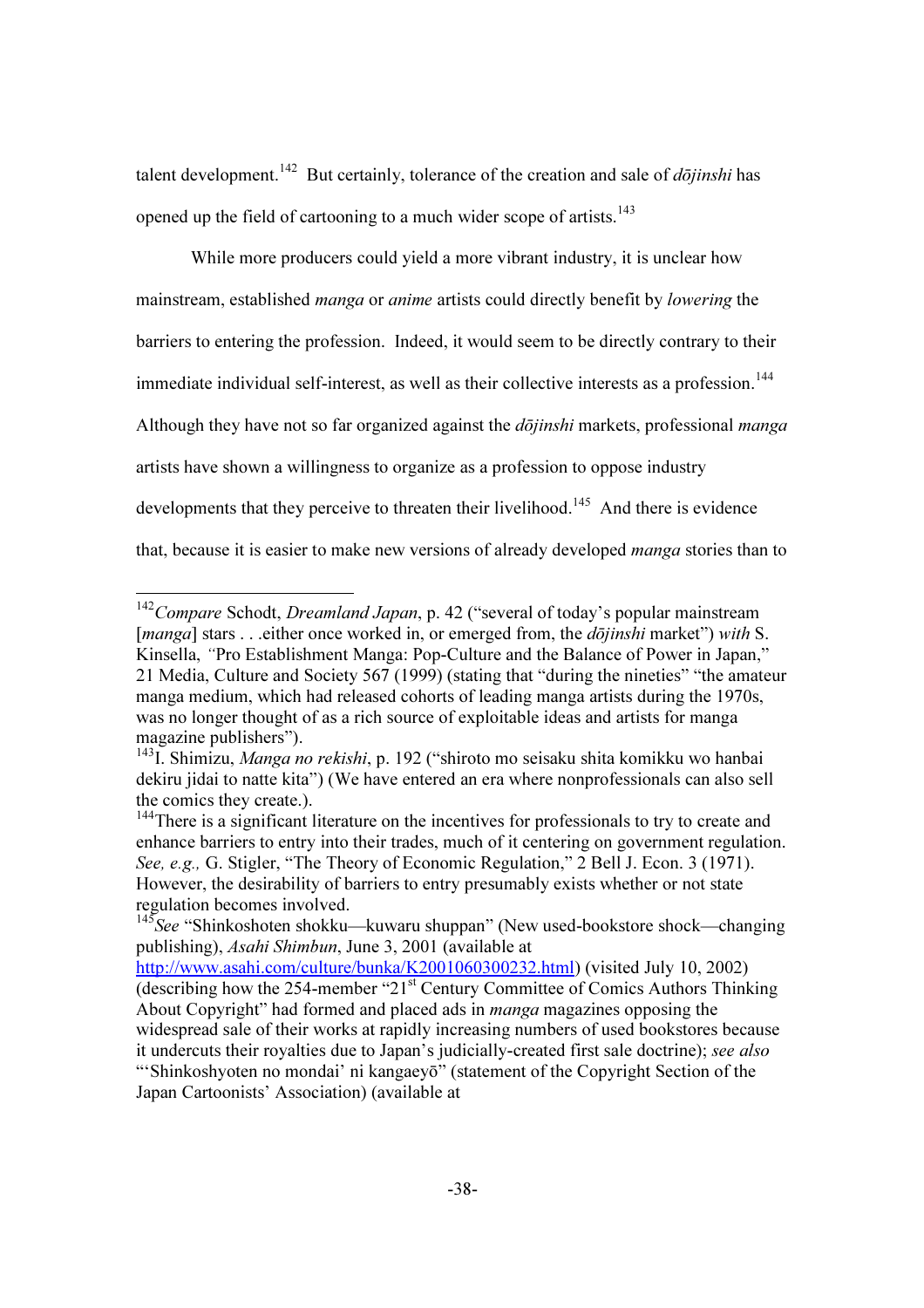create new characters and scenarios that work, tolerance of *dōjinshi* artists and markets does indeed serve to lower entry barriers to the profession.<sup>146</sup>

Additionally, it could be argued that the  $d\overline{\phi}$  *jinshi* markets provide a promotional opportunity for the mainstream manga industry. Several of Japan's large mainstream *manga* publishers, such as Kodansha and Shogakukan use  $d\overline{\phi}$ *jinshi* markets for their own advertisement.<sup>147</sup> And they are certainly not unaware of the role their copyrighted characters play in the *dōjinshi* market: One Kodansha ad states that "Many characters" were born in Kodansha *manga* magazines."<sup>148</sup> Thus, at some level, major publishers have a knowing, cooperative relationship with  $d\overline{\delta}jinshi$  activity. This serves as at least some evidence that tolerance of  $d\bar{o}jinshi$  may be understood as an unspoken agreement that serves to promote the industry as a whole.

However, the problem with the aforementioned arguments is that while they make sense on an industry-wide level, they do not explain why individual *manga* or *anime* artists or corporate owners refrain from bringing infringement lawsuits when they have a particularly valuable piece of intellectual property.<sup>149</sup> Understandably, there are reasons to believe that  $d\bar{o}jinshi$  activity, on the whole, actually fosters greater demand and more

-

http://www.hoovers.com/co/capsule/3/0,2163,56003,00.html (visited July 9, 2002).

http://www.nihonmangakakyokai.or.jp/news\_1\_3.htm) (visited July 10, 2002) (stating intent to press this opposition as a reform of the Copyright Law).

<sup>&</sup>lt;sup>146</sup>See S. Kinsella, "Amateur Manga Movement," *supra* n. [12], at pp. 303-04 (reporting the results of a small random survey, in which one-third of respondents stated that it was easier for them to write and understand  $d\overline{\overline{oj}}$  inshi – that is, manga based on the characters of professional artists than "original" amateur manga).

<sup>&</sup>lt;sup>147</sup>See, e.g., Komiketto Catalog 61, pp, 818-19 (ads for Kodansha and Shogakukan respectively.

<sup>&</sup>lt;sup>148</sup>Id., p. 818 ("Kodansha no komikkushi kara tanjō shita kazu ōku no kyarakutaa."). According to its Hoover's on-line capsule description, the privately-held Kodansha is the "largest publishing firm in Japan." See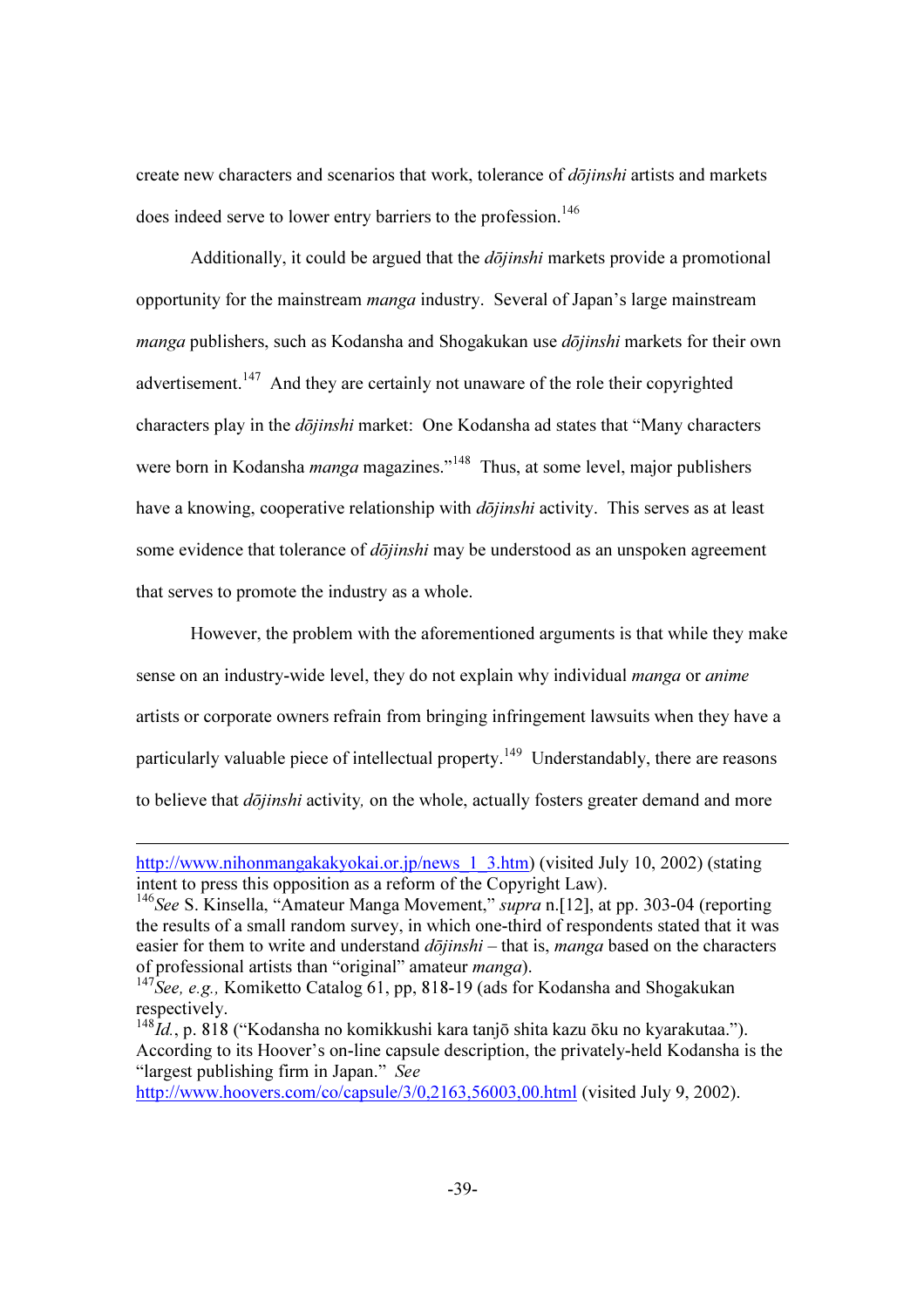innovation in the manga and anime industry. Nevertheless, this does not explain what would prevent an individual manga artist from prosecuting those who infringe his or her work, to his or her individual gain. That is, there is no obvious "enforcer" to prevent "cheating" on this communal deal.

On the other hand, if judges were unwilling to allow such suits, or were only willing to provide token assistance, that in and of itself might have a similar impact that an "enforcer" could. And while it might not be by design, as the next section suggests, there is some evidence that the legal system in Japan may act to frustrate potential "defectors."

<sup>&</sup>lt;sup>149</sup>That is, in the absence of a system of cross-payments throughout the industry based on dōjinshi usage, of which there is no evidence.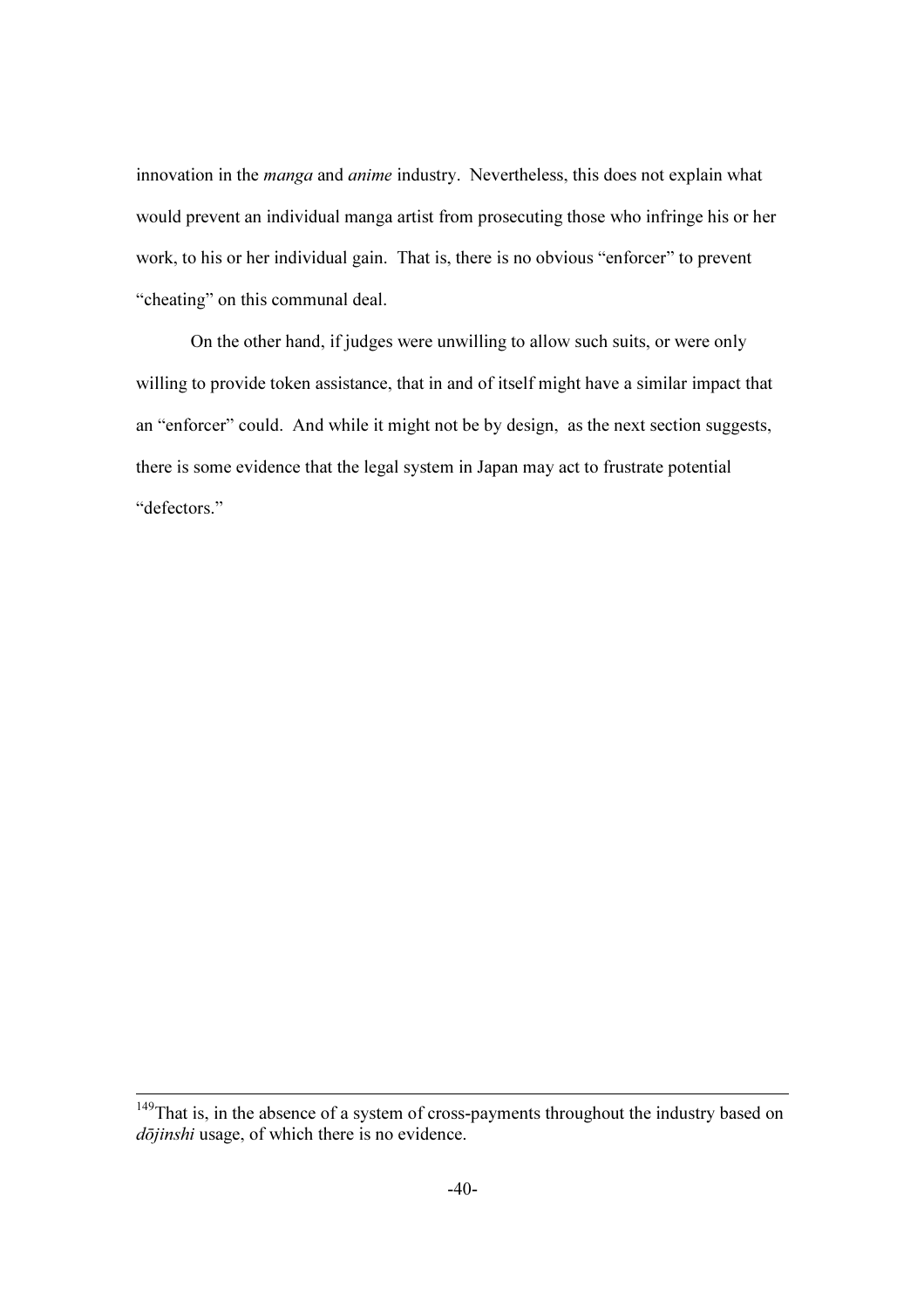### The incentive to litigate

-

Compared to the United States, litigation in Japan makes less economic sense relative to other means of resolving disputes. As has been described amply elsewhere. <sup>150</sup> the design of the legal system in Japan inhibits litigation.<sup>151</sup> Lawyers are few,<sup>152</sup> and there are other institutional barriers to litigation, including delay.<sup>153</sup> As a result, it has been argued that Japanese are compelled to handle their disputes through other means.<sup>154</sup>

<sup>&</sup>lt;sup>150</sup>See, e.g., John O. Haley, The Myth of the Reluctant Litigant, 4 J. Japanese Stud. 359 (1978) (suggesting that low litigation rates in Japan stem from the availability of informal dispute resolution mechanisms and structural factors preventing courts from offering adequate relief); J. Mark Ramseyer, "The Costs of the Consensual Myth," 94 Yale L. J. 604, 609 (1985) (observing that "nonlitigious ethos and the institutional barriers to litigation are mutually reinforcing rather than mutually exclusive"); Galanter, "Reading the Landscape of Disputes: What We Know and Don't Know (and Think We Know) About Our Allegedly Contentious and Litigious Society," 31 UCLA 4, 59 (1983) (stating that [t]he real check on Japanese litigation is the deliberate limitation of institutional capacity; the number of courts and lawyers is kept small").

<sup>&</sup>lt;sup>151</sup>Although a number of facets of the Japanese legal system are currently undergoing reevaluation. See, e.g., See Recommendations of the Justice System Reform Council - For a Justice System to Support Japan in the 21st Century, Jun. 12, 2001 (available in English at http://www.kantei.go.jp/foreign/judiciary/2001/0612report.html) (last visited July 20, 2002).

 $152<sup>152</sup>$ Or at least, legally-trained personnel who may represent others in litigation are relatively few. J. Ramseyer & M. Nakazato, Japanese Law, pp. 6-13 (16,000 litigators, though many more legally-trained non-litigators exist).

<sup>&</sup>lt;sup>153</sup>See, e.g., J. Haley, "The Myth of the Reluctant Litigant," 4 J. Japanese Studs. 359 (1978) (describing institutional barriers including scarcity of lawyers, judges and prolonged litigation). But see Ramseyer and Nakazato, supra n. [32], p. 140 (describing how, although trials take longer in Japan due to discontinuous hearings, the time from filing to judgment is comparable to the United States).

<sup>&</sup>lt;sup>154</sup>See, e.g., C. Milhaupt and M. West, "The Dark Side of Private Ordering," 67 U. Chi. L. Rev. 41, 70-71 (2000) (corporate governance handled by racketeers – perhaps not for general shareholder benefit – rather than shareholder litigation); J. Ramseyer and M. Nakazato, "The Rational Litigant: Settlement Amunts and Verdict Rates in Japan," 18 J. Legal Stud. 263 (1989) (families of fatal accident victims settle claims due to legal rules that make settlement a relatively more profitable choice); F. Upham, Law and Social Change in Postwar Japan (Harvard: 1987) (human rights, pollution and other cases involving important issues of social justice are channeled by institutional design away from courts and towards bureaucratic negotiation).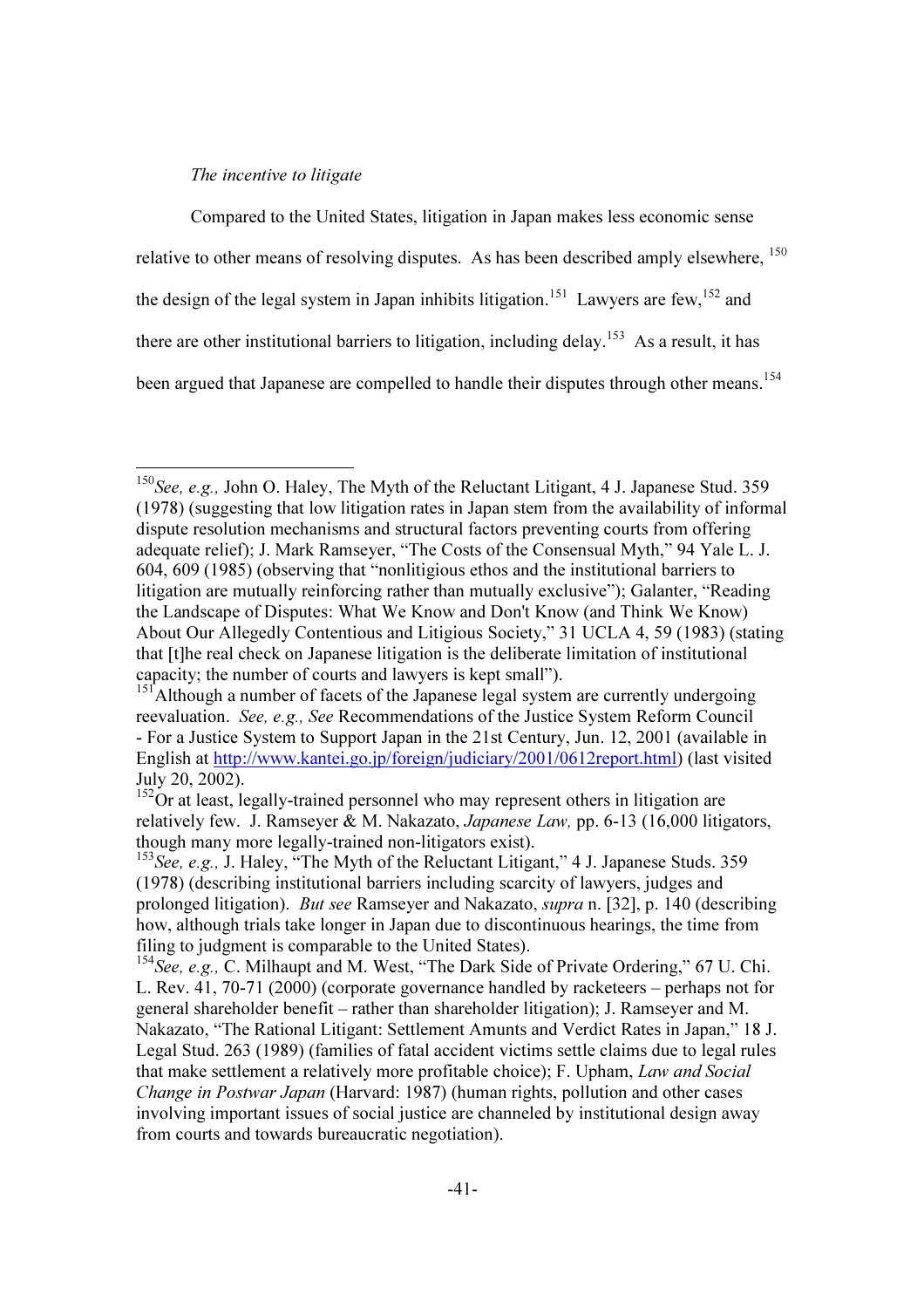Not surprisingly, just as litigation is less common in Japan than the U.S.,  $^{155}$  so too is intellectual property litigation.<sup>156</sup>

Additionally, there is some evidence that the damages a copyright holder might recover in Japan will likely be considerably lower than they would be in the United States. Although direct comparisons are difficult, two cases are particularly interesting. In the 1990s, the Japanese business newspaper Nihon Keizai Shimbun filed copyright claims in both New York and Tokyo, against a company that abstracted, translated and redisseminated a number of the newspaper's stories.<sup>157</sup> In 1992, the Tokyo District Court awarded the newspaper 9900 yen, or roughly \$800 for the infringement of 11 articles, plus litigation costs.<sup>158</sup> After the newspaper started to file periodic copyright registration of its news articles in August 1997, it filed suit against the same defendant, for the same type of infringement, but in New York rather than Tokyo. The Second Circuit upheld an

<sup>&</sup>lt;sup>155</sup>Of course, the United States is not the only basis for comparison. See J. Haley, "Dispute Resolution in Japan: Lessons in Autonomy," 17 CAN.-U.S. L.J. 443, 444 (1991) (noting that "[a]lthough litigation rates in Japan are low compared with some industrial democracies, particularly the United States, they are higher than others, especially the Scandinavian states").

 $156$ In 1996, the United States reported over 6,000 cases involving intellectual property infringement claims filed in the federal courts. Bureau of Justice Statistics, U.S. Dept. of Justice, Judicial Bus. of the U.S. Courts, Report of the Director, tbl. C-2A at p. 140 (1996). By contrast, the Japanese figure for 1996 appears to be less than one-tenth that despite having roughly one-half the population of the United States, although both the Japanese and U.S. figures are increasing, see Y. Kumakura, "Quicker and Less Expensive Enforcement of Patents: Japanese Courts," p. 1 (available at

http://www.law.washington.edu/casrip/Symposium/Number5/pub5atcl5.pdf) (visited July 7, 2002). It appears that Japanese courts have not until quite recently broken out the number of copyright infringement actions separate from all intellectual property infringement actions.

<sup>&</sup>lt;sup>157</sup>See, e.g., Nihon Keizai Shimbun v. Comline Bus. Data, Inc., 166 F.3d 65, 69 (1999). <sup>158</sup>Nihon Keizai Shimbun v. Comline, No. 4 (u) 2085 (Tokyo District Court, February 18, 1994) (available in Japanese at http://courtdomino3.courts.go.jp).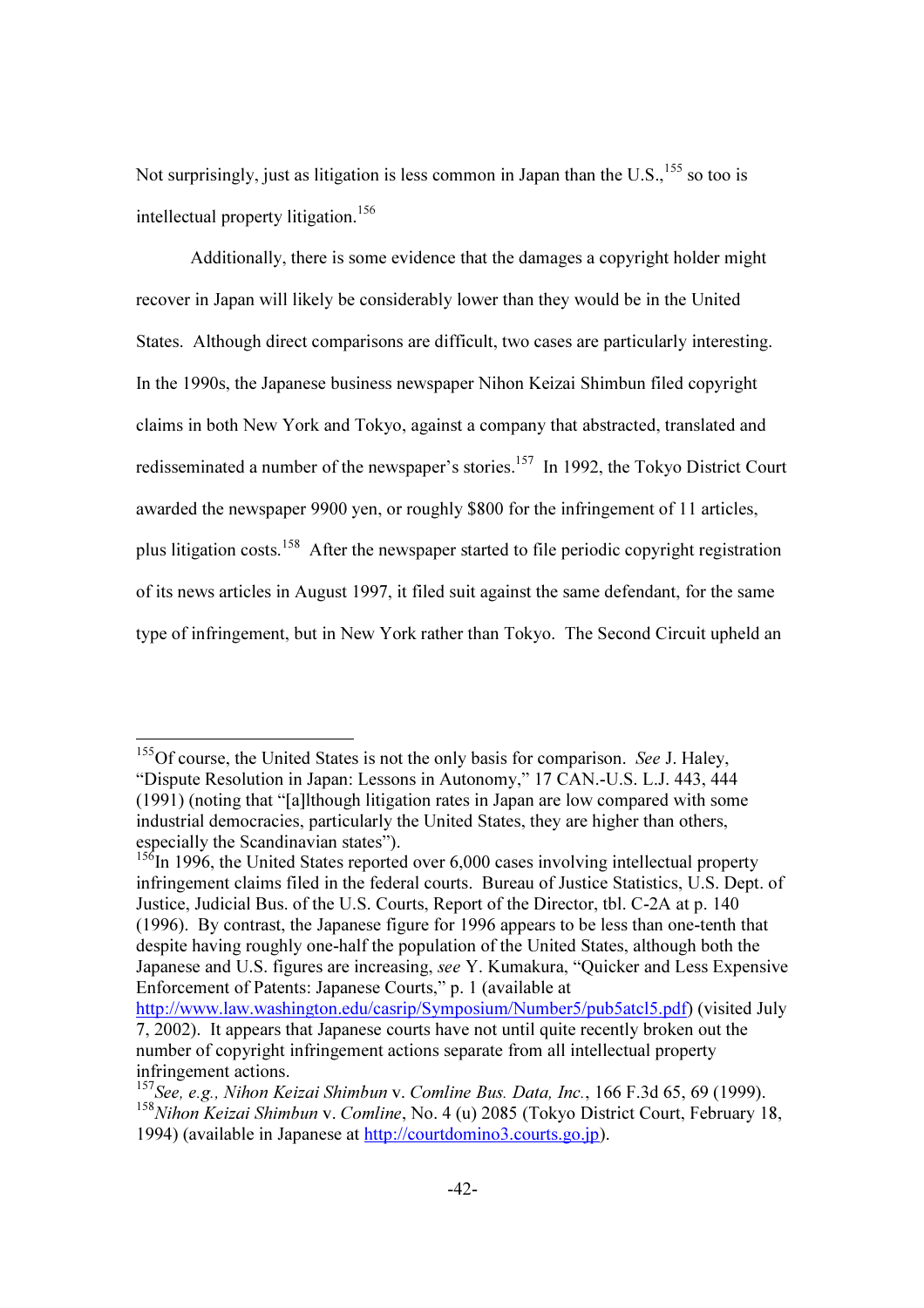award of statutory damages for 22 infringed articles for a total of \$220,000, plus attorneys fees of \$200,000, for a total award of  $$420,000$ ,  $^{159}$ 

While one hesitates to characterize a damages system based on essentially one experiment, there is evidence that damage awards are so low that it pays to infringe. For example, in the Thrillling Memorial video game case discussed above, although the defendant was judged liable for infringement, the damage award was about one-third less than the total sales of the offending memory card, which might not disincentivize infringers, depending on their profit margin.<sup>160</sup> And obviously, injunctive relief leaves an infringer free to sell until the injunction issues. Indeed, the tendency for Japanese courts to make damage awards for infringement that allow the infringer to potentially make a profit has been noted in patent cases,  $161$  although that rubric is being reexamined.<sup>162</sup>

However, even if larger damages were obtainable, there is still the question of collecting the damages award. It is difficult to get a sense of the wealth of  $d\overline{\overline{oj}}$ *inshi* authors, although a high proportion of them are students,  $163$  and so collecting a significant

 $\overline{\phantom{a}}$ 

 $159$ Id., 166 F.3d at 69, 74.

 $160$ Konami v. Spec Computer K.K. (Osaka High Court, Apr. 27, 1999) (awarding damges of Yen 1.146 million, plus one-fifth of litigation costs, but reciting that defendant sold 522 units at Yen 2980 per unit, implying a total revenue of over Yen 1.5 million). Given the low costs of producing marginal units of software, one might wonder whether the defendant actually still profited from this judgment.

<sup>161</sup>T. Takenaka, "Patent Infringement Damages in Japan and the United States: Will Increased Patent Infringement Damage Awards Revive the Japanese Economy?" 2 Washington University Journal of Law and Policy 309, 324 (2000) (stating that before 1998 "Japanese courts ha[d] awarded damages in the form of reasonable royalty [that the infringer would have had to pay] in more than fifty percent of all cases, and ha[d] awarded damages in the form of lost profits [of the patent holder] in less than ten percent of all cases").

 $\frac{162}{162}$ Id. at 354 (describing how revision in relevant statute plus changes in procedure and institutions for intellectual property cases may alter this tendency).

<sup>&</sup>lt;sup>163</sup>See S. Kinsella, *Adult Manga*, pp. 110-11 (stating that "[a]lthough no statistis have been recorded" "young Japanese from low-income backgrounds . . . are the majority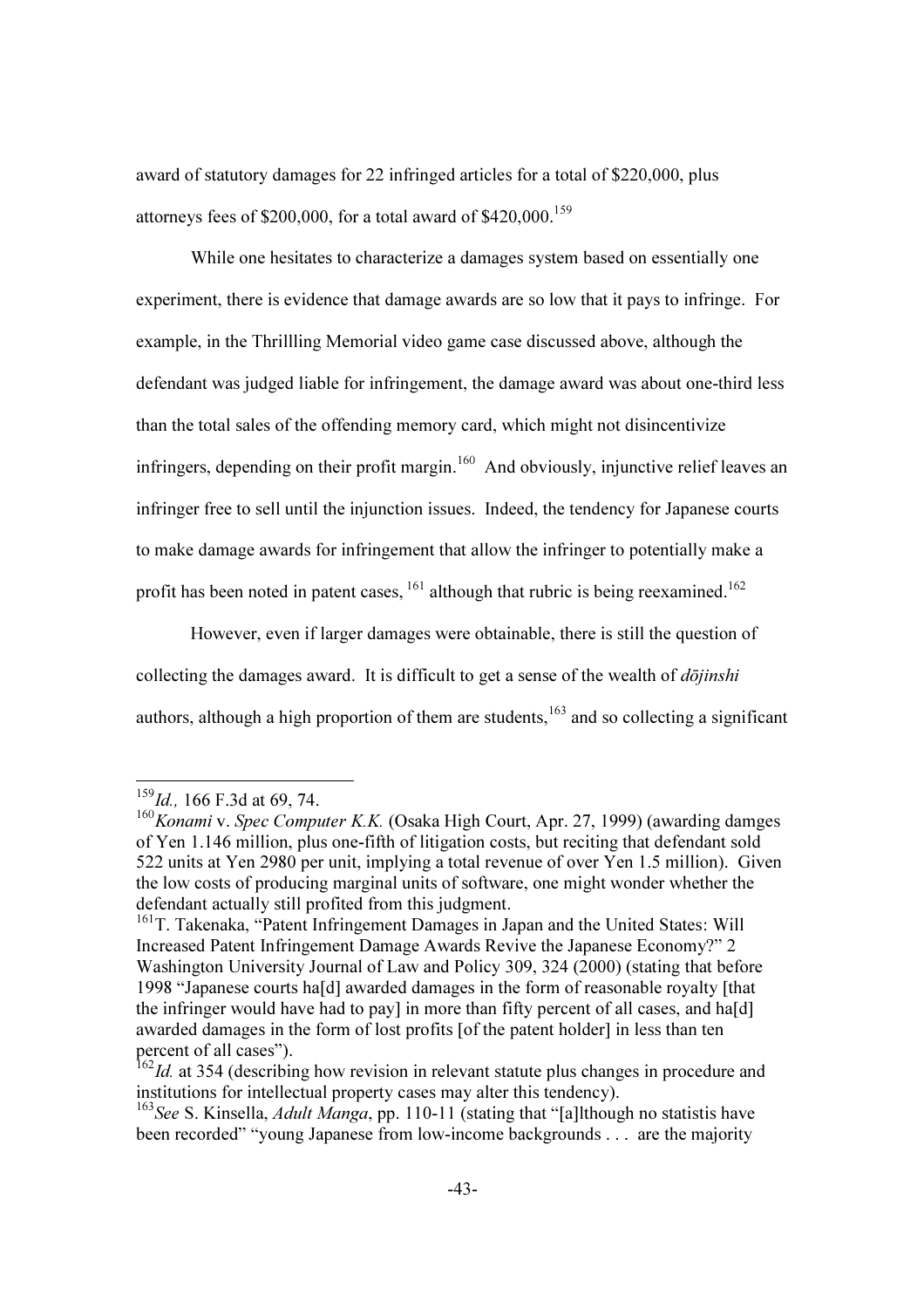judgment may be difficult. However, not all who create  $d\bar{o}jinshi$  are students, and indeed, some are professional authors of mainstream manga as well.<sup>164</sup>

In addition, to civil damages actions and injunctive relief, both Japan and United States have criminal penalties available to deter copyright infringement.<sup>165</sup> However, only Japanese copyright law makes such a public prosecution explicitly unavailable unless the copyright holder makes a complaint.<sup>166</sup> Of course, in practice a criminal prosecution may be unlikely anywhere without some sort of complaint by the copyright holder. But by requiring the copyright holder to take the initiative for criminal penalties to apply, Japanese law explicitly forces the copyright holder to take a step that may hurt a manga's or an artist's reputation with fans, particularly given the existing baseline of  $d\bar{\text{o}}$ *iinshi* permission.<sup>167</sup>

participants of [the] Comic Market" but also noting that in the late 1980s, artists from "privileged backgrounds" including "students of elite universities" began to become involved).

 $164$ See infra n.[139-41].

<sup>&</sup>lt;sup>165</sup> Compare 18 USC 2319 (providing for up to 5 years imprisonment plus fines for a first offense involving at least 10 copies with a value of at least \$2500); 17 USC 506 (stating that the offense must be "willful") with Copyright Law Articles 119 to 121 (providing for up to 3 years imprisonment plus fines). Note that the Copyright Law's criminal penalties for "any person who infringes" explicitly "exclude[s] those who reproduce by themselves works . . . for the purpose of private use as mentioned in Article 30, paragraph (1)." Article 30 makes it "permissible for a user to reproduce by himself a work forming the subject matter of copyright for the purpose of his personal use, family use or similar uses within a *limited circle*") (paranthetical omitted and italics added).

<sup>&</sup>lt;sup>166</sup> Copyright Law Article 123(1) (stating that "the prosecution shall take place only upon the complaint of the injured person").

 $167$  Even without considering endowment effects that may make *manga* fans more protective of "rights" that they perceive they already have, the overall tolerance of dōjinshi means that artists who might "break" with the general pattern of tolerance would be likely to stick out and bear costs asymmetrically with the benefits that may accrue across the industry to chilling infringement. Given the existing norm, litigation or prosecution might draw attention to them that would outweigh the possible gains from success. See E. Posner, Law and Social Norms, pp. 26-27 (Cambridge: Harvard 2000)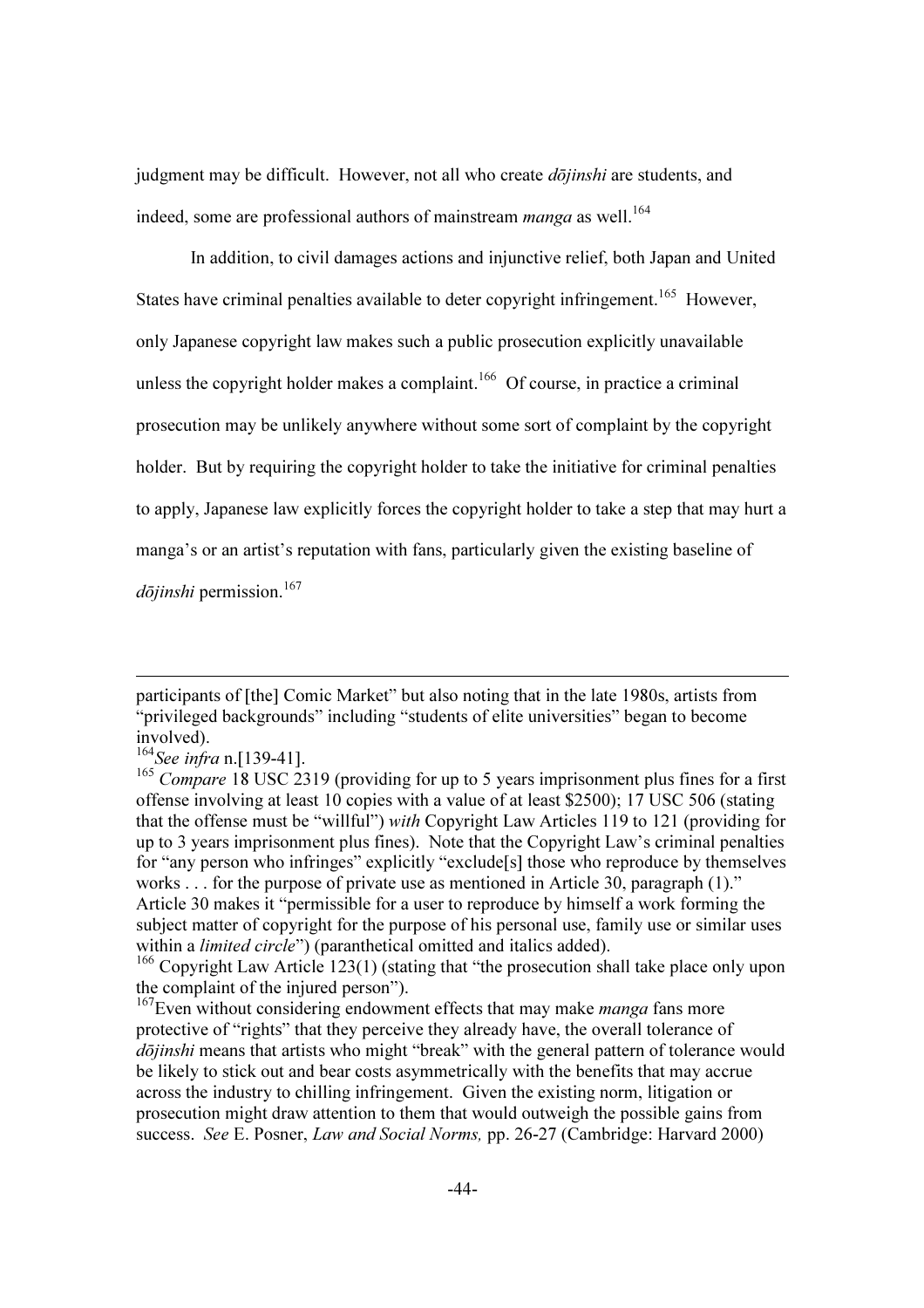Reputational costs and benefits can impact the specific incentives of the individual artist. It is possible that the creators of cartoon characters believe that  $d\overline{\overline{o}}$ *iinshi* activity actually serves to promote their work.<sup>168</sup> In particular, *dojinshi* often reinterpret popular works in attention-getting ways that might not be the author's normal style.<sup>169</sup> While it no doubt brings attention to any work to be the target of imitators, it is far from clear that such attention makes up for the possible displacement of sales by imitators. Nor is it clear that the loss of control over how a character is portrayed or perceived is a positive development. Nonetheless, this argument does relate to the specific incentives faced by particular manga or anime artists individually, as opposed to the overall industry as a whole. And together with the weak incentives to litigate in the Japanese system, it suggests that *manga* artists may rationally decide not to litigate notwithstanding the likelihood of success on the merits suggested by existing favorable judicial interpretations of the Copyright Law.

This set of incentives could of course change, and small modifications in the costbenefit analysis individuals face can lead to significant shifts in their willingness to litigate.<sup>170</sup> Shifts that make litigation cheaper and damage awards greater, or that reduce the benefits of tolerating  $d\bar{o}jinshi$  should make copyright holders more willing to bring actions for infringement. Whether these developments will actually occur remains to be

<sup>(</sup>describing behavior designed to signal type as opposed to behavior based on taste or individual optimization in isolation).

<sup>&</sup>lt;sup>168</sup>See Correspondence with patent attorney Yuichiro Ishii (on file with author). <sup>169</sup>S. Kinsella, "Amateur Manga Movement," *supra* n. [12] at pp. 301-02; F. Schodt, Dreamland Japan, p. 42.

 $170$  See, e.g., M. West, "Why Shareholders Sue: The Evidence from Japan," 30 J. Leg. Studs. 351 (2001) (discussing increase in shareholder litigation after rule regarding filing fee made them easier to bring); M. West, The Pricing of Shareholders Derivative Actions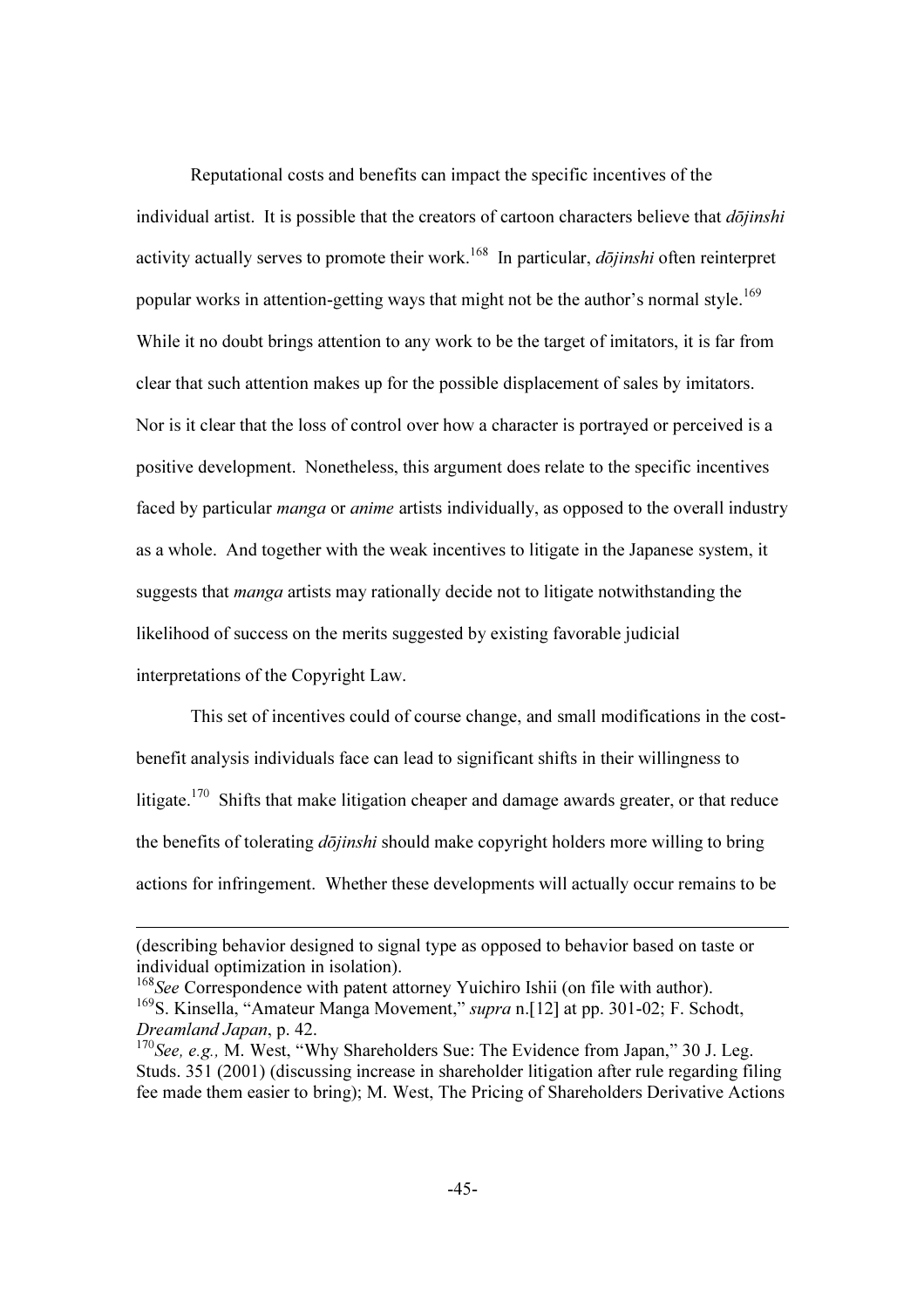seen, although what limited evidence exists does suggest that copyright infringement actions are increasing.<sup>171</sup>

### IV. Why Does This Matter to Americans?

Recent mainstream manga are boring. Haven't you felt that way before? Sure, there are lots of interesting works. But something's missing. Haven't you felt that way before? There probably isn't a mainstream manga book anywhere that, if I make a lucky guess and choose it, will make me laugh and give me heartfelt enjoyment.

Dōjinshi are not books that will sell 1,000,000 copies; they are books that will sell 100 copies. They are books that will give 100 people deeply felt enjoyment. As everyone can seek something that responds to their diverse needs, we have gradually ended up reading dōjinshi.

. . .

-

It's essential that there be a "place" where you can browse through and buy dōjinshi. Up until now, the dōjinshi market conventions have played

in Japan and the United States, 88 Nw. U. L. Rev. 1436 (1994) (discussing rarity of shareholder derivative actions before change in standing rule had major impact).  $171$ [What little statistical information is available does seem to bear out the idea that copyright cases are becoming a greater share of a growing number of intellectual property cases. The Tokyo District Court's Intellectual Property Division, one of three courts of first impression that specialize in such cases in Japan, has seen its court filings grow from [153] in 1995 to [175] in 1998 and over 300 in 2001. This court did not keep statistics on copyright cases separately from other IP cases until 2001; but copyright cases filed in Tokyo District Court have grown from [19%] of filings in 2001 to [25%] of all filings so far in 2002. Of course, most of these cases are unlikely to concern  $d\bar{o}jinshi$ – but these figures do mark an upward trend in copyright cases generally. Report of Tokyo District Court Intellectual Property Division, 2002.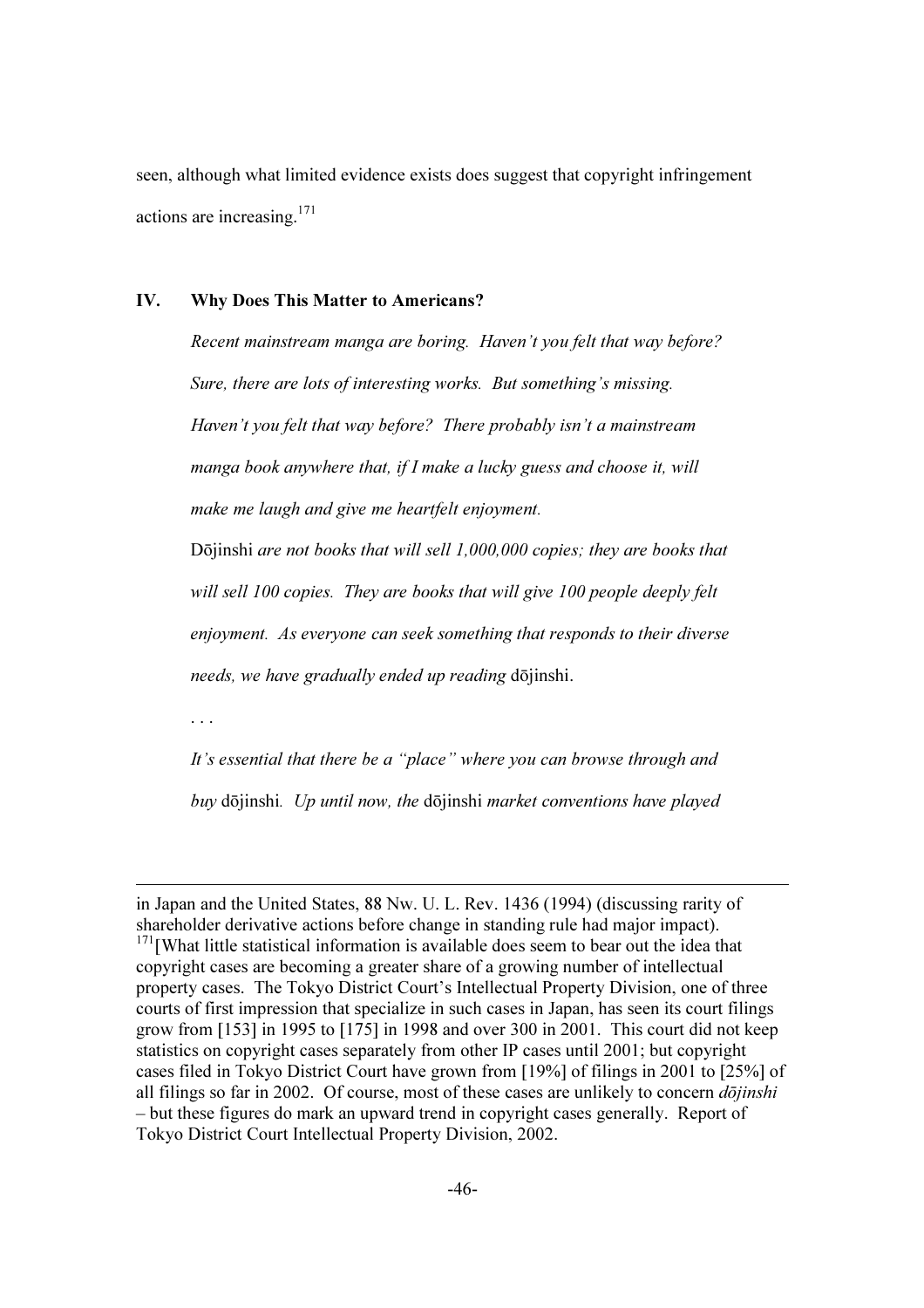this role. However, we believe that it's not sufficient to entrust them with this role alone.<sup>172</sup>

So goes the ad copy on the website of a publicly-traded chain of *manga* bookstores that has decided to enter the business of selling  $d\bar{o}jinshi$ . Whether the increasing involvement of mainstream *manga* bookstores and the inevitable Internet sales<sup>173</sup> will upset the existing equilibrium of "tolerated" infringement is anyone's guess. But the future of  $d\bar{\sigma}$ *jinshi* is perhaps not as important to the American observer as its present.

What do I mean by that? Well, the existence of a moderate level of allowable infringement of *manga* characters suggests that several truisms that animate the American debate over copyright and fair use may require reexamination. First, the idea that "more" protection leads to "better" intellectual property products or increased innovation in a lockstep, linear fashion, may not be entirely accurate. Second, the preservation of a common sphere may advance the industry as a whole, even though it may not necessarily be in the interests of individual rights holders. Finally, some level of commercial exploitation by borrowers may be useful to foster innovation.

 $\overline{\phantom{a}}$ 

 $172$ From the webpage of the publicly traded corporation Mandarake, Inc.'s *dōjsinhi* department – a section entitled "Why we handle  $d\overline{\overline{oj}}$  inshi.". The corporation has been described as emblematic of Japan's recent ability to export media and "cultural" products. D. McGray, "Japan's gross national cool," Foreign Policy (May 1, 2002) , p. 44 (describing "a network of shops across Japan and a listing on the Nikkei Stock Index" plus a plan for global expansion with stores existing in Los Angeles and Bologna, Italy).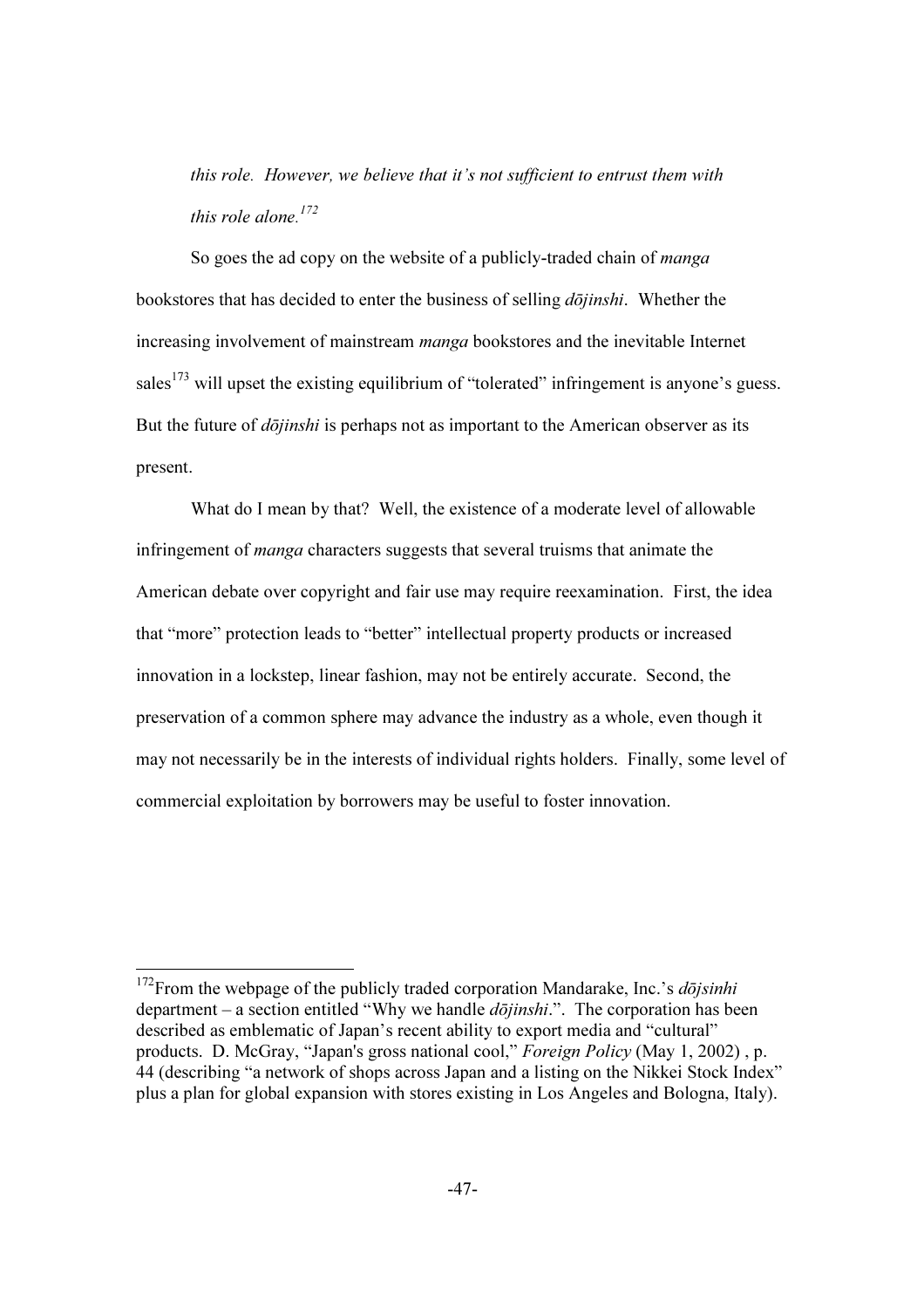When "more" protection is not better.

Imperfect protection of intellectual property is supposed to yield underproduction of intellectual property, or so one popular model goes.<sup>174</sup> While this argument is most prominent in the analysis of patent law, it has also been extended into arguments surrounding copyright law.<sup>175</sup> The flip side of this maxim is that "more protection" – that is, if we stamp out infringement or other uses that erode authors' incentives – leads inexorably to "more authorship."

Of course, this prediction has been questioned before. Examples such as cuisine and fashion innovation have been suggested to demonstrate that innovation can endure without copyright protection.<sup>176</sup> But the Japanese cartoon industry seems particularly striking, especially in comparison to its American counterpart.

The prediction that creativity cannot flourish without protection, and that more protection yields more creativity, seems particularly turned on its head with respect to manga and anime. The cartoon industry in Japan appears vibrant both domestically and as an export engine, despite the tolerance for  $d\bar{o}jinshi$ -style infringing uses of its characters. As noted before, manga represents close to 40% of all reading material

<sup>&</sup>lt;sup>173</sup>See supra n.[172]; Manga dōjinshi seisaku (Tokyo: Grafikususha 2001) ("HP de urou!") (let's sell  $[d\bar{o}jinshi]$  on our [Internet] home pages).

<sup>&</sup>lt;sup>174</sup>See, e.g., J. Litman, *Digital Copyright*, pp. 101-08 (describing this model).

<sup>&</sup>lt;sup>175</sup>See, e.g., P. Goldstein, "Copyright," 38 Journal of the Copyright Society of the U.S.A. 109, 110 (1991) (stating that "[c]opyright is about sustaining the conditions of creativity that enable an individual to craft *out of thin air an Appalachian Spring*, a *Sun Also Rises*, a Citizen Kane"). But see, e.g., J. Boyle, Shamans, Software and Spleens, p. 57 (Harvard: 1996) (noting that such works are "not crafted out of thin air") (emphasis in original); J. Litman, Digital Copyright, pp. 80-81 (Prometheus: 2001) (critiquing ascendant "economic model of copyright law, whereby copyright provides an economic incentive for the creation and distribution of original works of authorship" and under which model "any increase in the scope or subject matter or duration of copyright will cause an increase in authorship").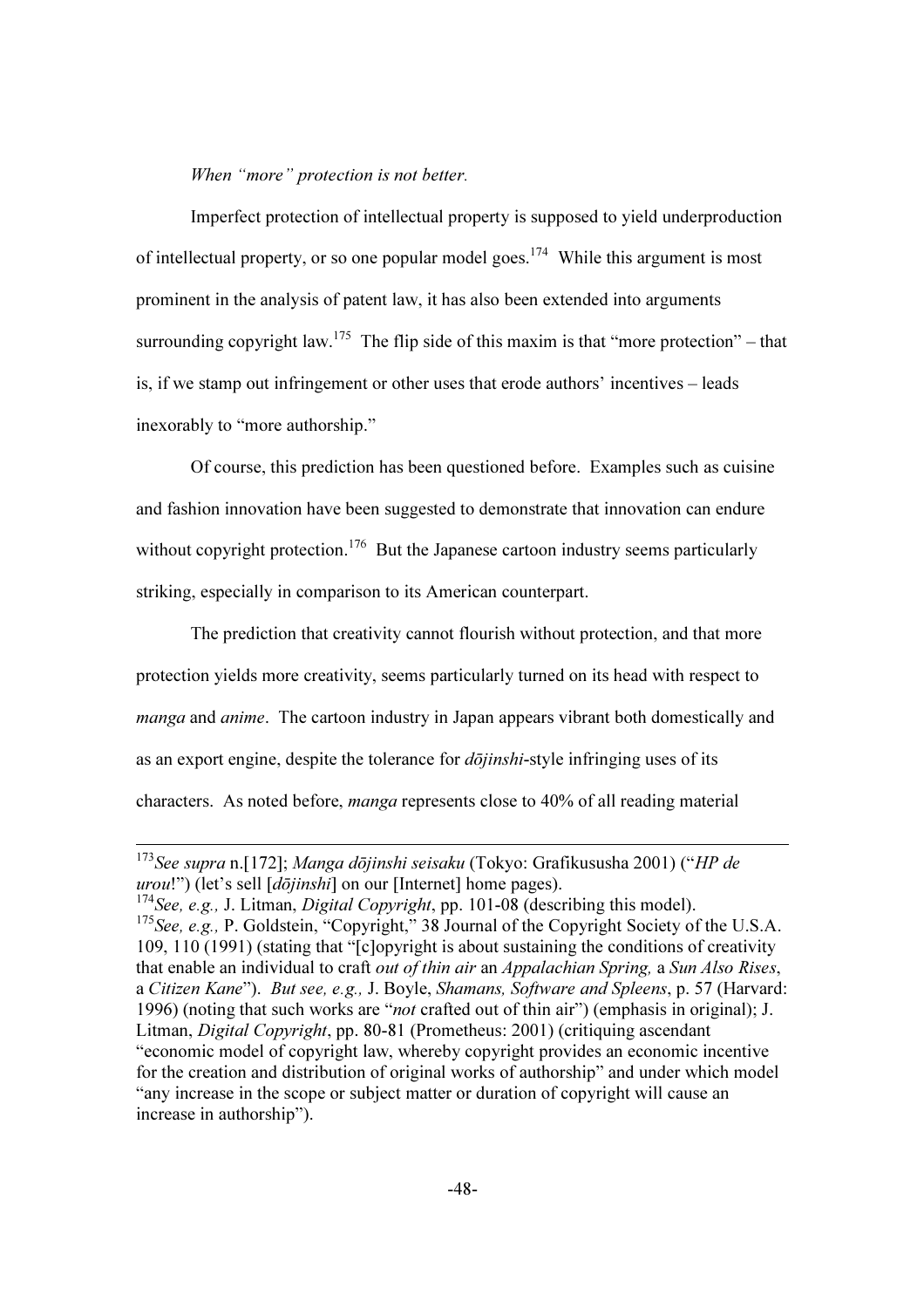published in Japan. In absolute terms, the consumption of *manga* has been growing fairly steadily, doubling over the past twenty years (see Figure 4).<sup>177</sup>

The increasing prominence of the Japanese cartoon industry as an exporter also seems to undermine the assertion that more protection must always be better. Despite the fact that no comparable market of "infringing" products such as *dojinshi* appears to coexist with the U.S. cartoon industry, it would be hard to maintain that Japan "under" produces relative to the U.S. Instead, the balance of trade seems to favor Japan over the U.S. in the cartoon industry. Japanese animation programs are pervasive on several American television networks.<sup>178</sup> By contrast, American cartoons are virtually absent on Japanese television – despite the relative prominence of other American-made programming.<sup>179</sup>

 $176$ See J. Litman, *Digital Copyright, supra* n. [175], pp. 105-06.

<sup>&</sup>lt;sup>177</sup>The publishing industry's trade association reports a growth in total *manga* circulation from [1.1 billion in 1980] to slightly over [2 billion in 1990] and just over [2.2 billion] in 1995. Shuppan nenkan (Tokyo: Shuppan Nyūsu).

 $178$ Among among these Japanese imports is the most popular program on American children's television. See J. Rutenberg, "Violence Finds a Niche in Children's Cartoons," The New York Times, section 1, page 1, Jan. 28, 2001 (stating that "on any given day, anime-style programs may hold the majority of the time slots on the after-school and Saturday morning schedules of the WB and the Cartoon Network . . . and Fox," including "a dozen Japanese anime programs" among which was "the most popular program in all of children's TV," entitled "Pokemon")

 $179A$  search of the tv listings (online) of the major Japanese terrestrial broacasters, NHK ("General" channel), NTV, Fuji Television and Asahi Television turned up zero American cartoons during the week June 27 to July 3, although one could have watched many American programs, including "Will and Grace" (NHK), a broadcast of the Broadway musical "Swing!" (Fuji) and any number of movies. In the past, the American cartoon show "PowerPuff Girls" has been aired on Japanese terrestrial broadcast (that is, nonsatellite, noncable) television, and American cartoons, such as South Park and The Simpsons, are broadcast on cable or satellite television to Japan, which are less common than they are in U.S. households; however, there are 80 domestically produced anime programs on Japanese broadcast TV. See http://www.animerica-

mag.com/features/10.03/column\_oshiguchi\_10.03.html (interview with the manager of a major manga chain bookstore in Japan) (visited on June 28, 2002).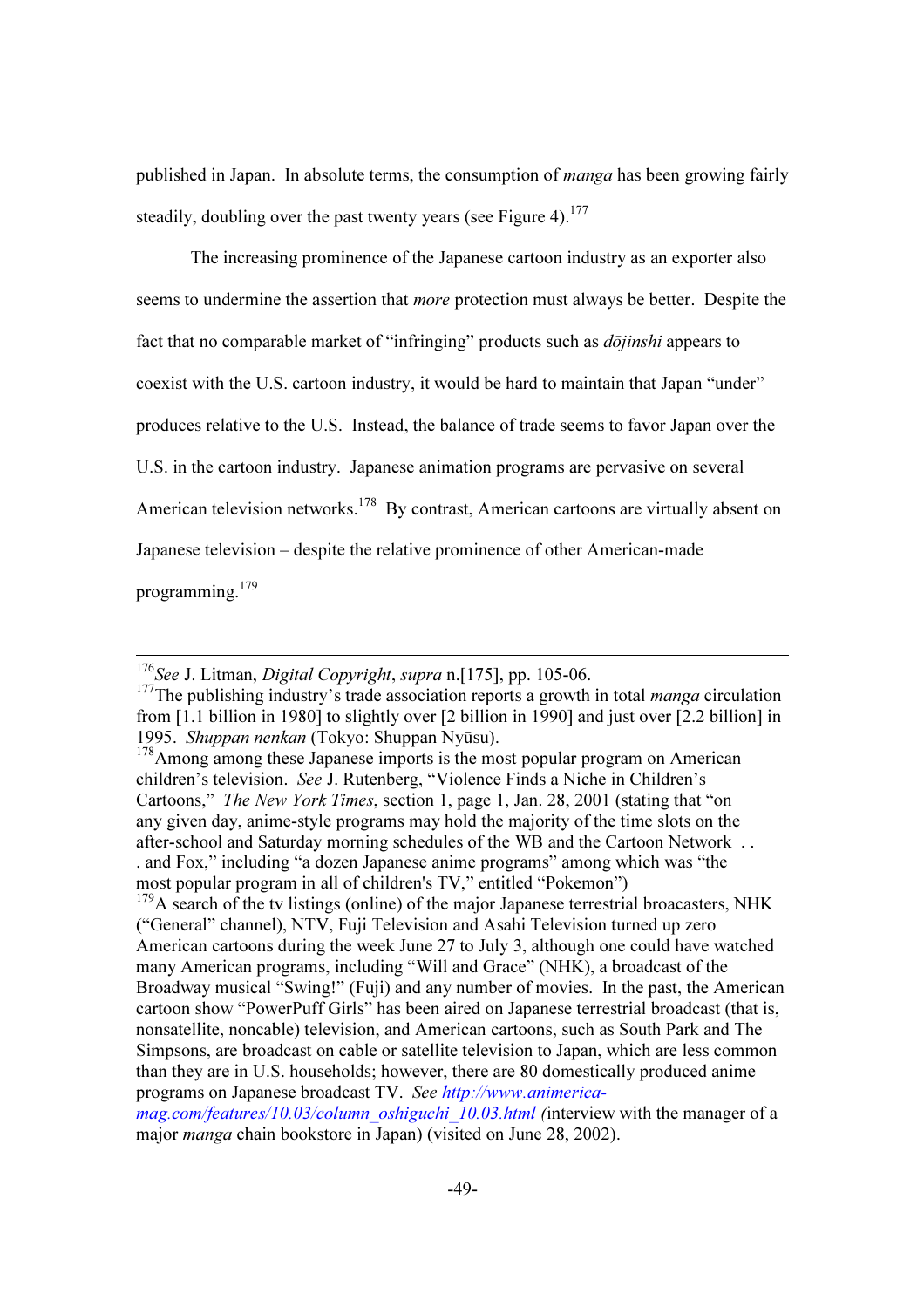Of course, these programs are dubbed in English, and so American viewers may not even realize they are watching Japanese animation.<sup>180</sup> And dubbing may allow *anime* to make a smoother transition as an export than translated *manga*. Nonetheless, *manga* have also become a growing Japanese export to the United States.

Indeed, what data exists seem to confirm that Japanese print *manga* are considerably more popular in the United States than American comic books are in Japan.<sup>181</sup> This is despite the fact that many other American media exports, such as TV shows and movies, are popular in Japan, and despite the fact that there are almost certainly more Japanese who read English than Americans who read Japanese.<sup>182</sup> While some short American newspaper comic strips have succeeded in Japan, popular American comic books, even though translated, have not been historically viable.<sup>183</sup> Indeed, despite Japan's much larger consumption of cartoon works, at one point in the early 1990s, no

 $\overline{\phantom{a}}$ 

<sup>&</sup>lt;sup>180</sup>F. Schodt, Manga Manga! The World of Japanese Comics, p. 155 (Kodansha: 1983 (with 1997 revisions)) (noting that "[m]ost American TV viewers are not even aware they are watching Japanese animation, let alone animation based on Japanese comics").

<sup>&</sup>lt;sup>181</sup>While some might object that this is a function of Japanese readers' greater ability to handle English relative to Americans' ability to read Japanese, in practice much of the exported material is translated, just as virtually all animated cartoons on television are dubbed.

<sup>&</sup>lt;sup>182</sup>Consider that, according to the American Institute for Foreign Study, in 1998-99 Japanese studying in the U.S. outnumbered Americans studying in Japan by more than 20:1 in absolute terms (not per capita), see Executive Summary (available at http://www.aifs.org/aifsfoundation/execsum.htm) (last visited July 25, 2002) and that English is a mandatory subject in Japanese high schools.

 $183$  See F. Schodt, Manga Manga! The World of Japanese Comics, p. 154 (Kodansha: 1983 (with 1997 revisions)) (noting that some "American newspapers' comic strips particularly *Blondie* and *Peanuts*" have succeeded in Japan, but "popular American comic books like Superman and Captain America . . . have never really been commercially viable" even "when translated").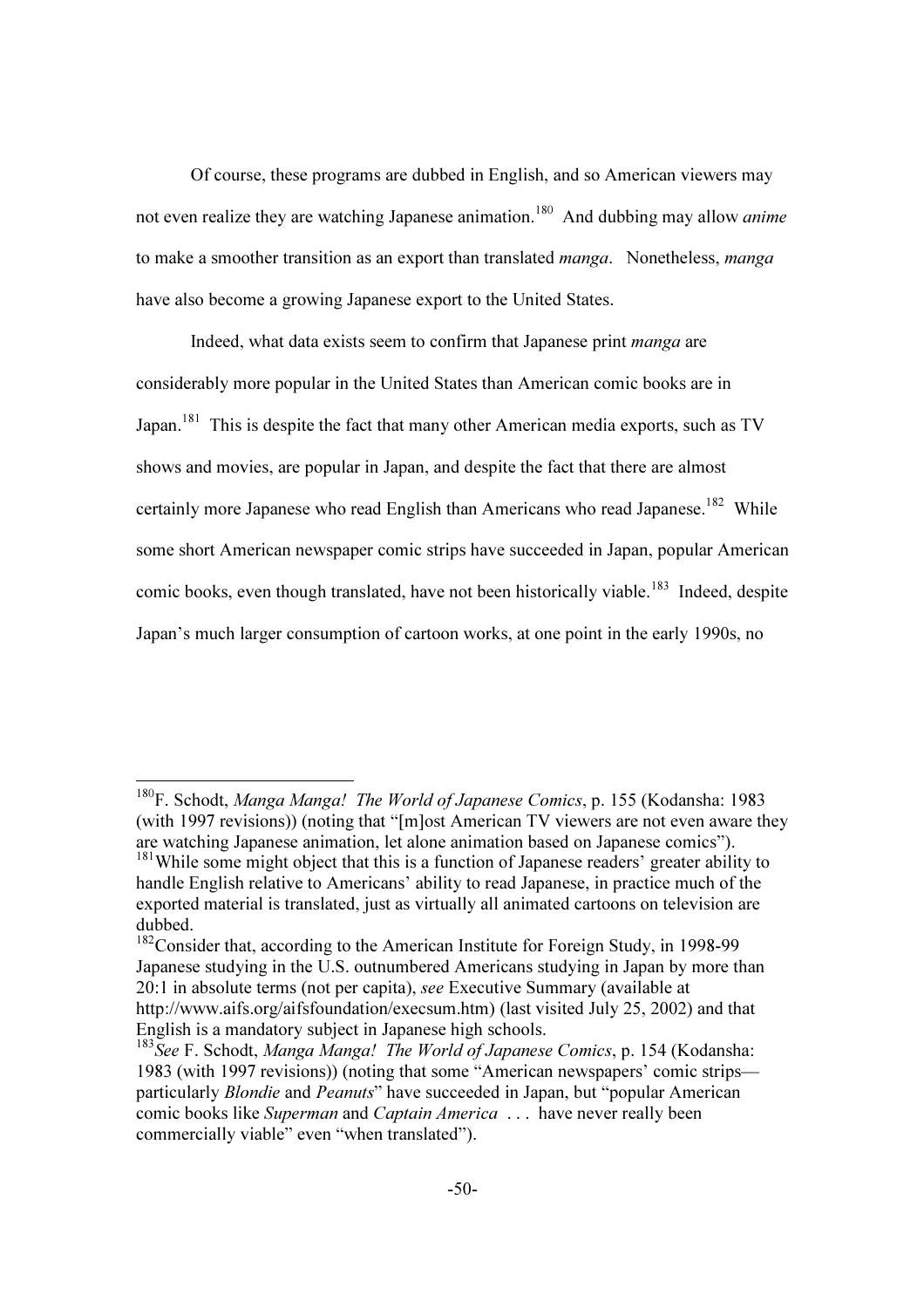American comic books were published in Japan.<sup>184</sup> In contrast, by that time a surge in American imports of Japanese anime and manga was well under way, and Americans were purchasing between \$5 and \$10 million of Japanese *manga* per year.<sup>185</sup> This trend has continued: by 1999, over \$85 million of Japanese manga were translated and republished in the United States.<sup>186</sup>

If the Japanese industry were moribund due to weak incentives for creativity, one might expect the statistics to be reversed. After all, Japan is hardly a closed market for American cultural products, and in some cases, such as motion pictures, a critical revenue component.<sup>187</sup> Of course, one could argue that the factor endowments of Japan and the United States are different – that is, Japan may be more fertile ground for *manga* and anime than some other societies. In fact, some Japanese manga artists do in fact appear to believe that the Japanese have an innate national ability to tell stories and draw cartoons, or that Japan has a culture that makes the artist more "free" to realize his or her

<sup>184&</sup>quot;Marvel to Take Spider-Man and U.S. Superhero Friends to Japan," Bloomberg News, Jan. 18, 1993 (stating that "there are no American comic books published in Japan as yet").

<sup>185</sup> T. Rosenblum, "Labels Fill Demand For Adult Cartoons; Japanese Imports Lead U.S. 'Anime' Boom," Billboard, Oct. 9, 1993. See also F. Schodt, Dreamland Japan (Bekerley: SBP 1996) (reporting estimates that, by 1995, sales of Japanese comic books in America were somewhere between \$5 and \$10 million, and that home video sales of anime had reached \$50 million).

<sup>&</sup>lt;sup>186</sup>B. Fulford, "Anime Opens on Main Street," Forbes, Oct. 18, 1999, p. 58 (stating that "Japanese comic books are also catching on here, with two sellers, Viz Communications and Dark Horse Comics, controlling 17% of the \$500 million U.S. market").

<sup>&</sup>lt;sup>187</sup>See D. Paiva, "Disney treads lightly with 'Pearl Harbor' ads," Chicago Sun-Times, May 20, 2001, p. 27 (noting signficant changes made to World War II film because "Japan traditionally account[s] for 25 to 30 percent" of the revenue of Hollywood films).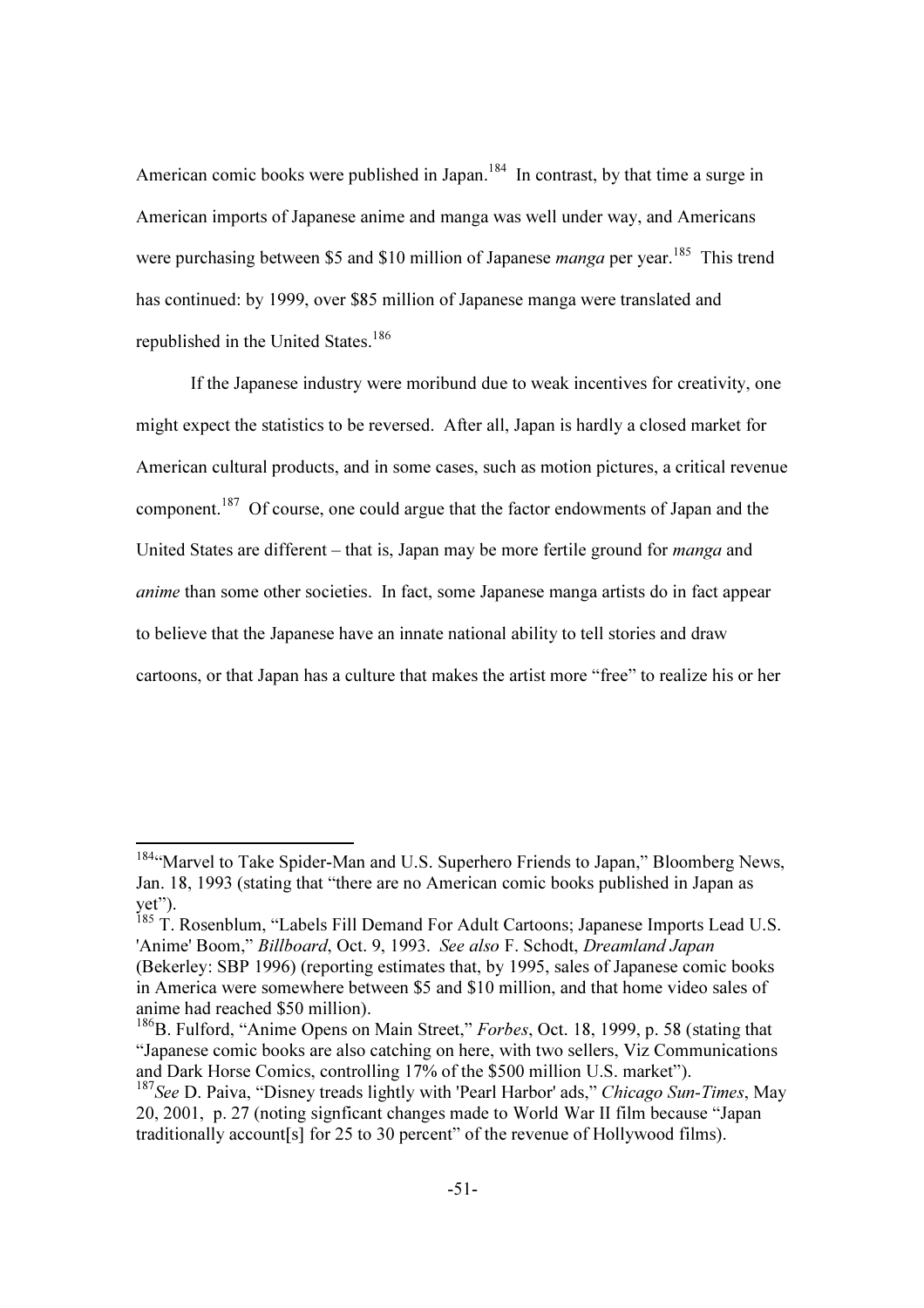vision.<sup>188</sup> It is also possible to find similar themes of Japanese exceptionalism in less sensationalistic arguments that "culture" drives the spending of minors.<sup>189</sup>

However, arguments about culture do not really bear up to scrutiny, either. After all, the modern cartoon form entered Japan as a Western import during the early Meiji era in the  $19<sup>th</sup>$  century – a time when Japan should have been at its most "Japanese," having been a largely closed society for a quarter of a millennium.<sup>190</sup> And arguments about the relative "freedom" to create overlook the fact that more complete control by copyright holders assists efforts at censorship.<sup>191</sup> At any rate, the notion that "culture" is a black

 $\overline{\phantom{a}}$ 

<sup>&</sup>lt;sup>188</sup> See R. Matsumoto, "Manga wa kyodai na yushutsuhin to naru" (Manga is becoming a huge export), Voice, March 2001, p. 61 ("nihonjin ha zōzōryoku yutaka na minzoku de aru") (arguing that Japanese ability to create interesting manga springs from a native Japanese creativity, according to the creater of "Space Cruiser Yamato" a Japanese animated cartoon that was televised as "Star Blazers" in the U.S.); K. Kusaka and Y. Ishikawa, "Nihon manga ga sekai o kaeru," (Japan's manga will change the world), Voice, November 2000, p. 154, at 160 ("Isshinkyō da to dō shite mo majime ni natte shimau. Tashinkyō ha, umi ni ha umi no kamisama, yama ni ha yama no kamisama ga ite, genri gensoku ga nan tori atte mo ii.") (according to Kusaka, an author and futurist, Japanese polytheism encourages a tolerance that makes artists feel free to create manga); see also M. Furniss, "Dreamland Japan: Manga's Paradise," Animation World News, July 1, 1997 (available at

http://www.awn.com/mag/issue2.4/awm2.4pages/2.4furnissmanga.html) (visited June 14, 2002) (author of Dreamland Japan setting forth these ideas in an interview with an American university professor).

 $189$ Id. (stating, without reference to, e.g., American children's disposable income, that Japanese custom under which the average child receives gift of \$600 cash at New Year's provides a "children's culture" boost to the manga market).

<sup>&</sup>lt;sup>190</sup>See Shimizu, *supra* n. [34], pp. 29-31 (describing how British traders introduced the modern print cartoon form into Japan as early as 1862).

<sup>&</sup>lt;sup>191</sup>M. Furniss, "Dreamland Japan: Manga's Paradise," *Animation World News*, July 1, 1997 (available at

http://www.awn.com/mag/issue2.4/awm2.4pages/2.4furnissmanga.html) (visited June 14, 2002) (describing the vibrancy of Japanese manga versus U.S. comics as due in part to the overweening control exercised by U.S. publishers in self-censorship efforts beginning in the 1950s, from which the U.S. industry "has never recovered"). The determination of whether censorship derives from endogenous (within the industry, based on incentives) or exogenous (from outside the industry, based on factors not generated by the industry) sources, is beyond the scope of this article, and is likely a false dichotomy.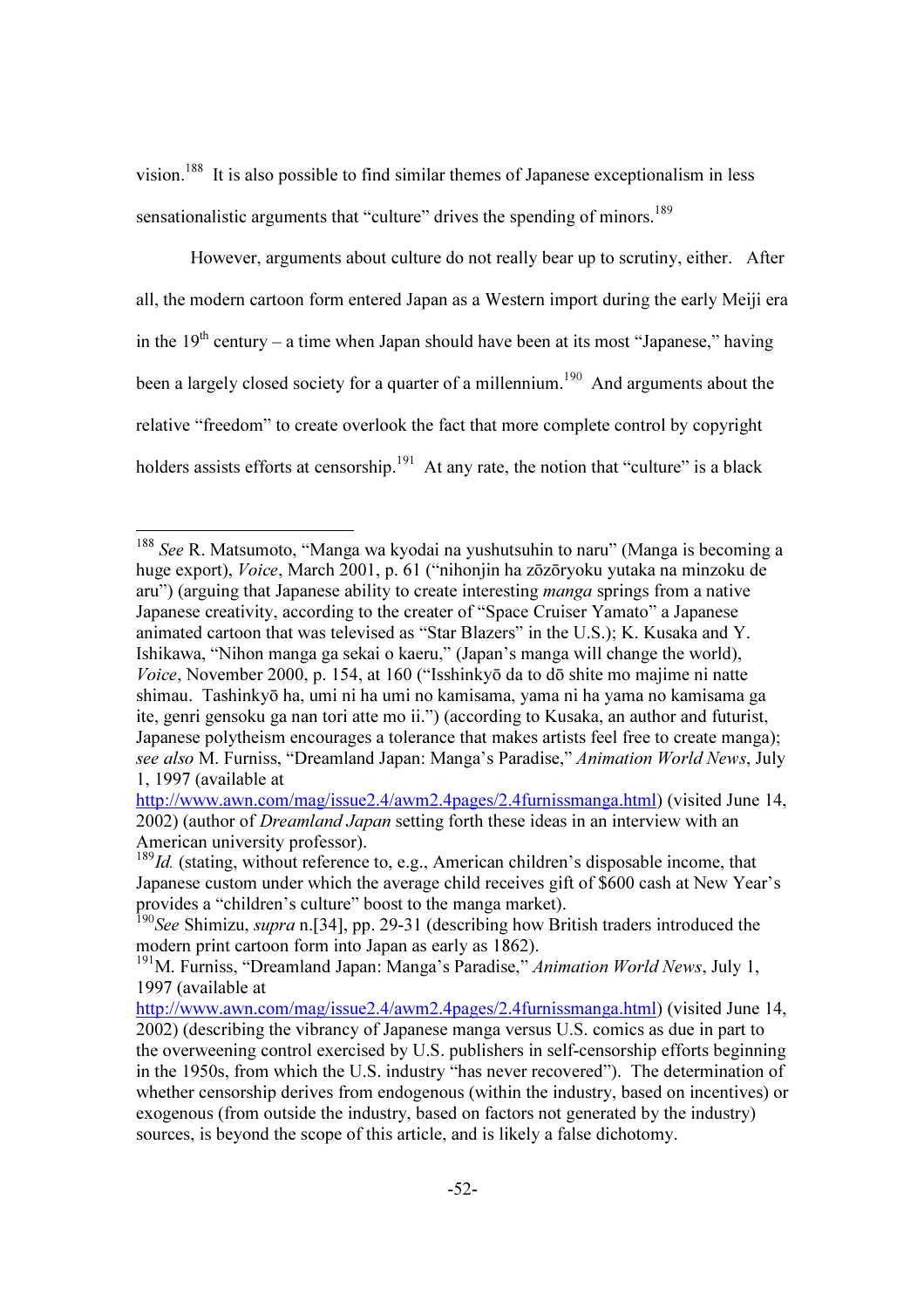box that drives the development media industries like Japan's *manga*, rather than something changeable that exists in feedback with legal and social rules, is probably oversimplistic.

## The preservation of a commons can enhance overall industry creativity.

 The argument that creativity may be served by the preservation of a common sphere against gradually encroaching copyright protection is not a new one.<sup>192</sup> Indeed, echoing the different – but also relevant – sheep-centric allegory made famous by Garrett Hardin,<sup>193</sup> the increase in American copyright protection has been described as a modernday "enclosure movement."<sup>194</sup> Prominent among the critiques of the "enclosure" of the common sphere created by increasing copyright protection is that freedom of expression is ultimately being curtailed. That is, there is a public benefit of a constitutional dimension that is being undercut due to misconceptions about the nature of authorship, $195$ 

 $192$  See, e.g., R. Brown, Advertising and the Public Interest: Legal Protection of Trade Symbols, 57 Yale L.J. 1165, 1206 (1948) (observing that "[i]n an acquisitive society, the drive for monopoly advantage is a very powerful pressure. Unchecked, it would no doubt patent the wheel, copyright the alphabet, and register the sun and moon as exclusive trade-marks").

 $193$ <sup>O</sup>G.Hardin, "The Tragedy of the Commons," 162 Science 1243 (1968) (describing socially suboptimal overgrazing that results when sheep owners follow their individual incentives concerning grazing on a common area).

 $194$  See Y. Benkler, "Free as the Air to Common Use: First Amendment Constraints on the Enclosure of the Public Domain," 74 N.Y.U. L. Rev. 354, 355 (declaring that "[w]e are in the midst of an enclosure movement in our information environment"); N. Netanel, "Market Hierarchy and Copyright in Our System of Free Expression," 53 Vand. L. Rev. 1879, 1904 (2000) (describing "copyright-centered enclosure of what was once free use and public domain"); J. Boyle, "Fencing Off Ideas," Daedalus, Spring 2002.  $195B$ oyle, *supra* n. [66], at pp. 58-60.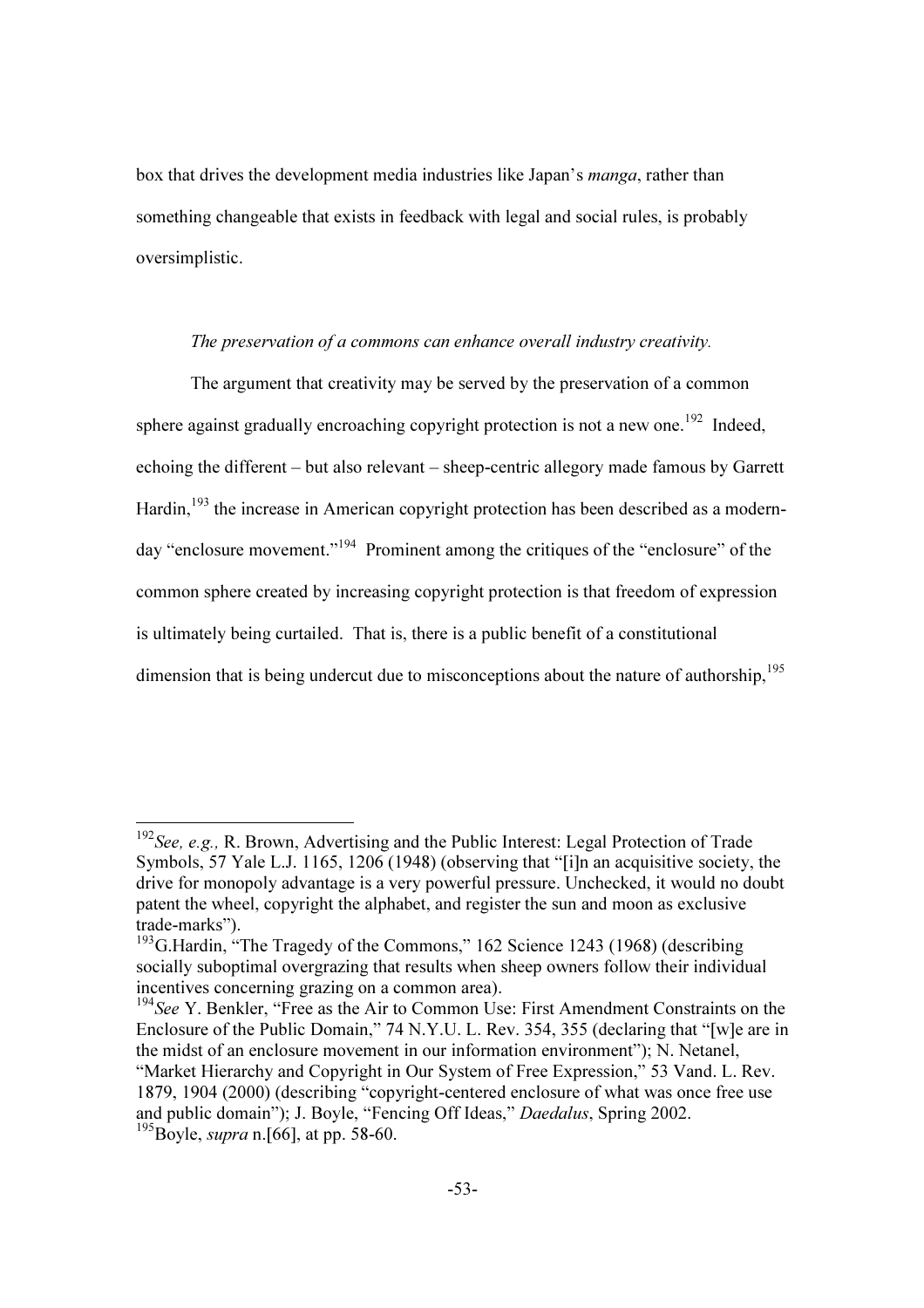the need for copyright protection to foster it, $196$  and the legislative power of copyright holders.<sup>197</sup>

Although one could find evidence that links the tolerance of  $d\overline{\phi}$ *jinshi* to a greater sphere of free expression in Japanese cartoons, $198$  perhaps even more interesting is that the tolerance of dōjinshi coexists with a vibrant, innovative, and (perhaps most importantly) profitable *manga* and *anime* industry. To extend the metaphor, it is not clear that the *dōjinshi* peasants thrive from the weakness of Japanese enclosures at the *expense* of property owners. Rather – although perhaps carrying the pastoral metaphor a bit too far – the property owners and their *sheep* appear to thrive along with the peasants despite the relatively weak enclosures.

The mechanism by which both the formal *manga* industry as a whole and the dōjinshi authors thrive simultaneously is not entirely clear. But as discussed previously, the *dōjinshi* markets can provide several benefits to the *manga* industry collectively, even though these advantages might not accrue to the individual authors whose characters are being borrowed. The *dōjinshi* market may provide a source for new talented *manga* artists that the industry can use.<sup>199</sup> Additionally, the existence of  $d\overline{\overline{oj}}$ *inshi* may serve to promote the works of the copyright holders. $200$ 

Perhaps most notably, by offering works that arguably "push the envelope" more than the works of the formal *manga* industry, *dōjinshi* may produce examples of

 $\overline{\phantom{a}}$ 

 $196$ Ku, *supra* n. [7], at pp. 299-300.

 $197$ See C. Edwin Baker, "First Amendment Limits on Copyright," 55 Vand. L. Rev. 891, 949 (2002) (stating that "history arguably illustrates the public's weakness and the commercial media and publishing industry's strength in the legislative arena, at least in the copyright context").

 $198$  See S. Kinsella, "Amateur Manga Movement," supra n.[12].

 $199$ See supra nn. [143-145] and surrounding text.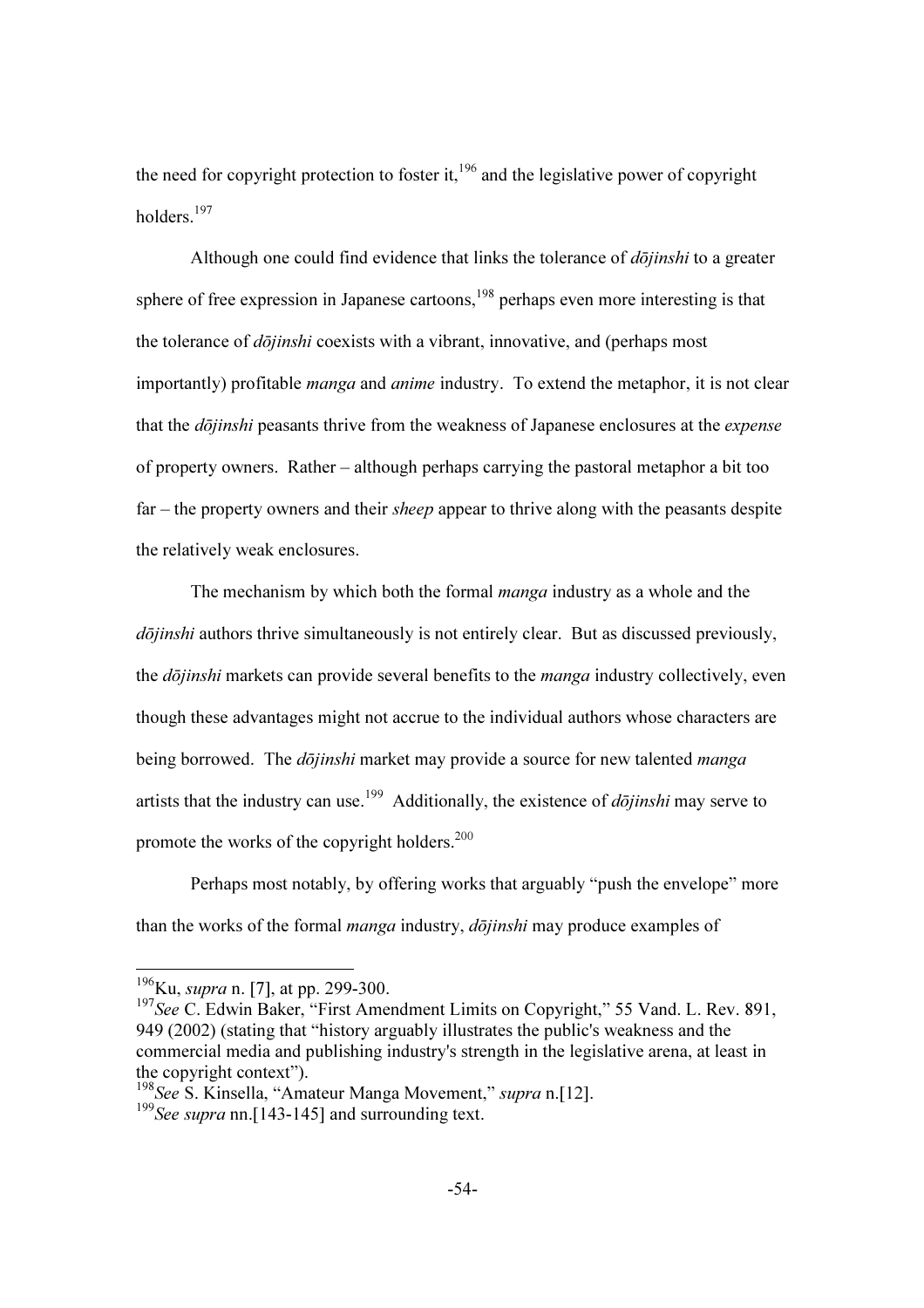innovation that create new opportunities for the entire industry.<sup>201</sup> Indeed, mainstream manga publishing companies have in the past brought the styles and ideas of "hot" subcultures into their own product lines.<sup>202</sup> New genres fostered by the *dōjinshi* markets – genres that are often quite risqué – have been at times been adopted by mainstream commercial manga publishers.<sup>203</sup> And while some of these genres do draw morals-based objections,<sup>204</sup> others have become acceptable enough to be the subject of commerce by

 $203$  Examples of such genres include *lolicom* and *yaoi*. The former term comes from the Japanese term for "Lolita complex," a genre of *manga* produced for largely for a male audience that centers on an idealized, "young girlish heroine with large eyes and a childish but voluptuous figure." See S. Kinsella, Adult Manga, pp. 121-22, 135 (describing how this genre was popularized in the 1980s at  $d\overline{\phi}$ *jinshi* markets and how the manga artist Kenichi Sonoda has "helped to create and establish a more acceptable form of Lolicom manga which has gained a limited degree of acceptability with the editors of large publishing companies"); C. Horn, supra n.[140] (describing Sonoda's work). The latter term reputedly derives from an acronym for a phrase meaning "no climax, no meaning, no resolution" (yama nashi, imi nashi, ochi nashi), or perhaps less literally and in screenwriting terms, "no arc"; this genre aims for a female audience and focuses on homoerotic relationships among idealized young men. M. Thorn, "Girls and Women Getting Out of Hand: The Pleasures and Politics of Japan's Amateur Comics Community," p. 139, in Japan Edge, A. Roman, ed. (Cadence: 1999) (paper by cultural anthropologist decribing how this genre became "dominant theme" in *dojinshi* for young women in the 1980s); F. Schodt, Dreamland Japan, p. 210 (discussing incorporation of yaoi elements into the work of professional manga artist Morizono Milk); S. Kinsella, Adult Manga, pp. 150-51 (describing how Morizono Milk's work was issued by the major publisher Kōdansha before being discontinued despite popularity due to pressure from such sources as local PTA groups and local politicians).

<sup>204</sup>See id., p. 151.

<sup>&</sup>lt;sup>200</sup>See supra nn. [146-148] and surrounding text.

<sup>&</sup>lt;sup>201</sup>The point that  $d\overline{\overline{oj}}$  inships have pioneered many new (and often shocking) genres of manga that now exist as submarkets is often repeated in the cultural studies literature surrounding *dōjinshi*. See infra nn.[202-205] and surrounding text.

<sup>&</sup>lt;sup>202</sup>See, e.g., S. Kinsella, *Adult Manga* (University of Hawaii: 2000), p. 135 (describing how, in the 1960s, "[p]ublishing companies actively recruited the most innovative and often radical artists to work for their magazines").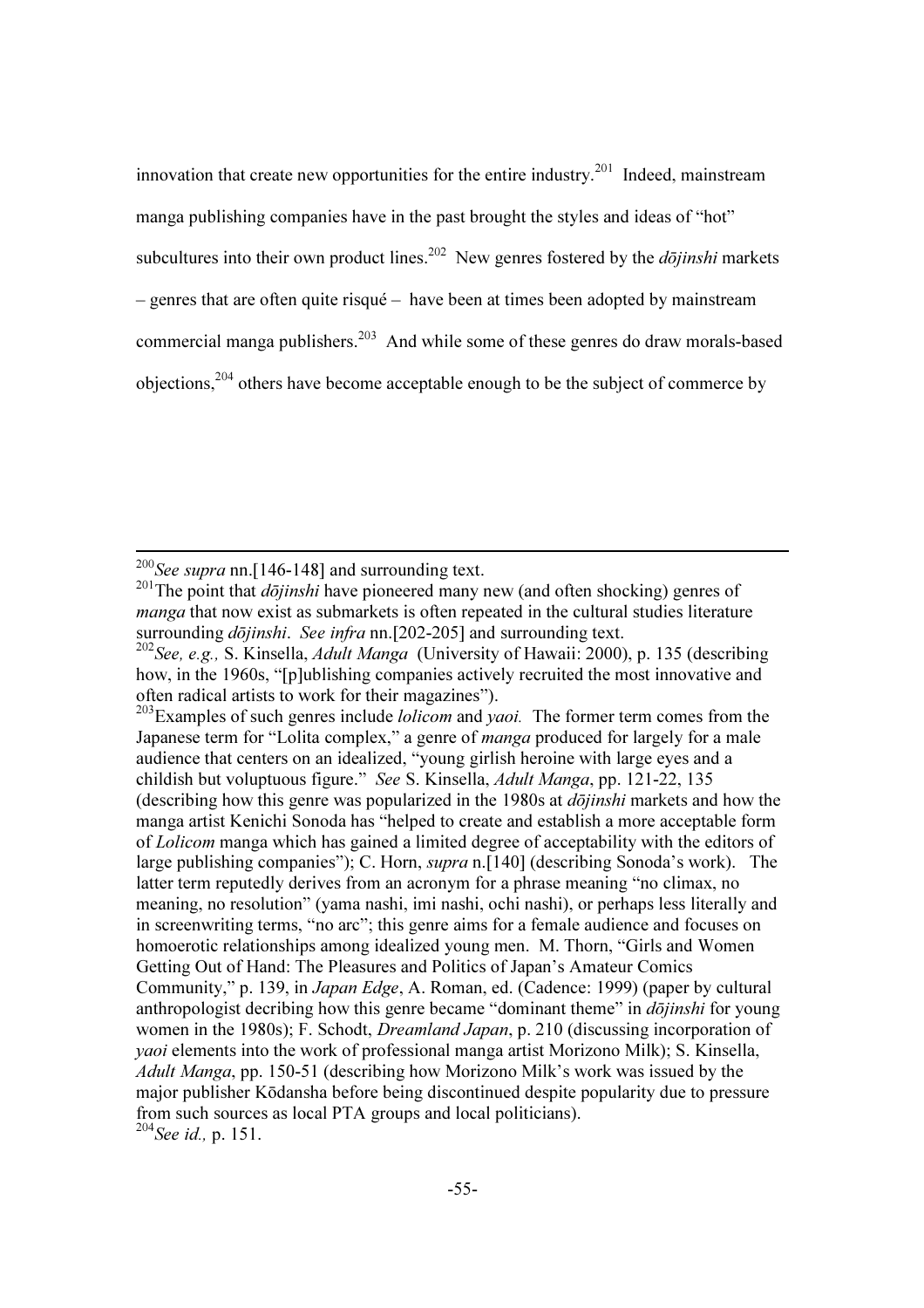major corporations.<sup>205</sup> This coöpting of innovations introduced by  $d\bar{o}jinshi$  artists has continued up to the present. $206$ 

Of course, these benefits, including innovation, come at a price. The tolerance of the "borrowing" of popular characters lowers the barrier to entry for the  $d\overline{\overline{oj}}$  inshi artists by relieving them of the somewhat more difficult chore of creating original characters.<sup>207</sup> It also makes it easier for *dōjinshi* work to catch on with readers, who do not have to invest the effort of learning the "backstory" of new characters.<sup>208</sup> By lowering the barriers to entry into the business of selling comics, the tolerance for  $d\overline{\overline{oj}}$  inshi borrowing of characters must to some extent disadvantage the original artists as copyright holders and professionals. But, as we have seen, the benefits to the industry as a whole likely outweigh this cost.

# Optimal fair use could require the allowance of "commercial" activity.

Perhaps critical to the ability of the *dojinshi* markets to function is their coexistence with a degree of commercial activity. While some participants seem keenly aware of their strategic incentives to portray these markets as noncommercial, $^{209}$  the fact remains that profit-making does factor into the overall operation of these markets. Some

<sup>&</sup>lt;sup>205</sup>Interview of Etsuo Doi, eBay Japan chief counsel (distinguishing between the *lolicom* genre, which eBay deemed to have become acceptable for commerce on its website at the turn of the millenium, and others which were not).

<sup>&</sup>lt;sup>206</sup>See F. Schodt, *supra n*.[9], *Dreamland Japan*, p. 110 (stating that "many of the most" interesting trends in Japanese comics come from outside the mainstream industry, from the dōjinshi wold, from erotic comics, and from the underground"). <sup>207</sup>S. Kinsella, *Adult Manga*, pp. 119-20.<br><sup>208</sup>*Id* 

 $209$ See Komiketto 61 Catalog, p. 15 (stating *in English* in the one English page amongst 1000-plus page Japanese book– and in a section without a Japanese counterpart – "[m]ost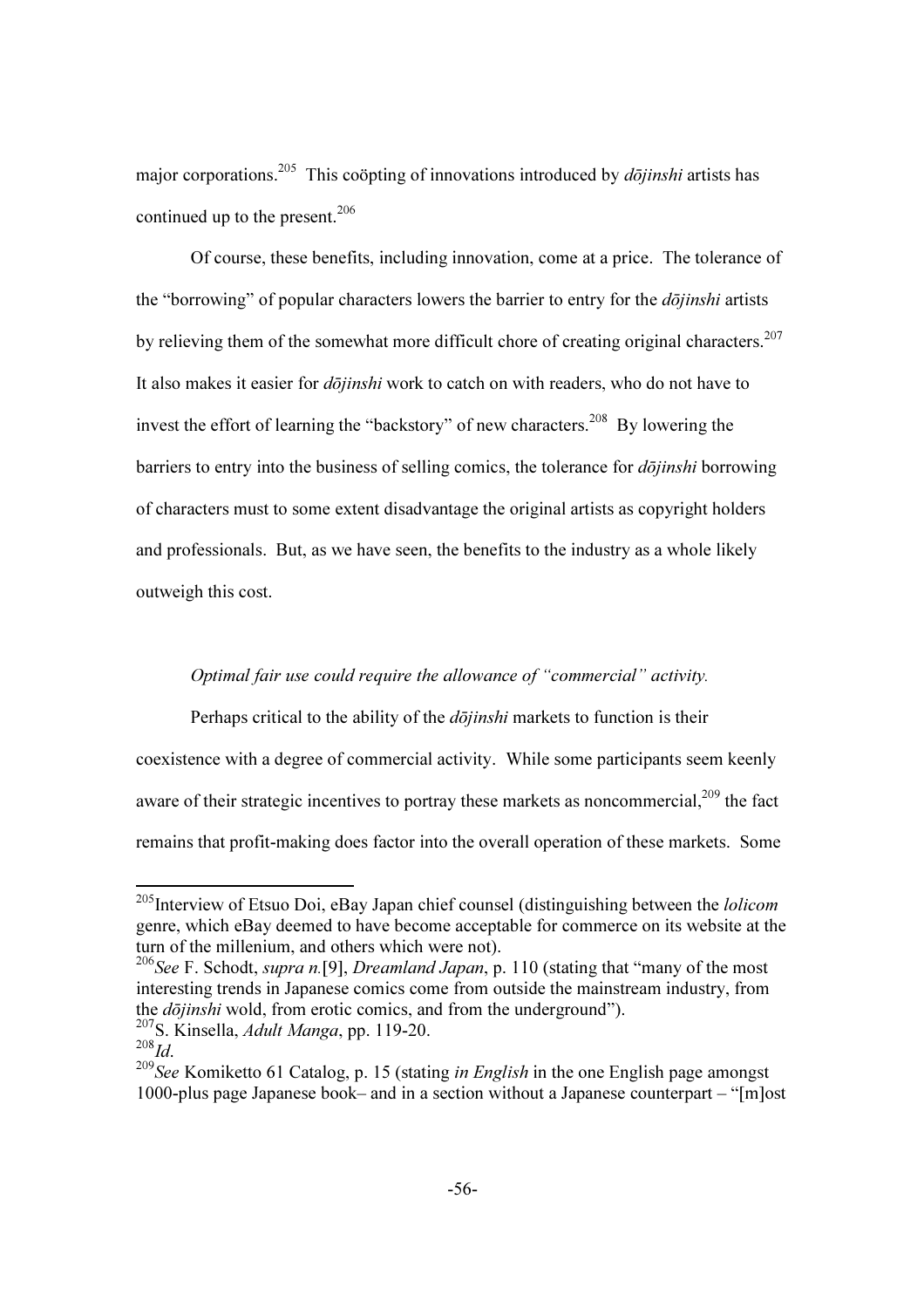$d\bar{o}jinshi$  markets are held by for-profit corporations.<sup>210</sup> Other for-profit businesses, such as printing companies, publishing software companies, manga bookstores and mainstream *manga* publishers, all use *dojinshi* markets for advertising.<sup>211</sup> And the  $d\bar{o}jinshi$  artists themselves do aim to make sales of their products.<sup>212</sup>

Indeed, for such a market to become viable enough that *dōjinshi* artists would invest the time, effort and money to create the often quite-polished products they produce, a certain amount of "commercialization" may well be necessary. Those who distribute creative work to mass audiences incur fixed costs that they need to recoup; they require a certain level of profitability to give them incentive to make these investments, apart from any financial incentive for creators to create.<sup>213</sup> Even with help from the Internet, for products such as comic books by unknown authors, hand-on access to sample copies (*mihon*) may require physical meetings at rented convention centers.<sup>214</sup>

dōjinshi-circles are not here for profit [but] are here to enjoy the communication with other participants").

 $^{210}$ See Schodt, *supra* n.[9], p. 36.

<sup>&</sup>lt;sup>211</sup>See supra nn. [146-48] and surrounding text.

 $212$ See supra n.[38].

<sup>&</sup>lt;sup>213</sup>At least one commentator has suggested that technology may alter this rationale for copyright protection. R. Ku, "The Creative Destruction of Copyright: Napster and the New Economics of Digital Technology," 69 U. Chi. L. Rev. 263, 267-68 (2002) (arguing that "the economics of digital technology require the unbunding of the public's interests in the creation and distribution of digital works).

 $214$ Indeed, of more concern than copyright infringement to the Comic Market organizers may be public decency laws. See "Heiwa jya naku nattchatta yo—mattaku ero sansei tero hantai" (Peace has come to an end! Everyone support eroticism, oppose terrorism!) (essay apparently written by anonymous dojinshi market organizer under pseudonym Mister S.) (describing ongoing lawsuits concerning damages for allowing minors to view sample copies of erotic amateur manga but keenly aware of lower penalties in Japan ("kore ga nihon de yokatta na. [m]aa jinseibō ni furitaku nakattara zehi yamete okinasai," which roughly translates as "Isn't it great to be a Japanese? [Judge:]'Oh dear, if you do not want to waste your life, please stop.'") compared to the U.S. ("speedo handan de . . . amerika de ha bakkin san oku nen toka ni nattan dashi," roughly "a quick American judgment delivering a fine of 3 million yen for example").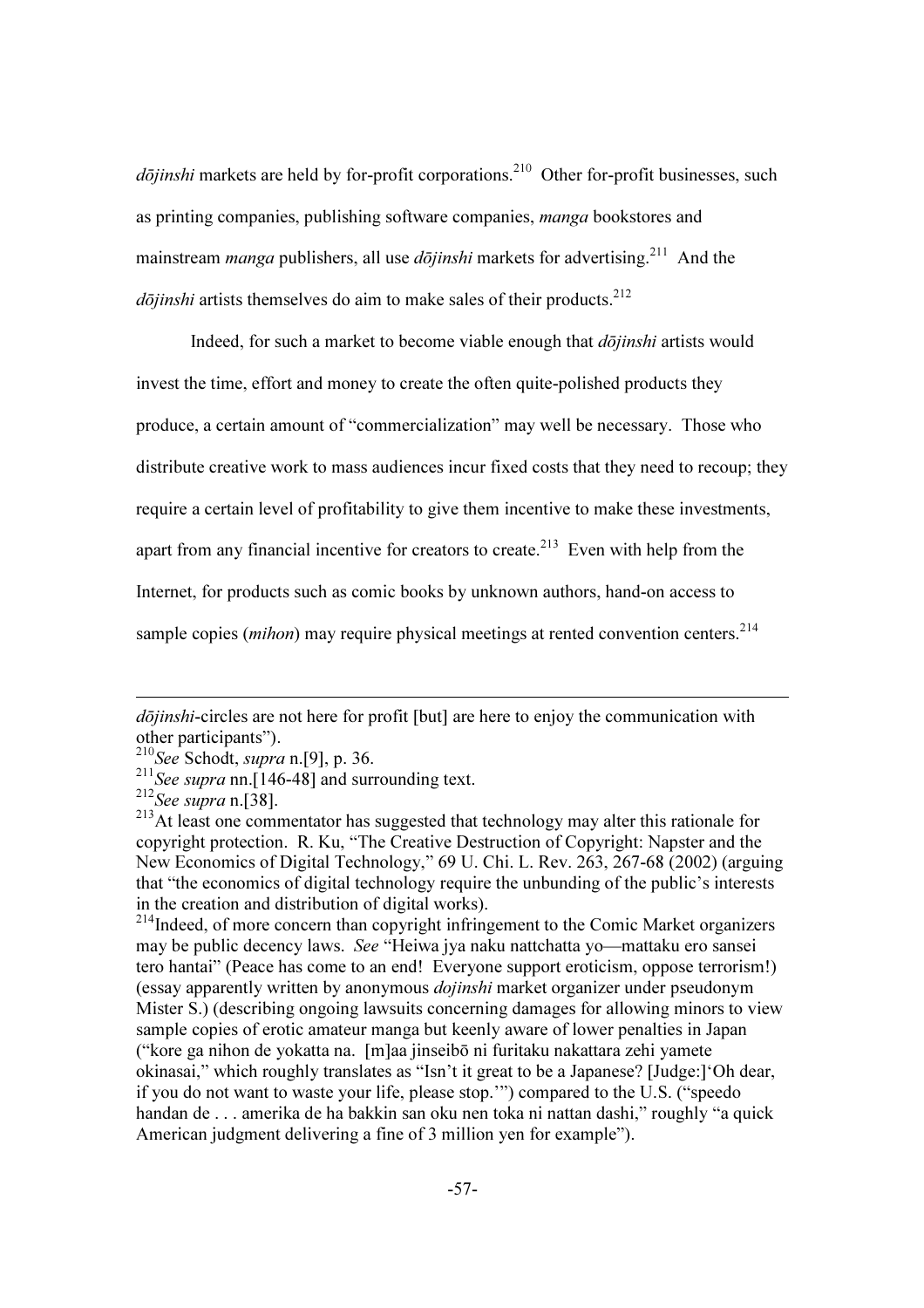That plus the high-quality offset printing that is *de rigeur* for the works on sale may require a certain level of participation by profit-making entities.

This "corporate" aspect of *dōjinshi* and the *dōjinshi* markets may leave some observers questioning the argument that  $d\bar{\sigma}$ *iinshi* deserves exemption from copyright restrictions because is pure noncommercial artistic innovation. But in a broader view, the profitable coexistence of *manga* and *anime* with *dōjinshi* may suggest that the commercial nature of a work that "borrows" from another copyrighted work should not necessarily give rise to negative presumptions against allowing that borrowing. To the extent that the policy goal is one of an efficient level of creativity and innovation, and not simply preservation of economic benefits for an "original" artist, the interrelationship of the *dōjinshi* and mainstream markets may suggest the "commercial" nature of those making "fair use" of copyrighted works might be more properly treated as a balance than as giving rise to negative inferences.  $215$ 

<sup>&</sup>lt;sup>215</sup>The degree to which a "commercial" nature somehow negates an otherwise permissible fair use of copyrighted material has been a source of controversy in U.S. courts. Compare Campbell v. Acuff-Rose Music, Inc., 510 U.S. 569, 584 (1994) (rejecting lower court approach "giving virtually dispositive weight to the commercial nature of [a] parody" and stating that "the statute makes clear that the commercial . . . purpose of a work is only one element of the" inquiry) with Sony Corp. v. Universal, 464 U.S. 417 (1984) (stating that "every commercial use of copyrighted material is presumptively an unfair exploitation of the monopoly privilege that belongs to the owner of the copyright"); Dr. Seuss Enters., 109 F.3d at 1403 (stating that "[b]ecause, on the facts presented . . . use of The Cat in the Hat original was nontransformative, and admittedly commercial, we conclude that market substitution is at least more certain, and market harm may be more readily inferred").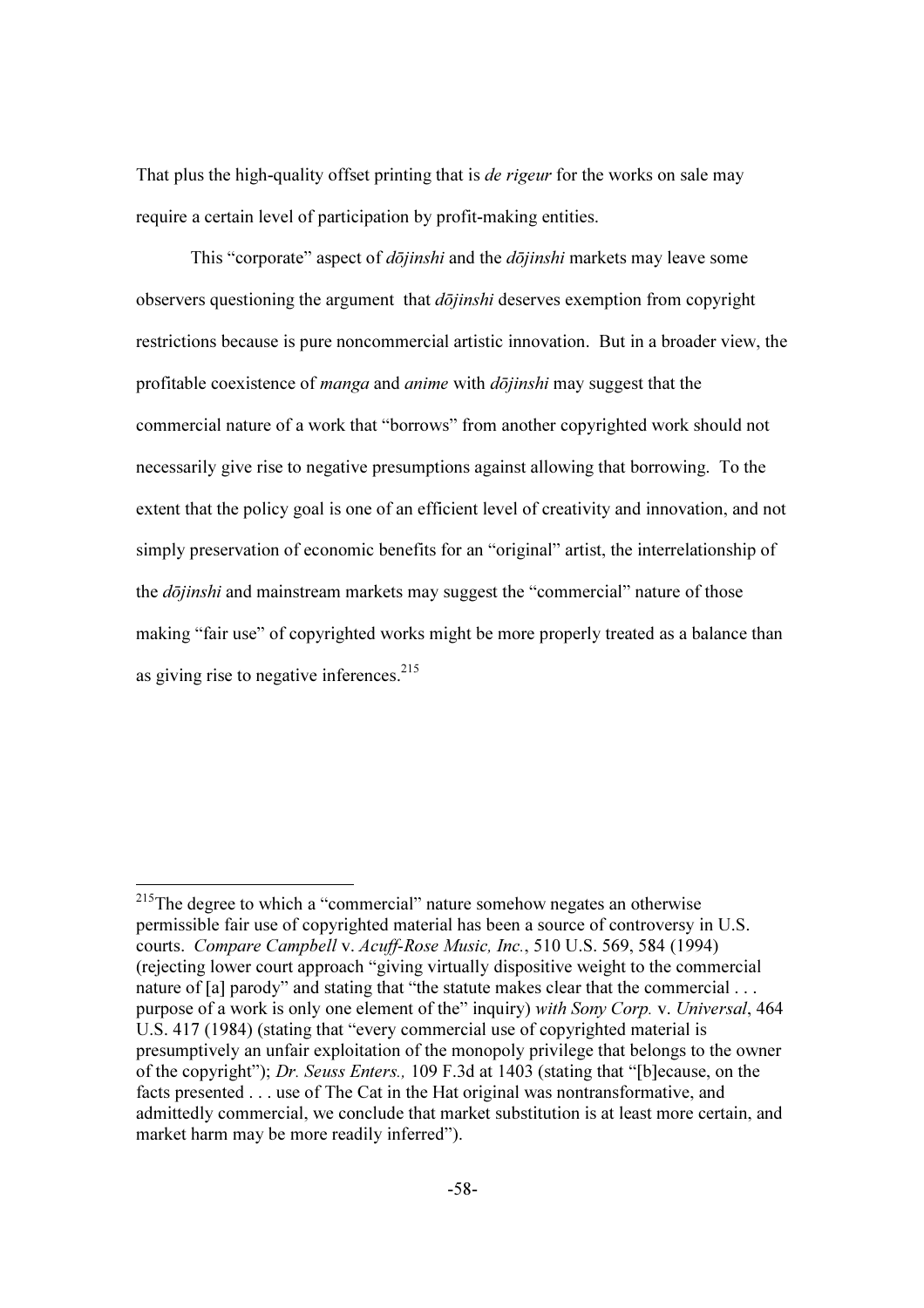### Conclusion: Pikachú and the Berne Convention

-

 In writing about Japan, there is always the danger of suggesting that normally logical rules do not apply.<sup>216</sup> My point is not that Japan is an alternate universe of copyright protection, an intellectual property Bizarro world, if you will.<sup>217</sup> Instead, the coexistence of Japan's mainstream cartoon publishing industries' with the *dōjinshi* market illustrates that the proper balance between copyright and fair use may be examined via real-world examples of thriving industries, not just economic theory or noneconomic public interest justifications.

 Similarly, in writing about any other nation's legal and social arrangements, there is always the danger of exaggerating the degree to which it truly operates distinctly from our own. After all, we live in an age of increasing global economic and legal interdependence. In copyright, as in other areas, international agreements exist that impact former notions of sovereignty. $218$ 

 One example may illustrate how economic logic animates how Japan is like the U.S., and how the U.S. affects Japan. The *dojinshi* world was shocked by the headlinegrabbing arrest on criminal copyright infringement charges in January 1999 of a woman who had sold works in which the Nintendo Corporation's Pokemon characters were

 $2^{16}$ See, e.g., J. Mark Ramseyer, "Learning to Love Japan: Social Norms and Market IncentiveS," 31 San Diego L. Rev. 263, 263 (1994) (observing that "[w]ithin law schools, we tend to use Japan . . . to argue that economic incentives need not matter").

<sup>217</sup>See, e.g., J. Siegel, Superman: Tales of the Bizarro World (Diamond: 2000) (tales of a cube-shaped planet where alarm clocks dictate when to go to sleep and ugliness is beautiful).

<sup>&</sup>lt;sup>218</sup>See, e.g., K. Aoki, "(Intellectual) Property and Sovereignty: Notes Toward a Cultural Geography of Authorship," 48 Stan. L. Rev. 1293, 1313 (1996) (noting that attempts were made to justify nineteenth century copyright treaties with then-existing notions of sovereignty by avoiding concept of reciprocity).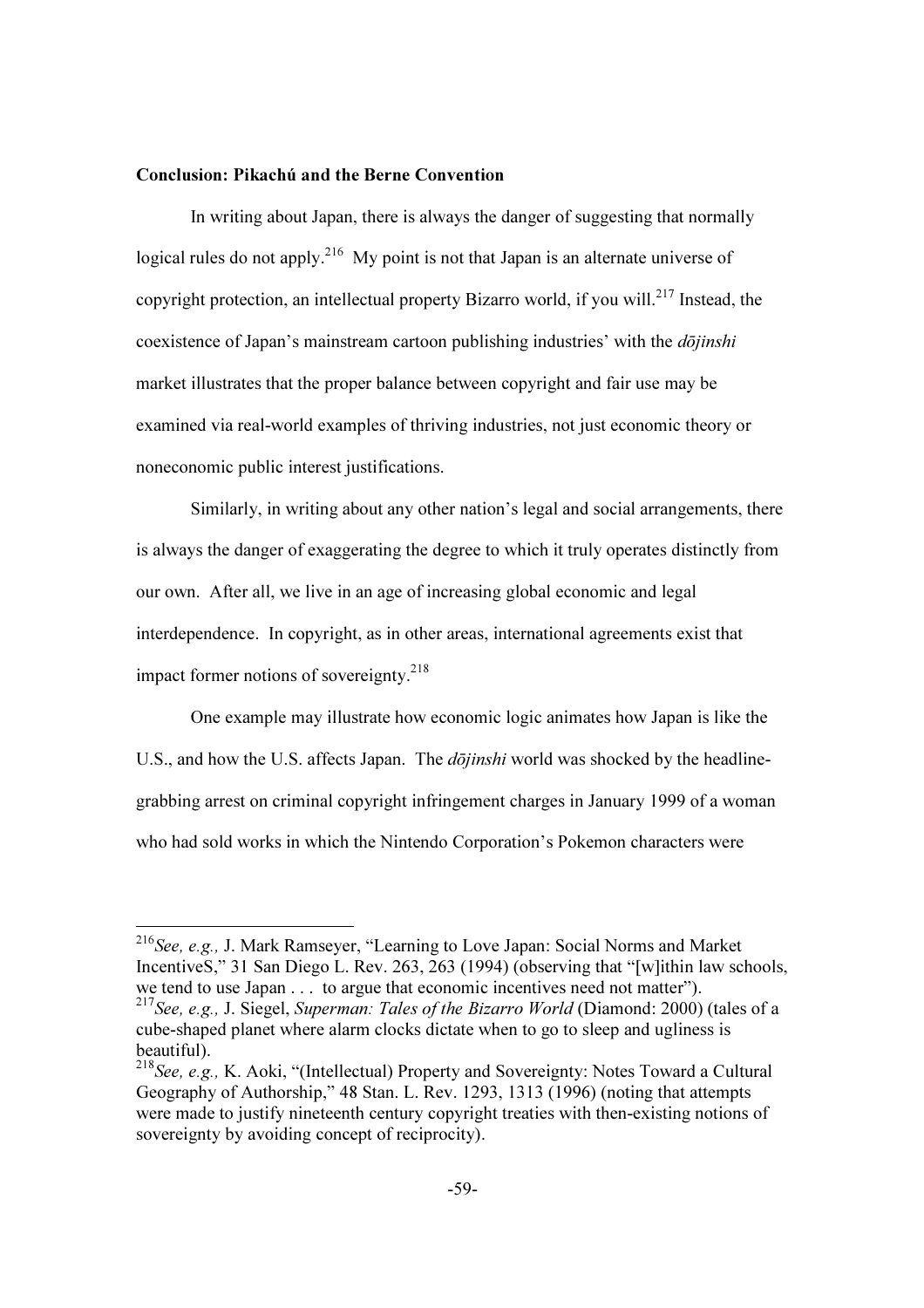engaged in sexual activity.<sup>219</sup> Due to earlier crackdowns on public decency,<sup>220</sup> the question raised in Japan was whether this was an arrest that truly was animated by public decency or by economic concerns by the Nintendo Corporation, the copyright holder, to stamp out use of its characters.<sup>221</sup>

Perhaps only the collective mind of Nintendo can know the true answer.<sup>222</sup> But there are at least three interesting facts about this incident. First, the arrest came after Nintendo became aware of and complained to Kyoto prefectural police about the offending works in late 1998. Second, the complaint came after a 1998 judicial decision in the United States – where Pokemon had become the number one rated syndicated children's television show, and the focus of a Christmas 1998 marketing bonanza<sup>223</sup> – that categorized the scope of a foreign copyright holder's rights under the Berne Convention as a matter of foreign law.<sup>224</sup> Thus, there was the potential that Nintendo's phenomenal American success could be threatened by a hypothetical U.S. court's

<sup>&</sup>lt;sup>219</sup>This received a high degree of newspaper coverage in Japan. See supra n.[134]; see also Manga to Chōsakuken, supra n.[134], p. 8 (noting that this arrest caught the attention of those who produced  $d\bar{o}jinski$  in Japan).

<sup>&</sup>lt;sup>220</sup>See S. Kinsella, *Adult Manga*, pp. 141-50 (detailing the early 1990s censorship "movement against manga," both mainstream and  $d\bar{o}jinski$ , that was aimed at works considered obscene).

 $2^{21}$ See, e.g., "Kono jiken ha adaruto mondai dake de ha nai," (This incident is not just an "adult" problem) in Nichiyo Shuppan, Feb. 1, 1999 (available at

http://www.nitiyo.com/zine/poke/poke19990201.htm) (last visited on July 12, 2002).

 $\frac{222}{222}$ Although Nintendo did supply, through a spokesman, a statement voicing the theory that Japanese law permitted distribution of  $d\overline{\phi}$ *jinshi* within limited circles of people, but that the large-scale conventions such as the Comic Market went beyond that and were impermissible infringement. See supra n.[178].

 $^{223}$ See 12/10/98 LATIMES C1. After it became a network show, it became the highestrated children's television show in America. See "Violence," NY Times, supra n. [137].  $224$ See Itar-Tass (2d Cir. 1998) (where Russian intellectual property owner sued alleged U.S. infringer, distinguishing between the question of infringement, to be treated under U.S. law, and the actual scope of the copyholder's rights, to be determined under Russian law).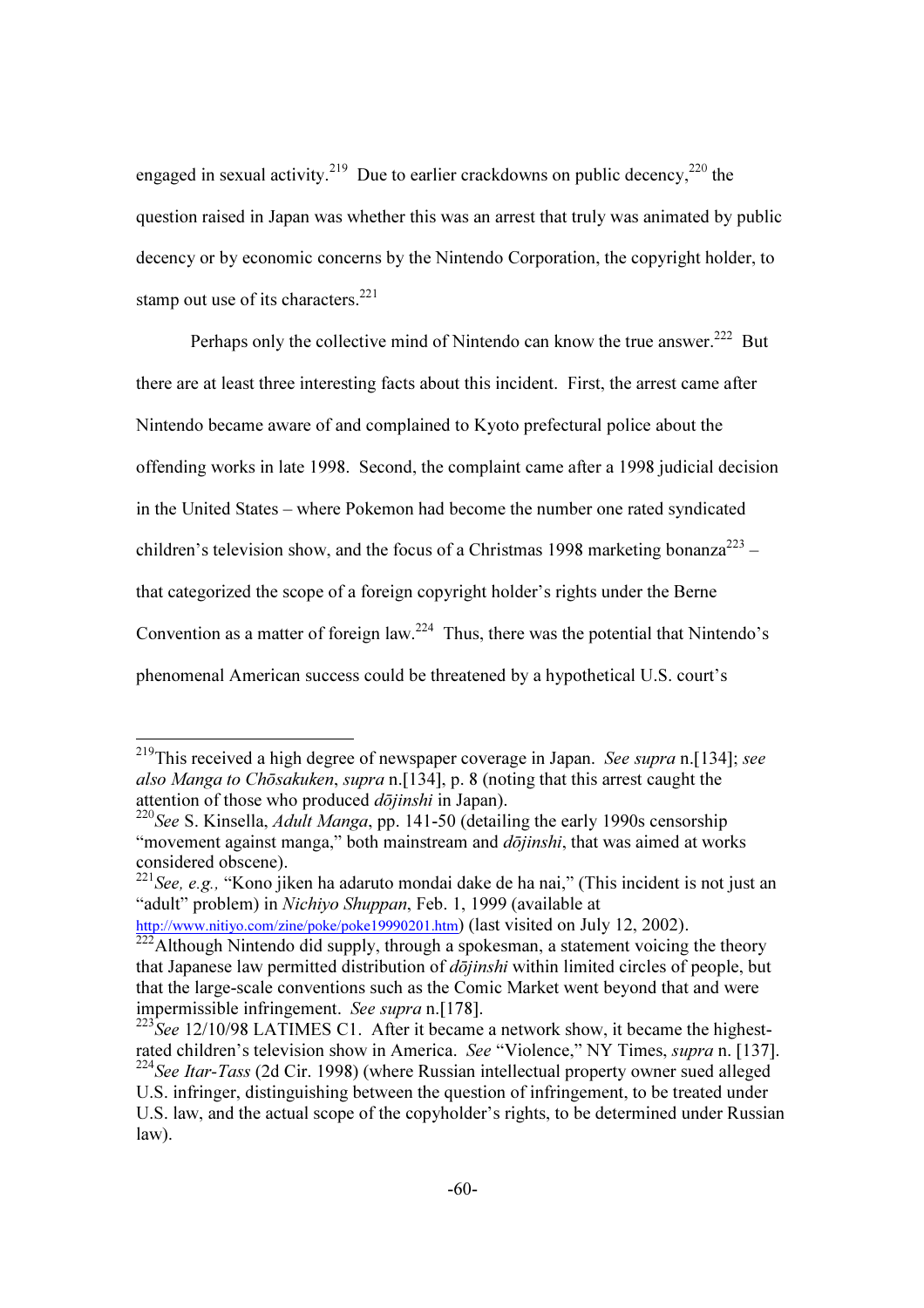conclusion about the relatively limited scope of copyright protection in Japan for cartoon characters, based on the existence of widespread  $d\bar{o}jinshi$  publishing.

The last interesting fact is that the  $d\bar{\tilde{o}}jinshi$  markets have continued to thrive in the following three years after what became popularly known in Japan as "the Pokemon dōjinshi Case." These markets continue to feature publications using characters borrowed from mainstream works. In other words, why did only Pokemon object enough to instigate a prosecution?

It would not be surprising if the tolerance of *dōjinshi* markets in Japan changed as Japanese copyright holders became more invested in U.S. markets. In our increasingly connected world, trying to maintain different levels of regulation can be like trying to prevent water from seeking its own level. But the story of how the *dōjinshi* markets and mainstream *manga* flourished and borrowed from each other during the last quarter of the  $20<sup>th</sup>$  century can at least provide a cautionary tale against adopting the conclusion that more protection is always better.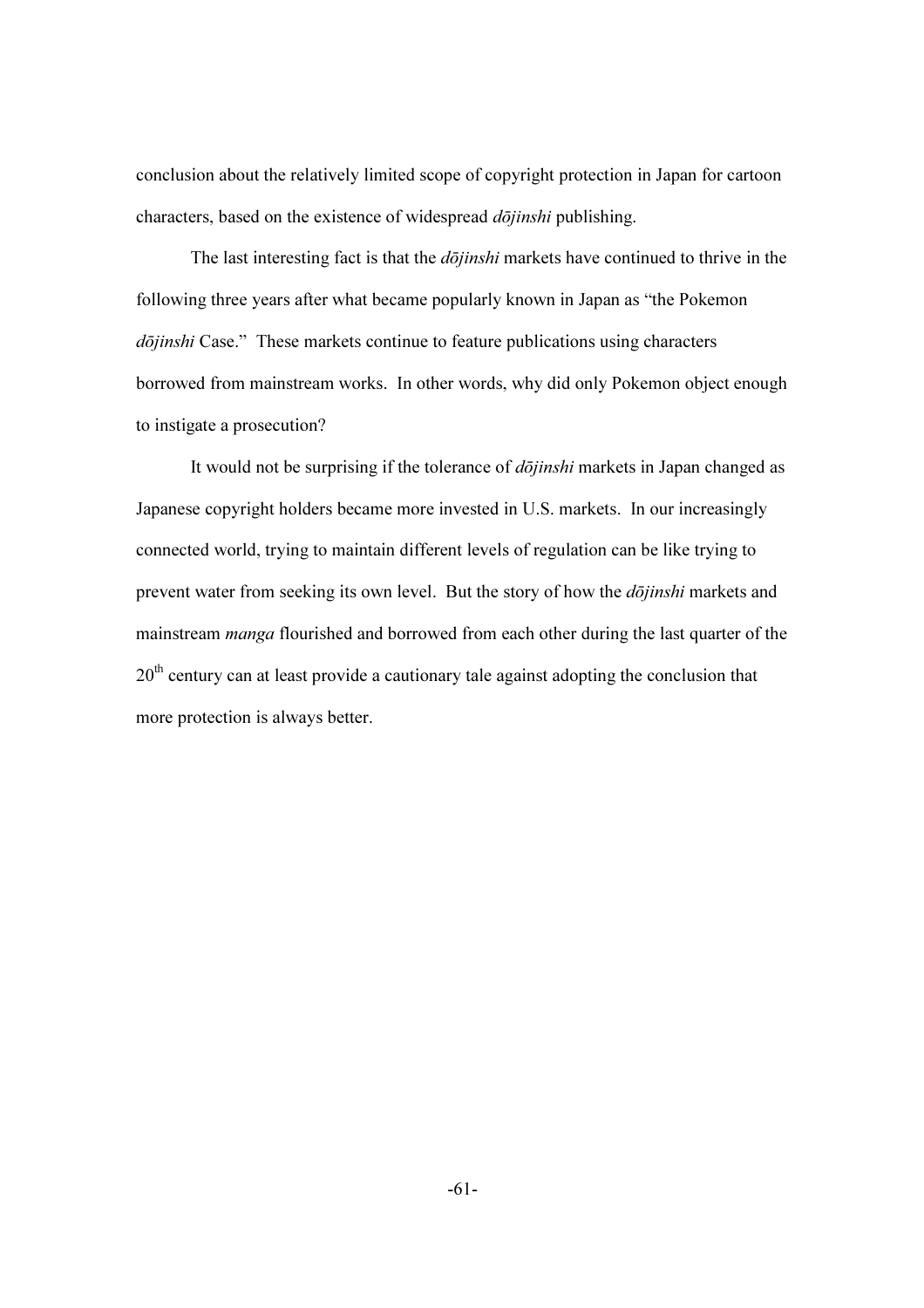

Figure 1. On the left are illustrations advertising  $d\bar{o}jinshi$  for sale by artists at a December 2001 convention in Tokyo. On the right are officially-licensed versions of the same characters "Terriermon" of the Japanese-produced series "Digimon" (taken from the Fox broadcasting network website) and "Buttercup" of "The PowerPuff Girls," one of the few American animated series to appear on Japanese broadcast television (taken from the Cartoon Network website).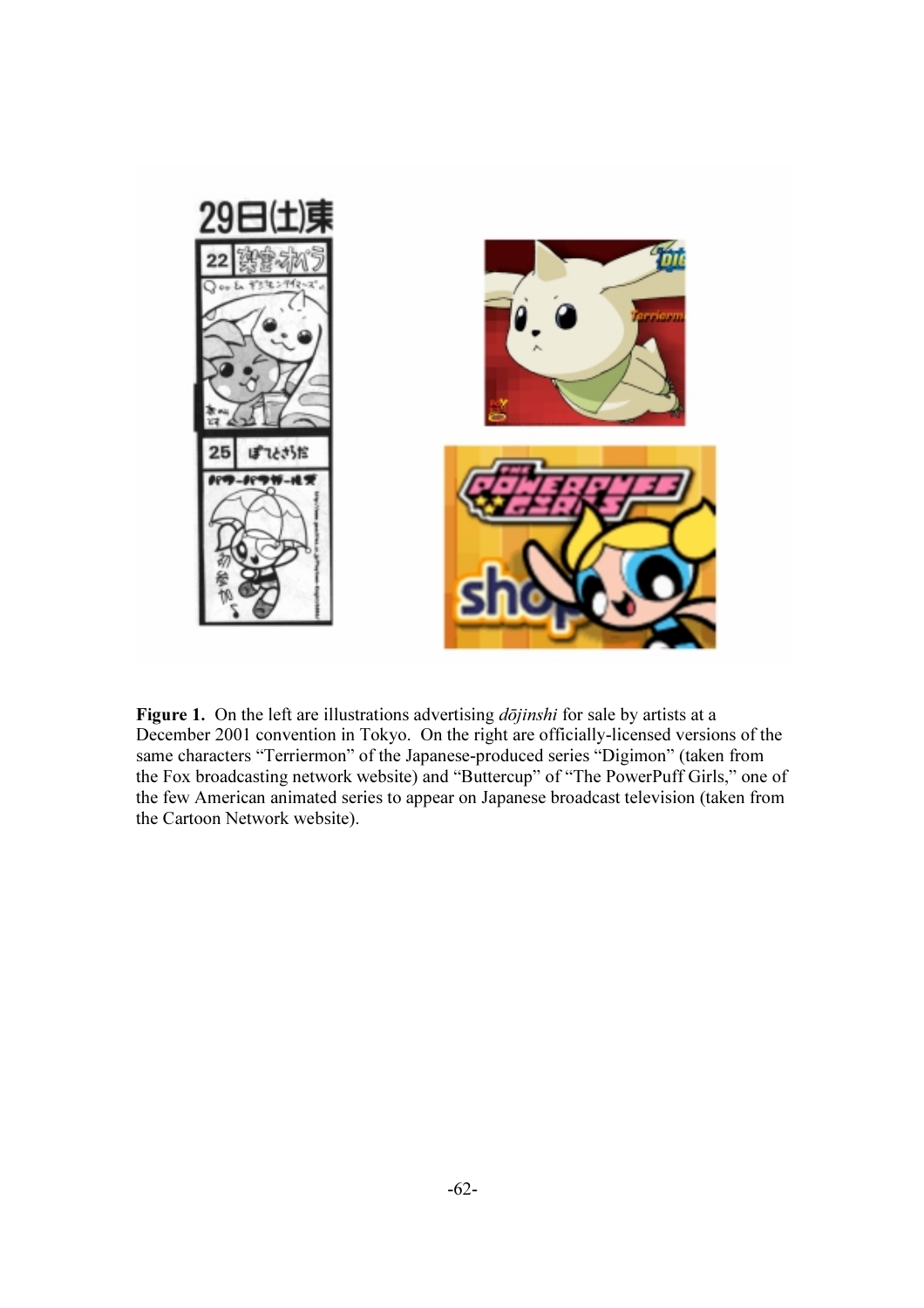

Figure 2. At left is the use the court found to be infringing in Dr. Seuss Enters. v. Penguin Books USA; at right is The Cat in the Hat as he appears on the cover of the eponymous children's book. (From *id.*, 109 F.3d 1394, 1407-08 (9<sup>th</sup> Cir. 1997).)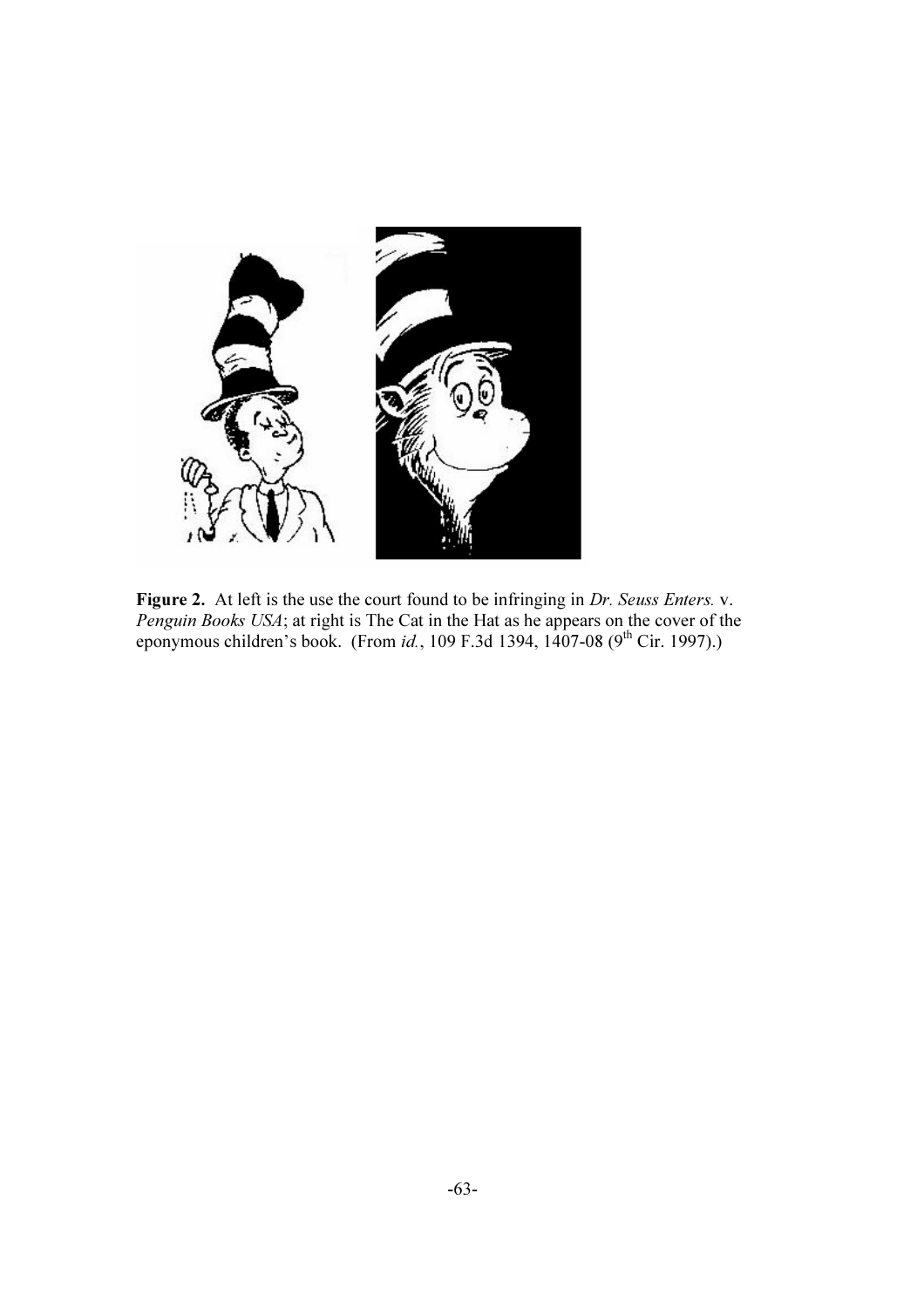

**Figure 3.** At top is Popeye as used by the infringer in *K.K. Matsudera v. King Features* Syndicate Inc., and at bottom is Popeye as he first appeared in a published comic strip. (From Japan Supreme Court Decision of July 17, 1997 (1992 (o) No. 1443) (available at http://courtdomino3.courts.go.jp) (available in English at http://www.softic.or.jp.en/cases/popeye.html) (both visited July 7, 2002).)